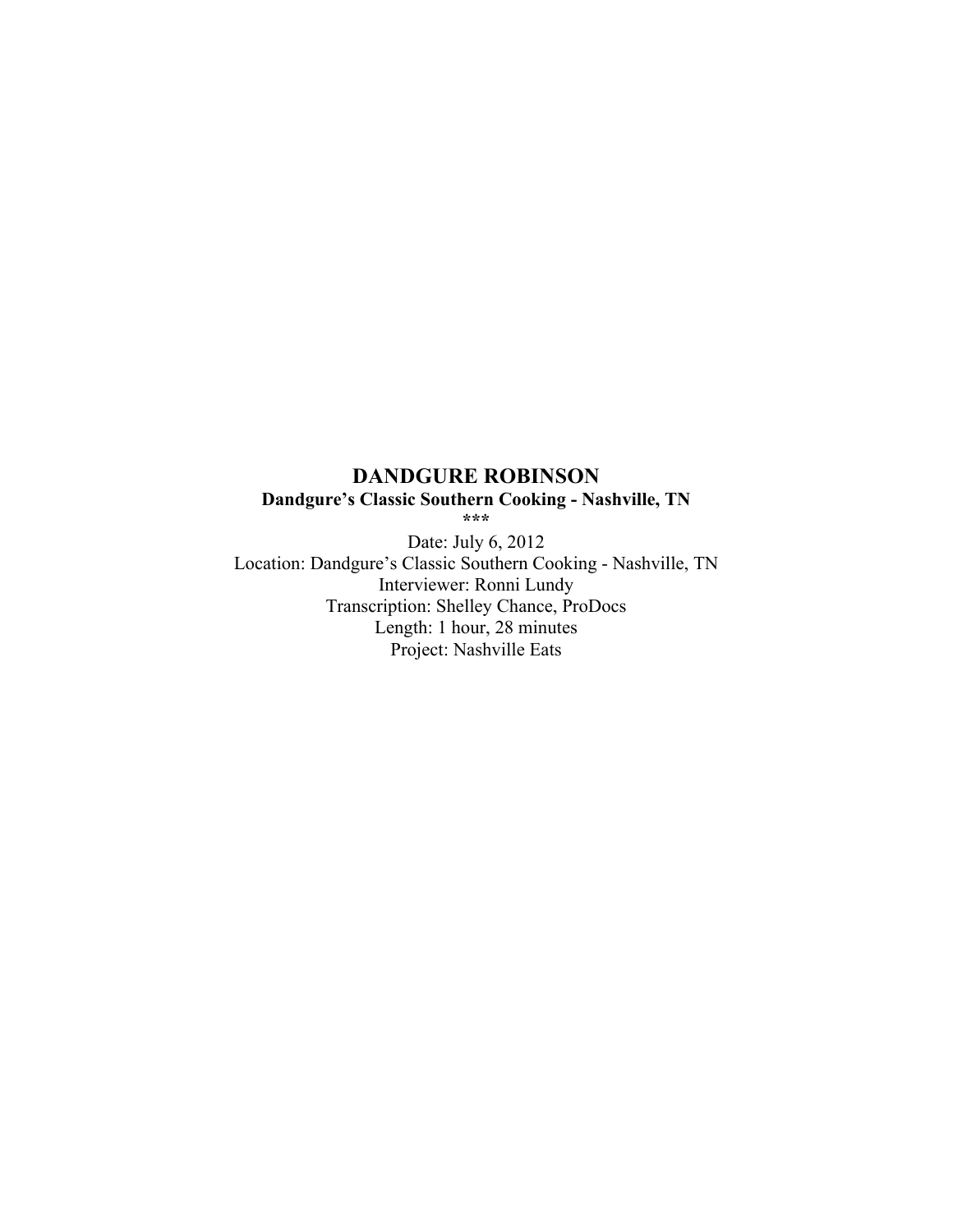# **[Begin Dandgure's-1 Interview]**

## **00:00:01**

**00:00:27**

**00:00:36**

**00:00:40**

**Ronni Lundy:** All right; this is Ronni Lundy and we are recording because I can see the numbers advancing. Okay; this is Ronni Lundy. Today is July 6, 2012. And I'm here with Dan of Dandgure's Restaurant. You're going to help me with pronunciation? But first, I want you to tell me your full name and your occupation.

# **Dandgure Robinson:** Dandgure Robinson and I'm the owner and restaurateur of this particular establishment, so—.

**RL:** Great. And will you tell us when you were born and where?

**DR:** Born in Atlantic City, New Jersey, 1950.

# **00:00:46**

**RL:** Very good. So Dandgure's is the name of the restaurant and it's also your name, correct?

**00:00:54**

**DR:** That is correct.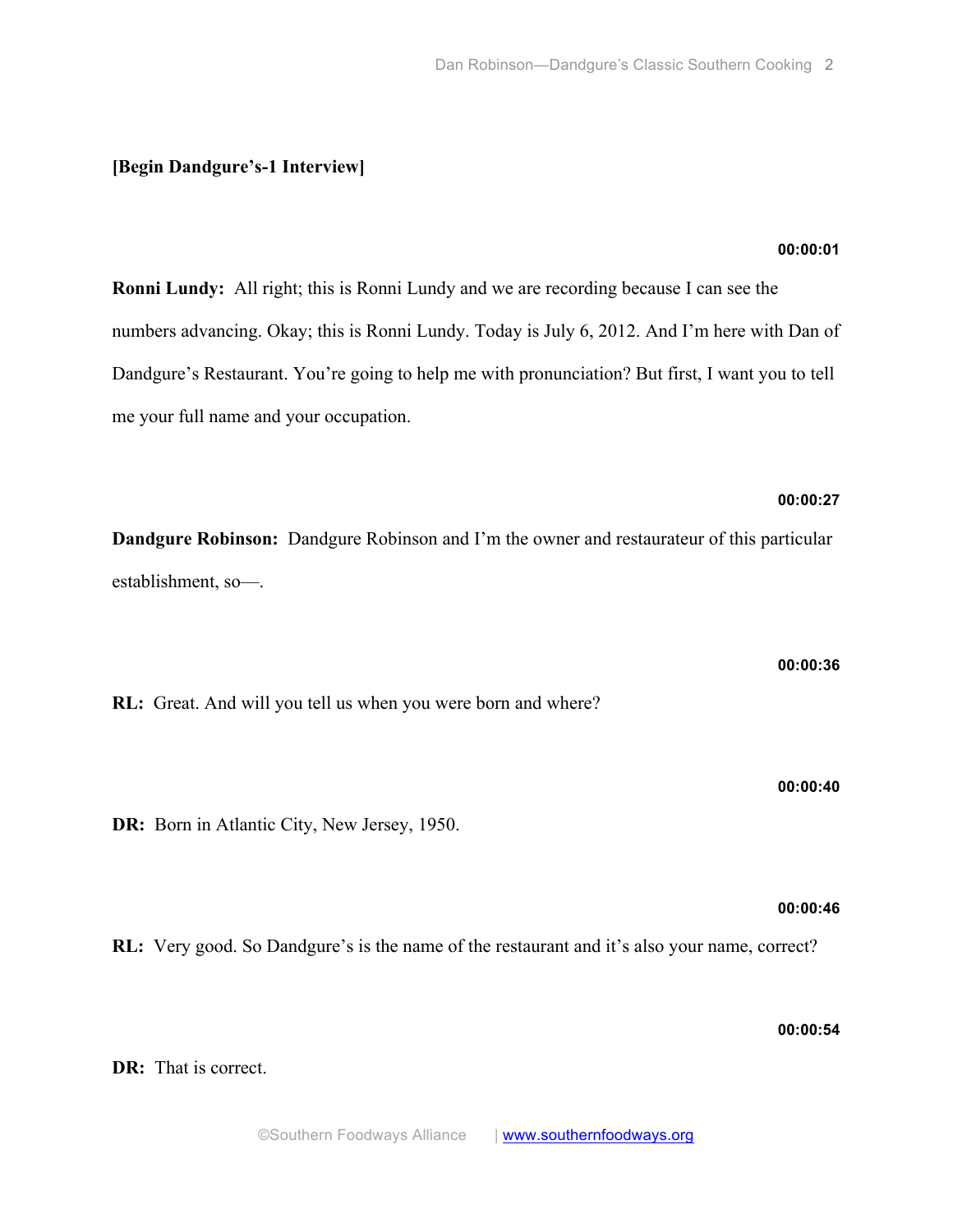#### **00:00:54**

**RL:** It's an unusual name. Can you tell me anything about it?

## **00:00:55**

**DR:** Yes. It was my given name at birth and the interesting part of that is only until—and through my elementary education of about the fourth grade—was that Dandgure ever used officially. It was on my school records and I had such a difficult time as a child with teachers trying to call me by name that I was ridiculed and teased. And so I asked my mother to change the name on my school record, because everyone knew me as Danny. And so it was changed to reflect that change all the way through high school and at some point in time in high school I felt as though I was using a little boy's name, so I changed and shortened it to Dan, and by my own doing. So for most everyone that has known me from my high school junior/senior on know me as Dan.

#### **00:02:16**

If I were to return to my hometown in Charlottesville, Virginia they know me as Danny. And beyond those years up until about ten years ago was the first time I ever used my given name, my birth name, anywhere until I changed the name of this business from Dan's to Dandgure's.

**00:02:42**

**RL:** Now why did you do that? You said there's kind of a bit of a story. What is the actual formal name of the restaurant?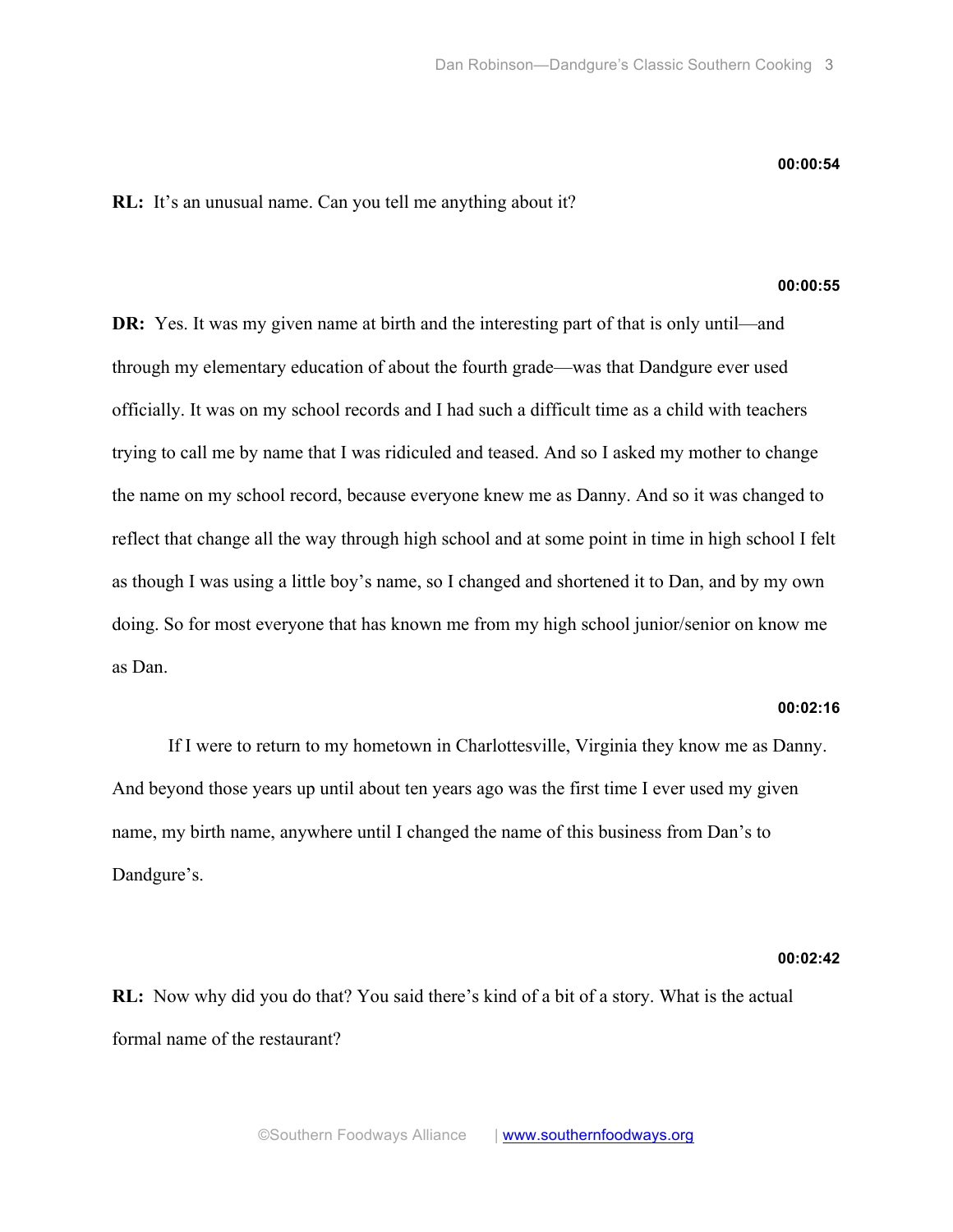#### **00:02:50**

**DR:** The—the public records reflect now that the restaurant name is Dandgure's Classic Southern Cooking. In my earlier years I was known as Dan's Café, so we are still today Dandgure's Classic Cooking, aka Dan's Café. Most people that cannot pronounce the name or are not sure of how to describe this particular establishment they'll say, "Well you know, it's that place on the corner." Everybody knows it as Dan's.

## **00:03:25**

And we've been fortunate in many ways to have the location and the specific identity with a—with a difficult name, but on the other hand it did present some problems in the earlier years because having been known as Dan's Café there was a Dan's Grill in the city and we often times were confused and mixed by the dining public.

#### **00:03:57**

So at one point I changed—you know I said I would make a change knowing that I had a true name, my own individual name, different, that I could use. The strange part of all of that is, I did change the name officially on public records and then the other business closed. So at some point there was no Dan's in the phonebook. People thought that I was closed. They knew the other place was closed. And so, it took a while during the course of that year, or a little more, to really reestablish ourselves as the same restaurant with a different name.

**00:04:42**

**RL:** What year was that?

**00:04:44**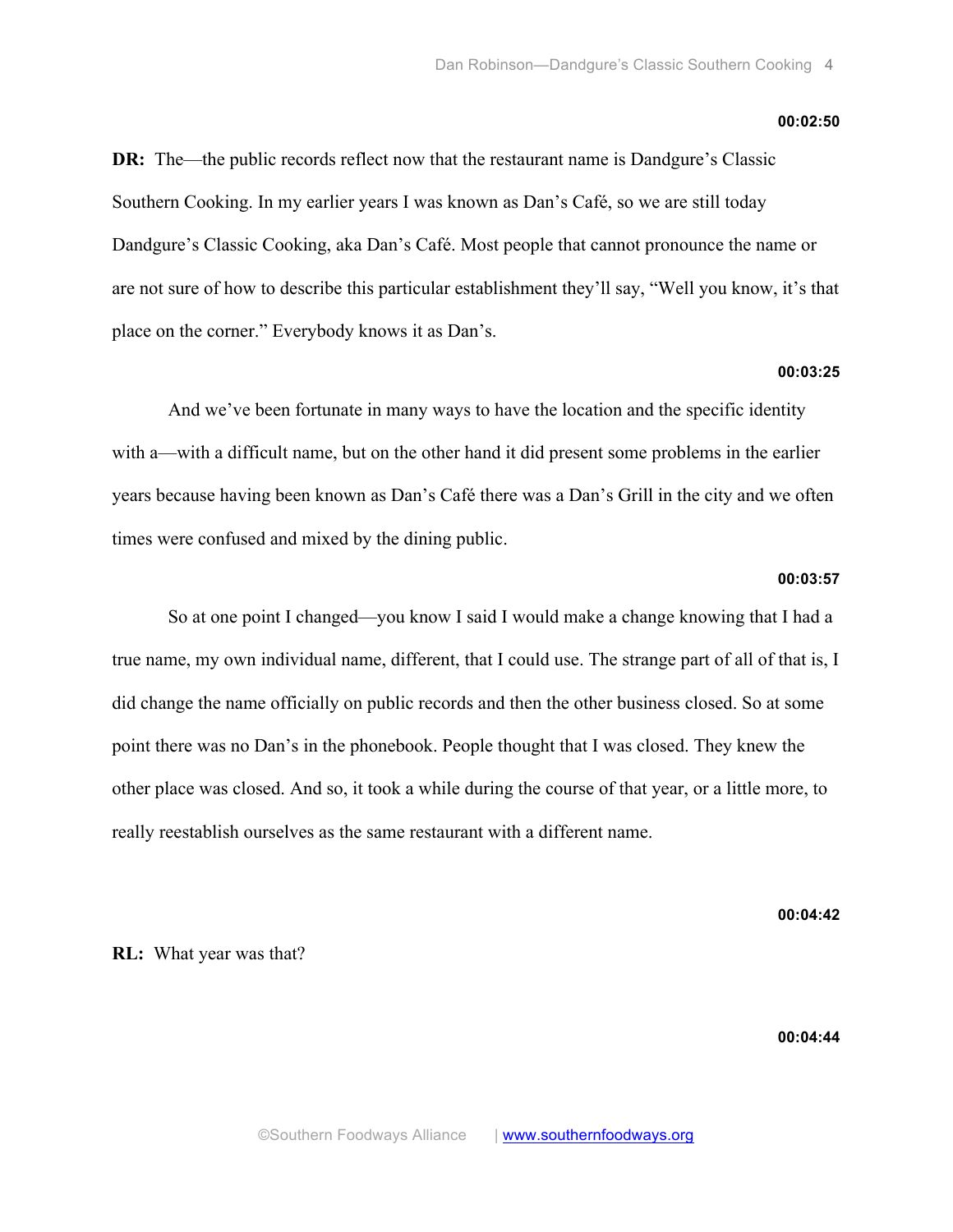**DR:** I would have to right now, without looking back through files, I can only guess and say that it was about 10 years ago, so—.

#### **00:04:55**

**RL:** So not long after you opened, because when did you open here?

## **00:04:57**

**DR:** Well, I've been open since 1991, so yes. So about halfway through my tenure and maybe even further back, I'm guessing, I'd say no less than 10 years, you know, the name has been changed. But it did take people a while to adjust to the name change. And I still today—we have a lot of fun with it because it's taken a while for people to really learn how to pronounce the name. And I'm okay with the fact that, you know, it's not always pronounced correctly. And people think it is my last name, or it is some variation or some conjured—you know, something that's been conjured up, you know, to reflect a specific theme or whatever. And when they learn that it is not a last name or it is not a theme, but my first name, then it generates a lot of conversation.

#### **00:05:53**

**RL:** Well one more question about that name. Is that a family name? I've never heard it before. It's beautiful.

## **00:05:58**

**DR:** Well, having used it very little until my business career **[***Laughs***],** you know, to use it actually in my business I—I never really considered it be just a unique name, you know, when I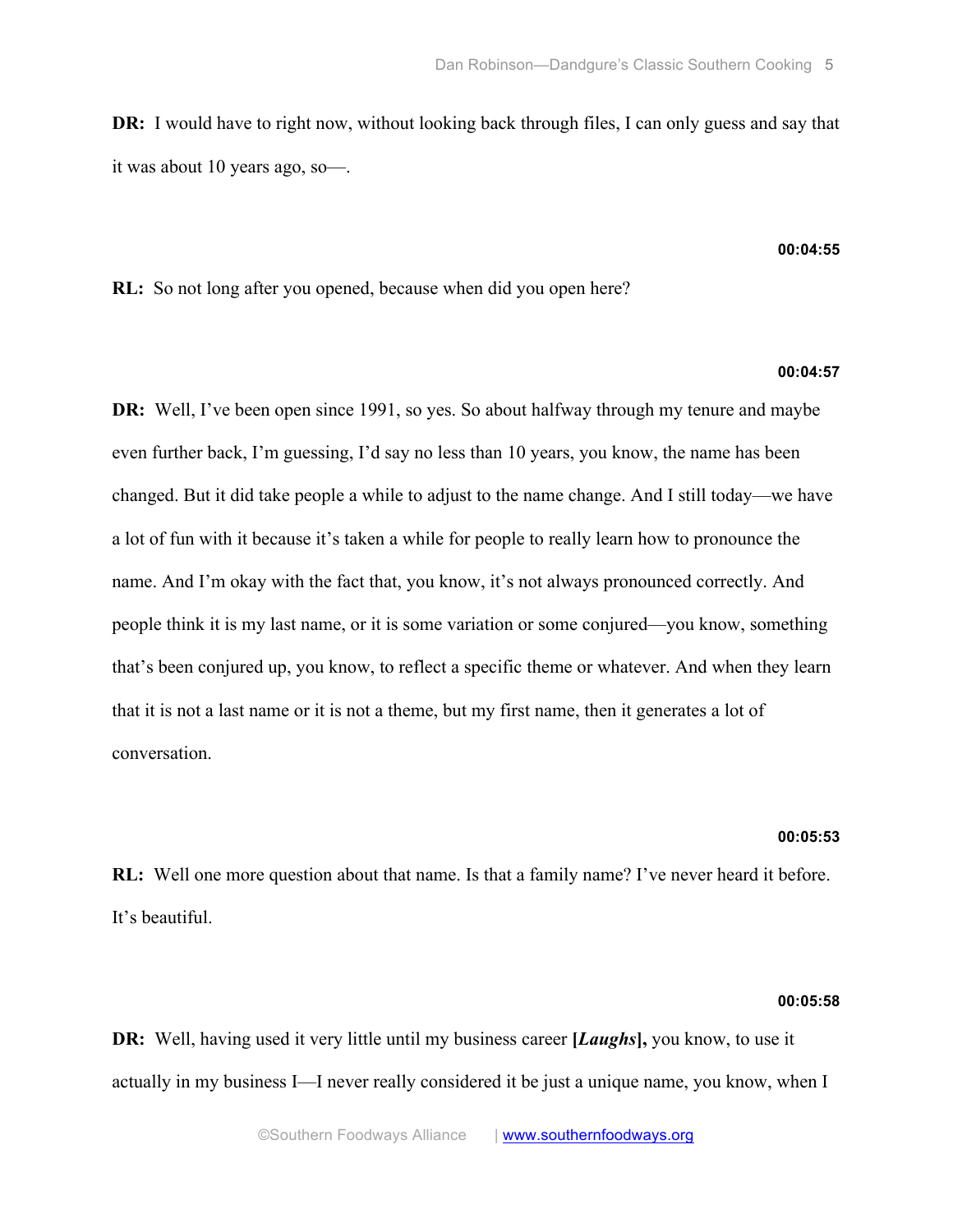was a young person. It always seemed to be a very difficult and almost ugly name because during the years that I was growing up, I mean, there were common names. You know, I mean, you didn't have strange names, you didn't have unique names, you know.

#### **00:06:29**

And so I have learned to actually love my first name **[***Laughs***],** you know, which I never could take away from the fact that it was there, but it just wasn't ever used. It just—it didn't seem to fit, you know, me. And so it—it's—it has come full circle, you know.

#### **00:06:49**

**RL:** Wonderful. I want to note that we're sitting here today and you are actually closed for a week in the summer for some rest for your staff. Apparently not for you, because you're here and there's working being done on the restaurant. And occasionally we're going to hear the sound of a saw or a drill in the background. And I want to thank you for coming down to this in the midst of a crazy day. I know that it is.

#### **00:07:15**

Why did you decide to open a restaurant?

#### **00:07:22**

**DR:** It wasn't very difficult to actually make a decision to open a restaurant having grown up during the times that I came along as a young person. Opportunities for employment was more or less limited—I can say was limited. In the town I grew up in, young boys like myself, you know, willing to go to work, you know, you had few choices of where to go. So a restaurant was one of those places that, you know, family or friends, you know, you—that you knew perhaps would be involved in one way or another. I found early on that, you know, it gave me employment and an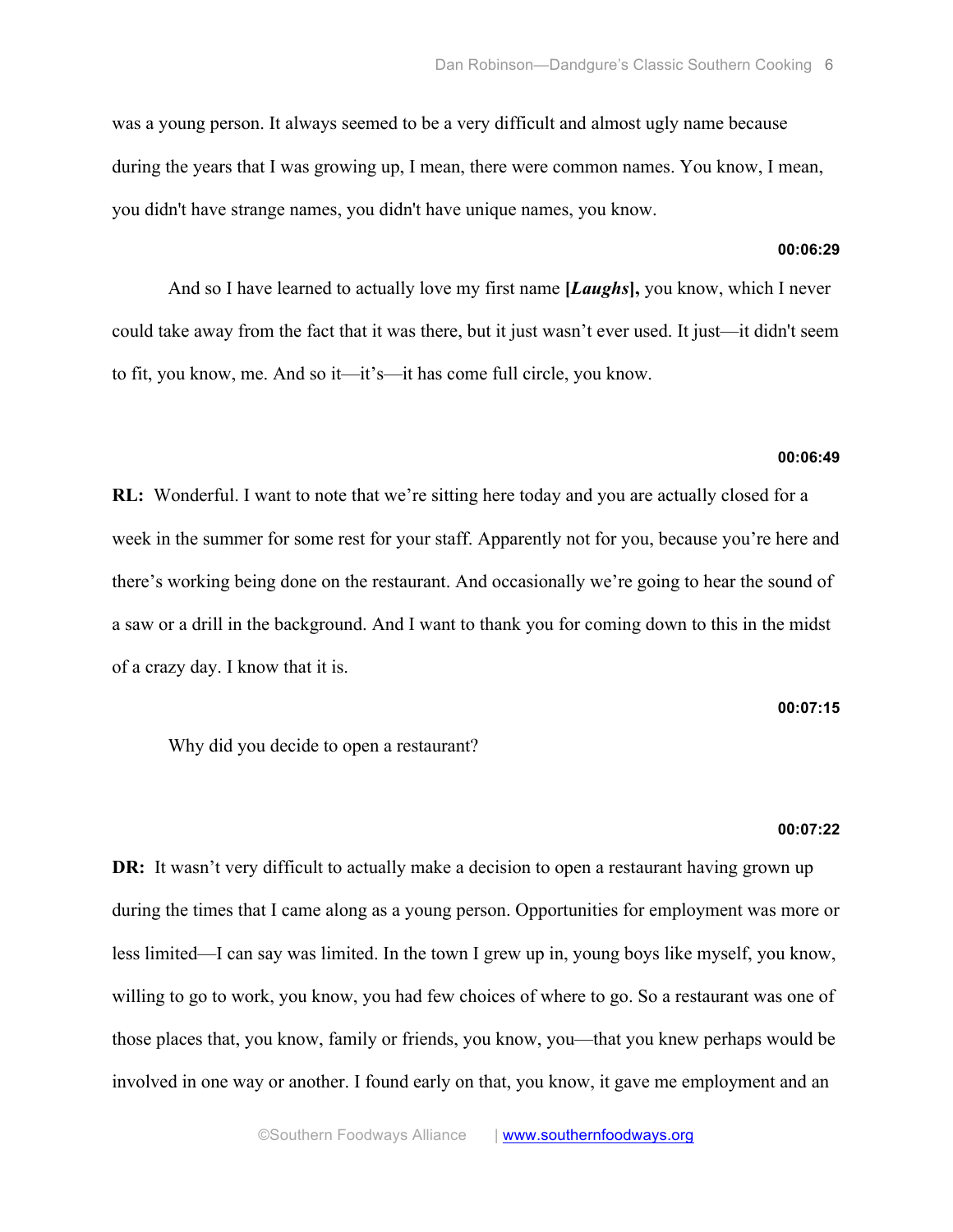opportunity to work, but I loved the environment, you know, once I was in it. You know, I started as—as a fourteen-year-old glass washer in an upscale restaurant and that was my job. All I did was wash stemware. And beyond that, of course, being in the kitchen, if you're dependable and, you know, you don't break everything they give you, then you have an opportunity to learn more and do more.

# **00:08:35**

So I did and—and was able to, you know, move onto the silver station so you learn more. You know, you get more responsibility. So I learned for the most part, you know, as a fourteenyear-old how to wash the glasses, how to wash the silverware. They put me in some capacity as a dishwasher, you know, where you learn how to wash all of the—the—the flatware and—and glassware and dinnerware. And I guess the most difficult time that I had as a fourteen-year-old learning that specific trade was when they put me into what they call the pot station. And being in a big restaurant like that, and a little more upscale, there was a lot of roasting and baking and frying and it was all done in heavy pots. So almost every pot was used or used once or twice and then thrown to the wash station.

## **00:09:37**

So it was a tremendous galley and you just had to be busy with it—very wet, very greasy, very slippery, and very hot.

#### **00:09:47**

**RL:** That explains why you're so good at multiple tasking now. **[***Laughs***]**

# **00:09:52**

**DR: [***Laughs***]**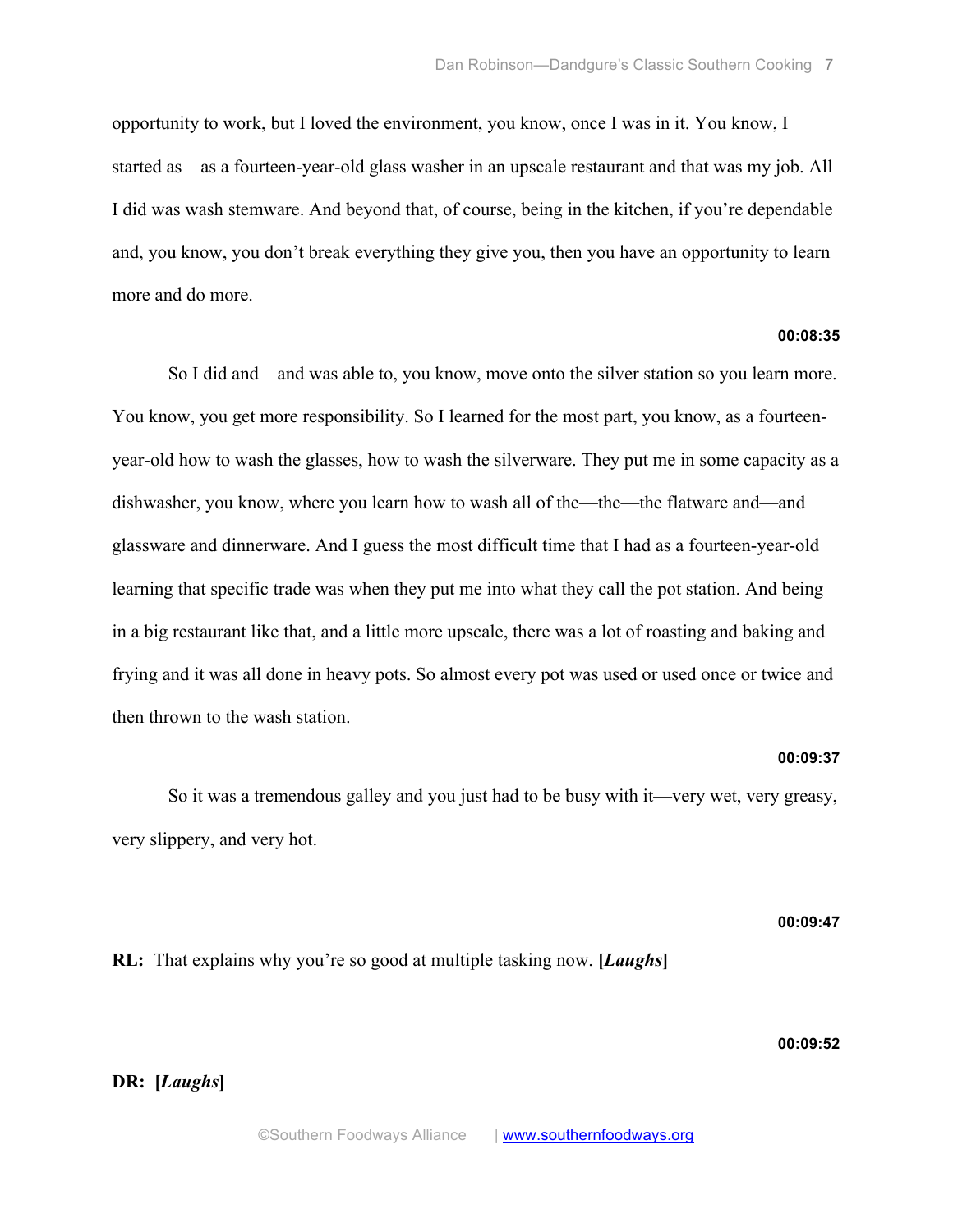#### **00:09:52**

**RL:** Is this in Charlottesville? You said the town you grew up in.

## **00:09:55**

**DR:** That is correct. Charlottesville, Virginia, the home of the University of Virginia and of course you know at that point in time my family base, so—.

## **00:10:08**

**RL:** Now when you came to Nashville you have this experience and you're starting out in a really fine restaurant and I'm guessing like many of us who worked in restaurants that you worked in many different kinds of restaurants. Nashville is known for this meat-and-three tradition, of having really good Southern foods and sides, really good Southern meats and then sides of vegetables. Why did you decide to do this particular kind of restaurant? Because you could have opened a different kind.

#### **00:10:42**

**DR:** Easy to answer that one. For the most part, by the time I reached this time in my career and in 1989 when I began to look, and well really began to consider my options beyond my—about 1990 I knew that my last child would be graduating from high school and I was hopeful that by that time I would be able to pursue, you know, a sincere dream and interest. You know, to move into my own business.

**00:11:20**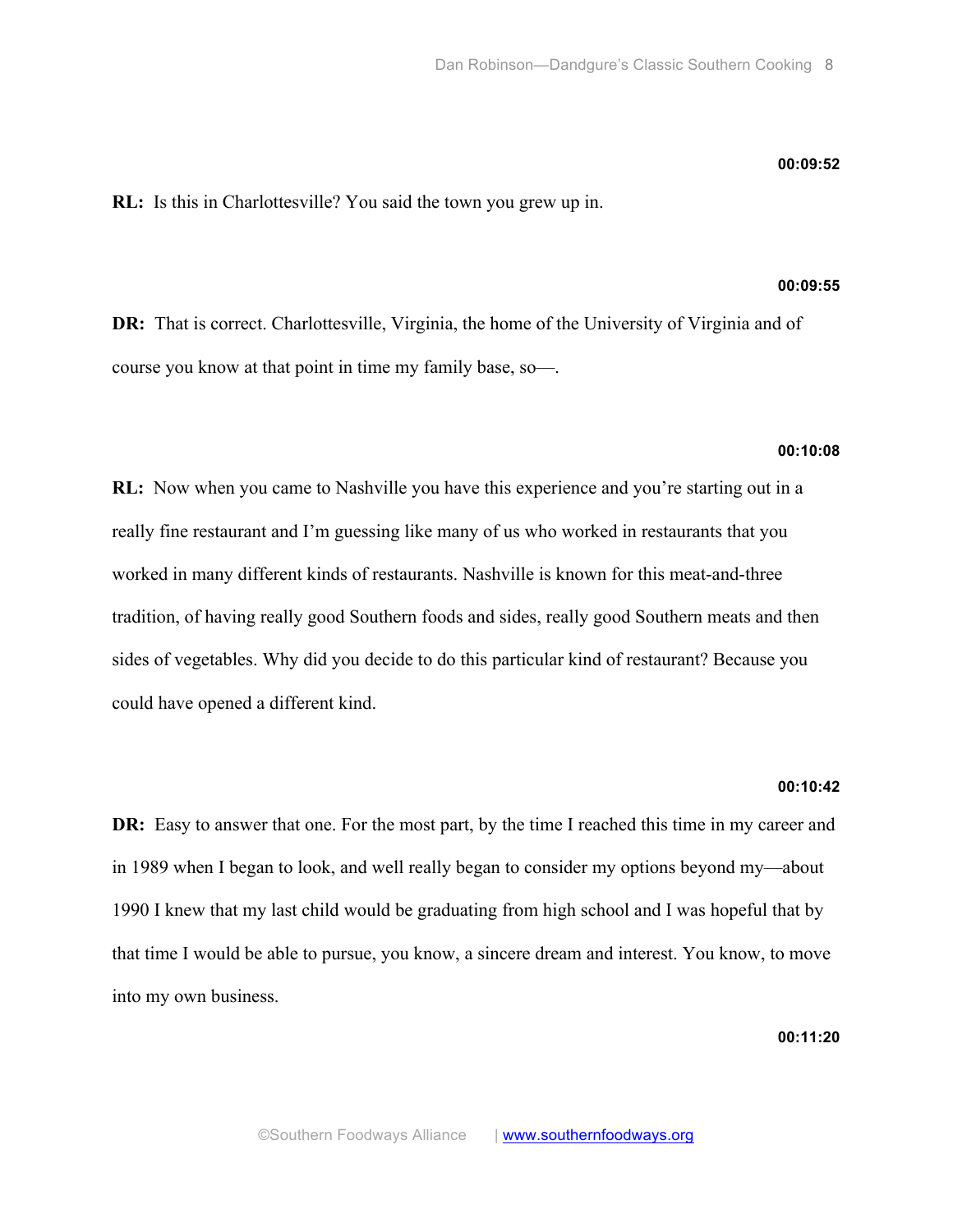So that opportunity did present itself. I had long for many years worked in the hotel business and was fortunate to be able to travel to many cities and worked in many different environments and was able to be a part of various types of food preparations and on various levels of service. So yes, I had an opportunity to look at other venues and—and made decisions based on the—my career had been long and it had been extensive, but I had also worked many, many, many hours, you know, in the hotel business. And it had taken me away from my family, obviously by my own doing, but it—I had been successful with it.

## **00:12:13**

So I realized that toward the end of, you know, this time that I was looking for an opportunity to—if I were going to work long hours I wanted to be able to do it for me and—and really get the satisfaction of feeling achievement, you know, on that level, you know, versus giving performance, you know, to a corporation. And so when I made the decision to actually open a business, I did not want to build or buy. I wanted to find a good location, even if it meant to renovate a property, but in this particular case I looked at many, many restaurants in the Nashville area that were available. I looked at specific properties that could have been converted.

#### **00:13:07**

This particular location offered very high traffic, very high visibility per se, a corner location, but extremely difficult parking. And so I looked at the location many, many, many times before I finally decided that this would be a location that would work for me. My choice to move toward comfortable food, we're talking about home-style foods in a meat-and-three type category in Nashville—and that's what it was known as here when I got into it, more of a local type flavor of it. Home-style foods had been available everywhere I have ever been, but not so much really known as it is here in this city.

**00:14:07**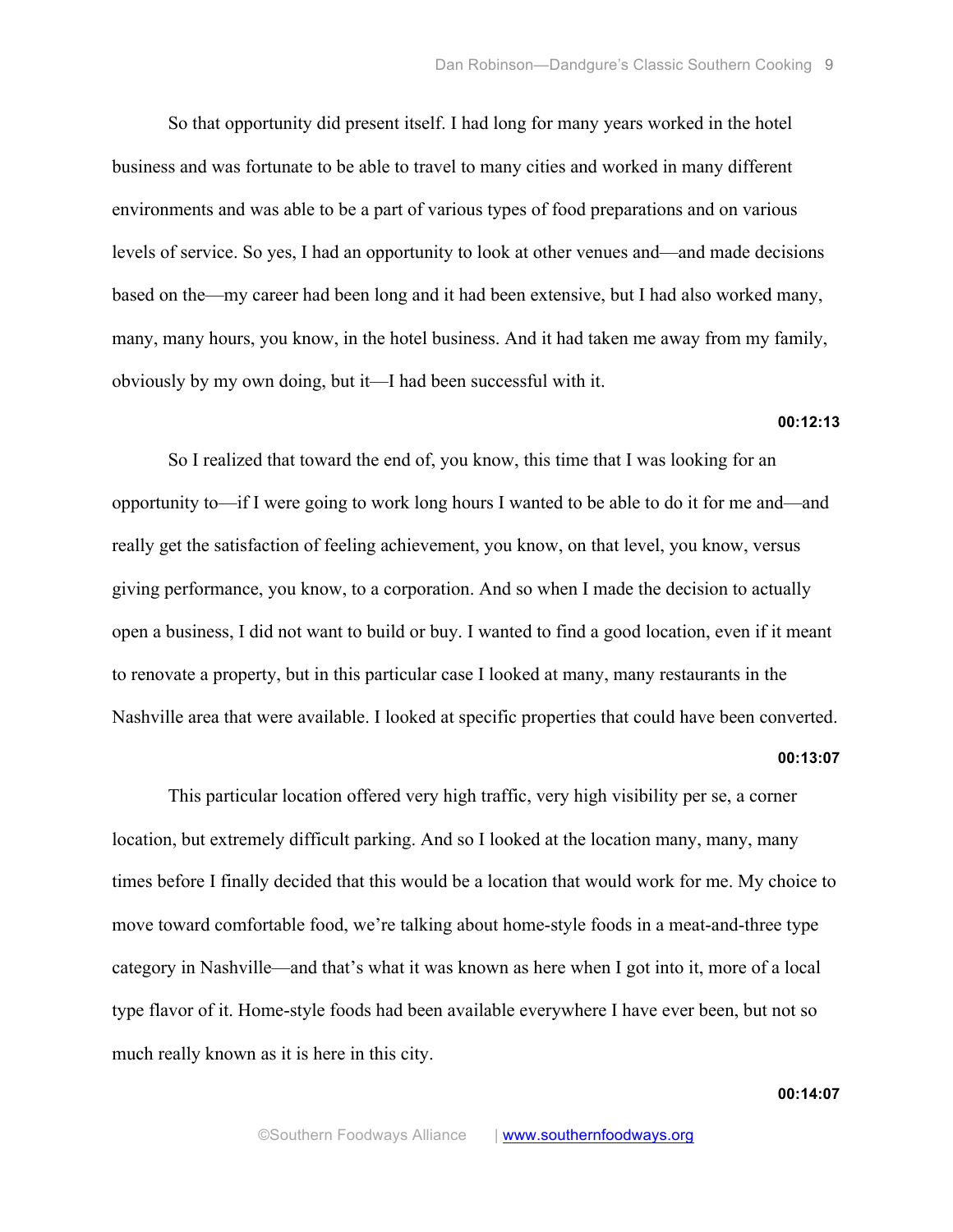My desire was not just to prepare and serve this type of food, but I also had another interest, and that was not to work seven days a week. And I felt as though this particular idea of serving home-style food, I could begin to look at a specific timeframe of service and not having to look at what I was used to in the hotel business of almost a seven day a week, twenty-four hour concern—even if I obviously wasn't on duty those—those days and hours, but having run and been a Food and Beverage Director for large hotel food and beverage facilities, your mind is there even when your body is not.

## **00:15:00**

So I wanted the type of facility and business that would offer me an opportunity to begin to shut down and pay attention to other parts of life other than work.

## **00:15:15**

**RL:** Now has it worked out that way? I see you have some fishing poles up on the wall here. I'm not sure if you get to use them or not.

#### **00:15:21**

**DR:** Interesting observation. I fished a lot as a teenager. I have not fished on any level of – of real satisfaction for—for many years. Most of the—the décor that you might see in here or artifacts and—and pieces are items that people have come to know me and have given to me. I made a point to decorate and/or appoint this place with anything and everything that would make you feel comfortable and would bring your mind to a time, you know, that it reflected, you know, a very hometown, home—homey feeling. And so I've always told everyone that my restaurant was decorated in the early yard sale era. So I attended many yard sales. I attended various types of—of sales where people were getting rid of things. I went to auctions. I found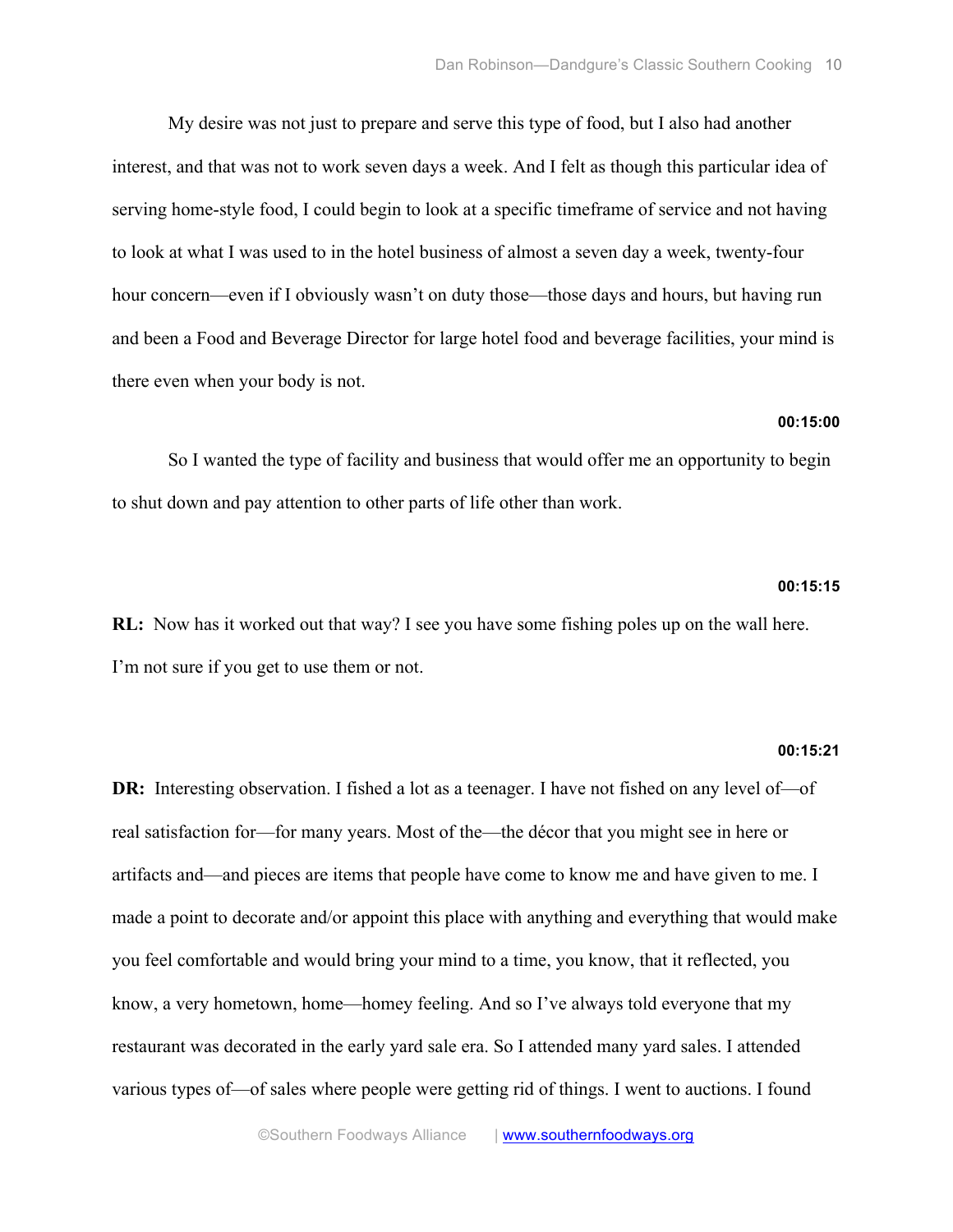unique pieces, as I said, that were some parts of the, you know, of the décor in here that were given to me by wonderful customers who just came to like the environment. And some of the pieces are gifts. But most of them I chose as I went through my—my journey, you know, of here.

I've got several pieces in here that I brought from a time when I was even just a young teenager, gifts and pieces that were given to me by family members. I've got a—a long black what? I guess what you would call a—a bull whip that was given to me by a family member when I was 15 years old that came out of the—out of the Vietnam Era when he was passing through Cambodia. And so it was a gift to me. It means a lot to me. And so I still have it today and hung in that fashion on the wall. And most people will look at it and think of it in terms of being something that was used on—you know in a farming type situation but it—it was never used in that capacity.

#### **00:17:48**

**00:16:59**

And I've got, you know, a lot of other, you know, odd pieces, unique pieces, some are antique, but mostly they bring your mind to times that you might feel, you know, or reflect on something that you might remember. And then I also chose pieces that would be talking pieces, things that—that I might not even have the full history of it, but I knew it would generate conversation, and I've got a number of those kinds of pieces in here.

**00:18:21**

**RL:** So kind of those things like, "what is this for?" sort of pieces?

# **00:18:24**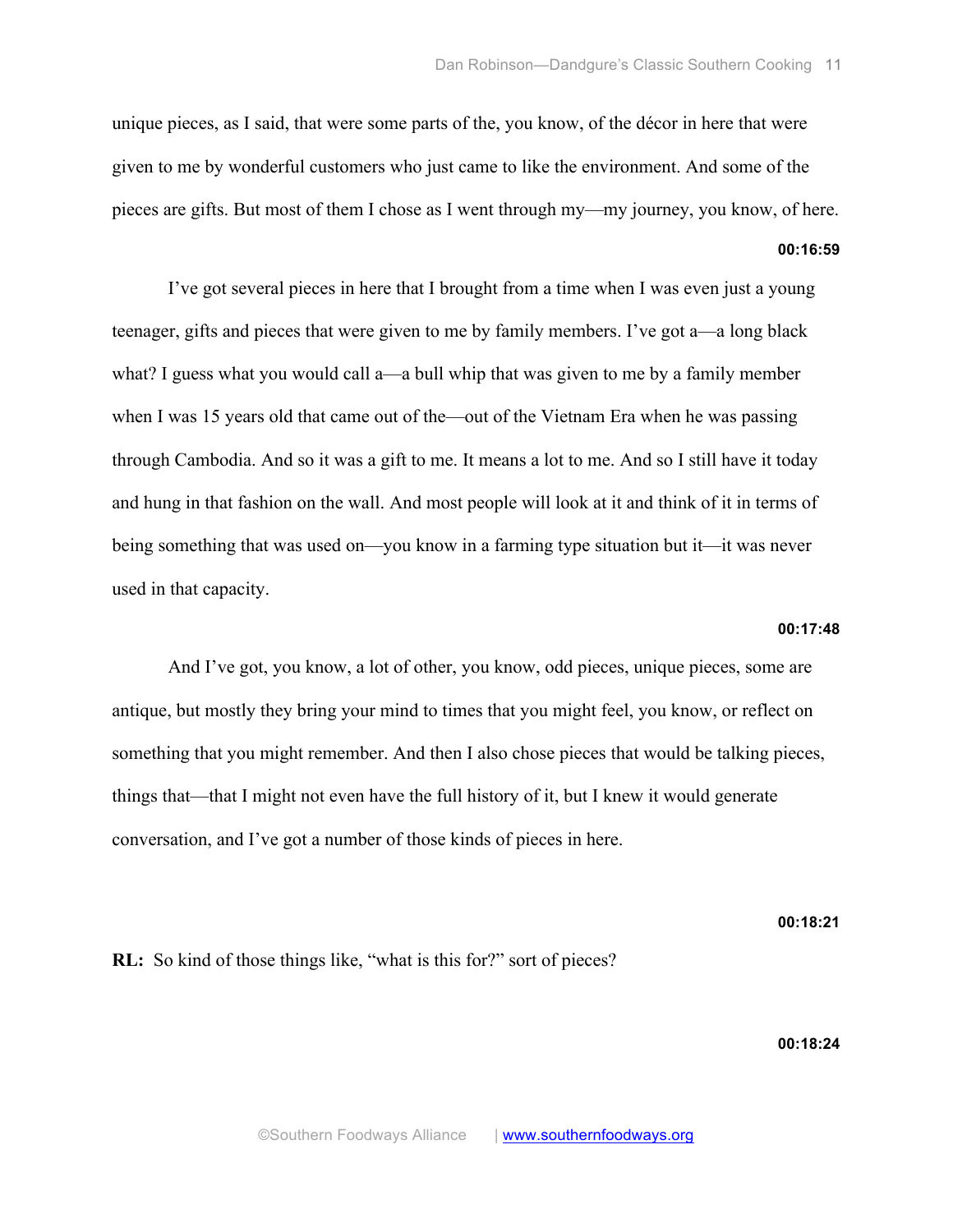**DR:** That—that is correct. That is correct. And I've got several pieces in here on that line and that level. I've got a—a metal cage in here that sets on top of one of our food warmers and it's always been a strange looking piece. Often times, people just look at it and think of it as a cage, but upon questioning it, you know, it is actually—was built and designed as a fish scale(r) and you attach it to your motor boat and it swirls in the water and scales the fish. **[***Laughs***]**

#### **00:19:09**

**RL:** That's pretty clever.

#### **00:19:10**

**DR:** Yeah; it's—it's interesting that you find pieces like that, you know, and that may not—it may very well be something that someone would hear this conversation or—or be a part of a conversation in—in general and say, "Oh, yeah, I've seen that before." But for the most part, it is unique, you know.

#### **00:19:27**

**RL:** So we're talking about the art inside and I want to talk to you about the art outside. You have a pretty spectacular mural on the side of this building. Tell me the story behind that.

#### **00:19:38**

**DR:** I—I had an idea many years ago—because the art on the outside, it covers a broad wall on this building—and I had an idea that I wanted to do, firstly, inside. The idea was started with an idea that I had for the inside of the building. I wanted to do—find a large window that had been removed from a building and have it brought here and hung on the inside of the building and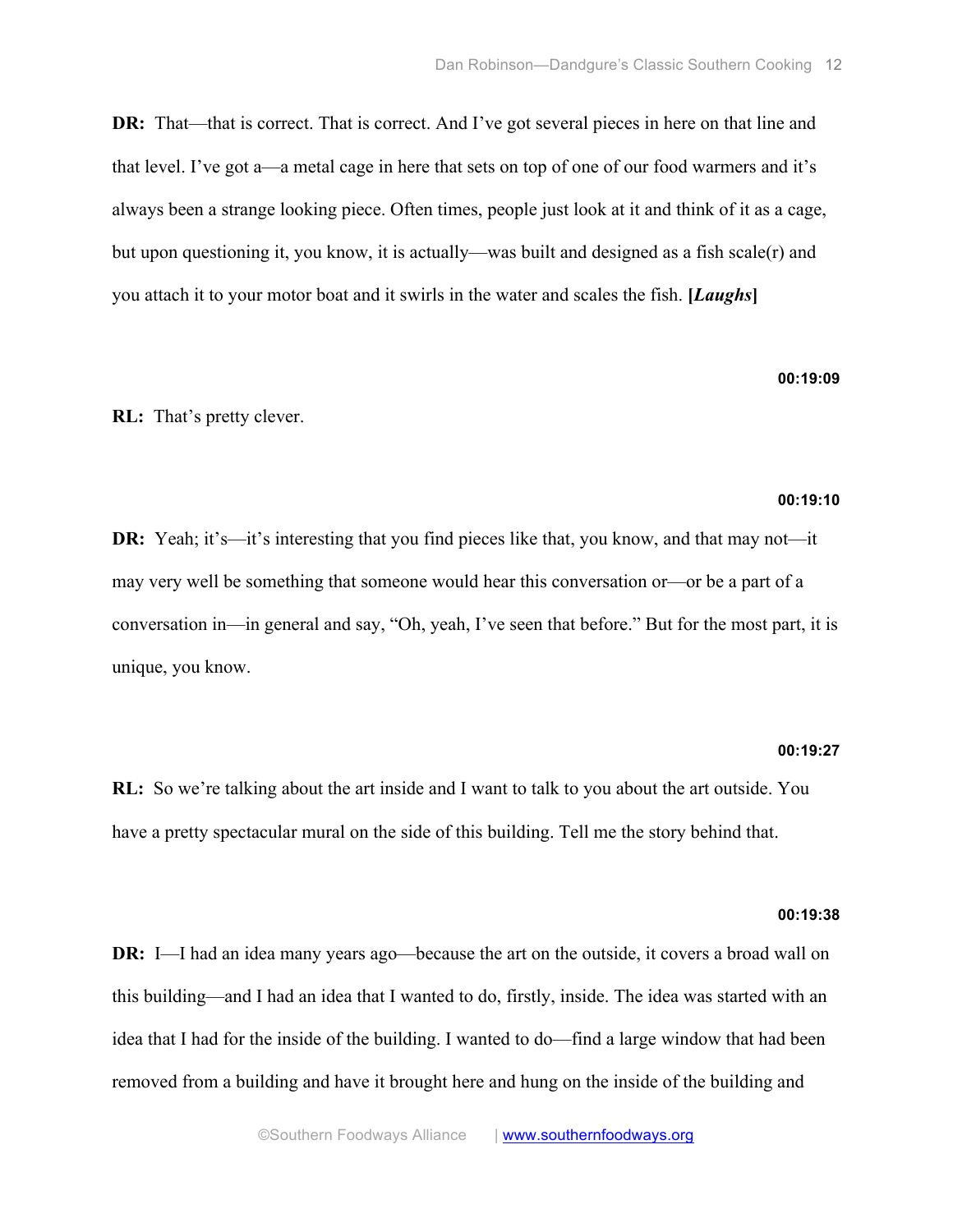then have a drawing done on the wall to reflect an outside view, because there was no windows on that side.

**00:20:20**

So that never happened. But at the same time I was considering, well what would it be like if I could find, you know, the right people to help me come up with a mural that would reflect, as you drive by the building, a dining scene where it looked like you were looking into the building? And so what you see on the outside is, in fact, a mural reflecting a dining scene. It's for the most part reflective of who we are inside, you know, with the—with the tile floor design and the wall and some of the hangings that you see in the mural, reflect of who we are in here. But I wanted it to captivate you when you drove by the—the property, that you would see people talking and dining and eating. And you will see this—the cafeteria serving line. And I wanted to try to bring you in the building just by driving by.

## **00:21:21**

**RL:** You know it looks like a party, not a wild party, but just one of those great get-togethers like in a neighborhood where you would maybe—everybody brings food and everybody kind of knows everybody. Is that reflective of your clientele here? Who eats here?

#### **00:21:37**

**DR:** Well, when you look at the—the faces in the—in the mural, they reflect for the most part anyone and everyone that would walk through these doors. Of course, just on gender alone, we obviously are able to attract both men and women. When I first started this business in 1991 I had nine men to every woman that would ever walk through the door. It was—it was just this specific area and it's very industrial. It was a day—a lot of day labor, kind of a tough area at the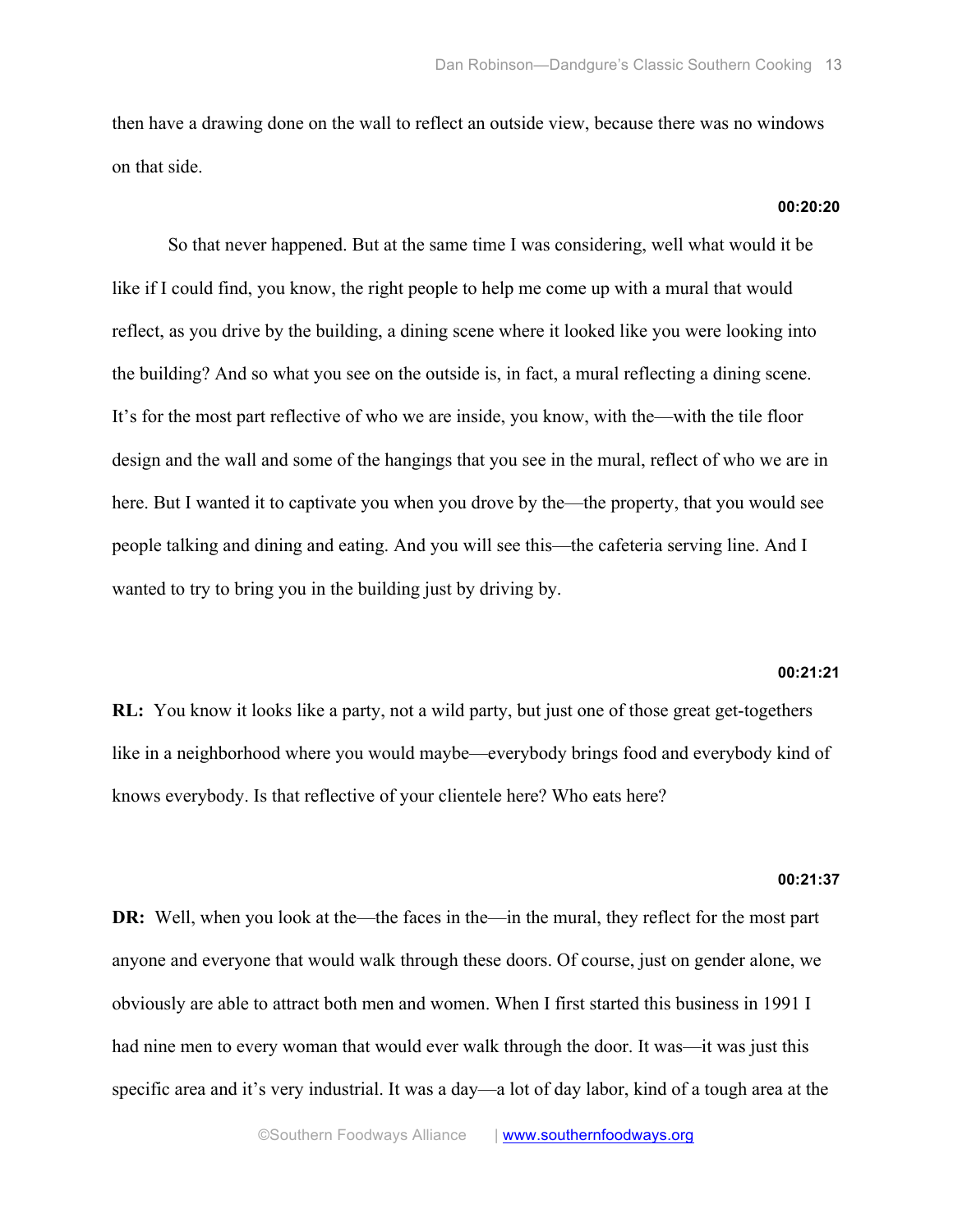time. I wouldn't want to say dangerous by any means, but yet, a lot of transient traffic per se on the street. And so I went immediately after building the business to attract, you know, both men and women, and to try to draw away from what, you know, initially started. So as I moved beyond and was on my journey, you know, I saw an opportunity to reflect my clientele by the time the artwork was done on the wall. And the wall reflects your—your hard hat customer, the blue jean guy, the bib overall guy. You've got the shirt and tie. You've got a lady in a nice dress. You know you—some of the food that's been drawn and depicted out there reflects, you know, different types of foods that we, you know—are offered.

**00:23:25**

You see in the background behind the serving line the server and servers and one of them being depicted as—was my main cook at that particular time when it was done. And so everyone knew everyone here. You know, I had doctors, lawyers, you know, the Indian Chiefs and all. I mean we—you know, just like the old saying goes, you know. I can't remember the rhyme but the doctors and lawyers, the—the candlestick maker, you know, whoever. You know, they—I felt as though we had every—people from every walk of life, you know, came here. You know, we fed the governors. We've had the mayors. You know, we've had all, you know, various politicians throughout the years. We're well known throughout the business community, you know, the healthcare industry.

#### **00:24:16**

Obviously through the years, as we talk about today, as many, many, many more choices available to the dining public for lunch, so we don't have quite the volume that we did in the time. But we do have the history. So people know who we are and when they come here today they want to come here. It's not a—generally, a happenstance. Often times, back then, you know as I say back then, but years back people were interested in, you know, specifically maybe more

©Southern Foodways Alliance | www.southernfoodways.org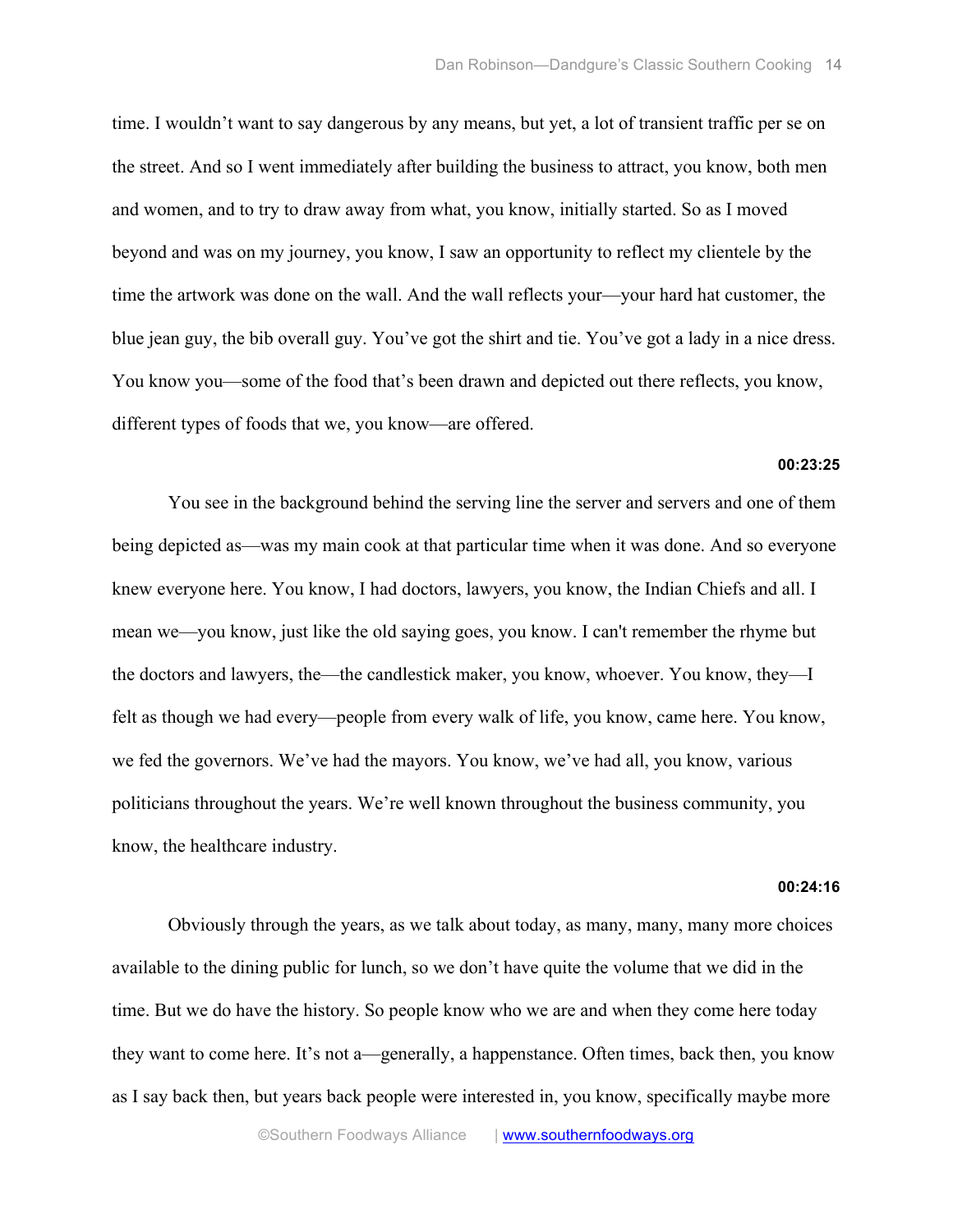in the meat-and-three idea. And so now that there are many, many more choices, ethnic, you know ethnicity wise, you know, we're not a soul food type restaurant. I always classify myself as a classic home-style food operation and so with that I want to bring you to a level of soul food, but a comfortable feeling, you know. And I express soul food really being something that—that makes you feel comfortable, that brings you back to a time regardless of the—the type of food being prepared. But it makes you—if it makes you feel good, then it's soul food, you know, so.

## **00:25:34**

**RL:** What would you say on your menu would be the most characteristic of the soul food items, things that you see that way?

## **00:25:41**

**DR:** Well again we—we specifically capture all of the meats that are home-style foods. I mean you can't move far away from fried chicken or chicken prepared in some fashion. I don't care where you go today, chicken is out there. But our fried chicken is—is *our* fried chicken. I mean you can get chicken everywhere, but here it's done the way we fix it. We like—you know, we certainly enjoy that success. We're not a large chicken house by any means, but what we prepare is very much accepted. And we do prepare chicken in all sorts of fashions, you know, other than fried. You know, we bake chicken, we smother chicken, we, you know, we've done different chicken dishes, you know, and other ethnic ways. I use chicken in many of our—I want to say casserole style or type ideas that we do. I make a jambalaya that contains, you know, three meats and—and a fish and—and spices accordingly. But chicken is in—is in many, many, many dishes that we do here.

**00:27:02**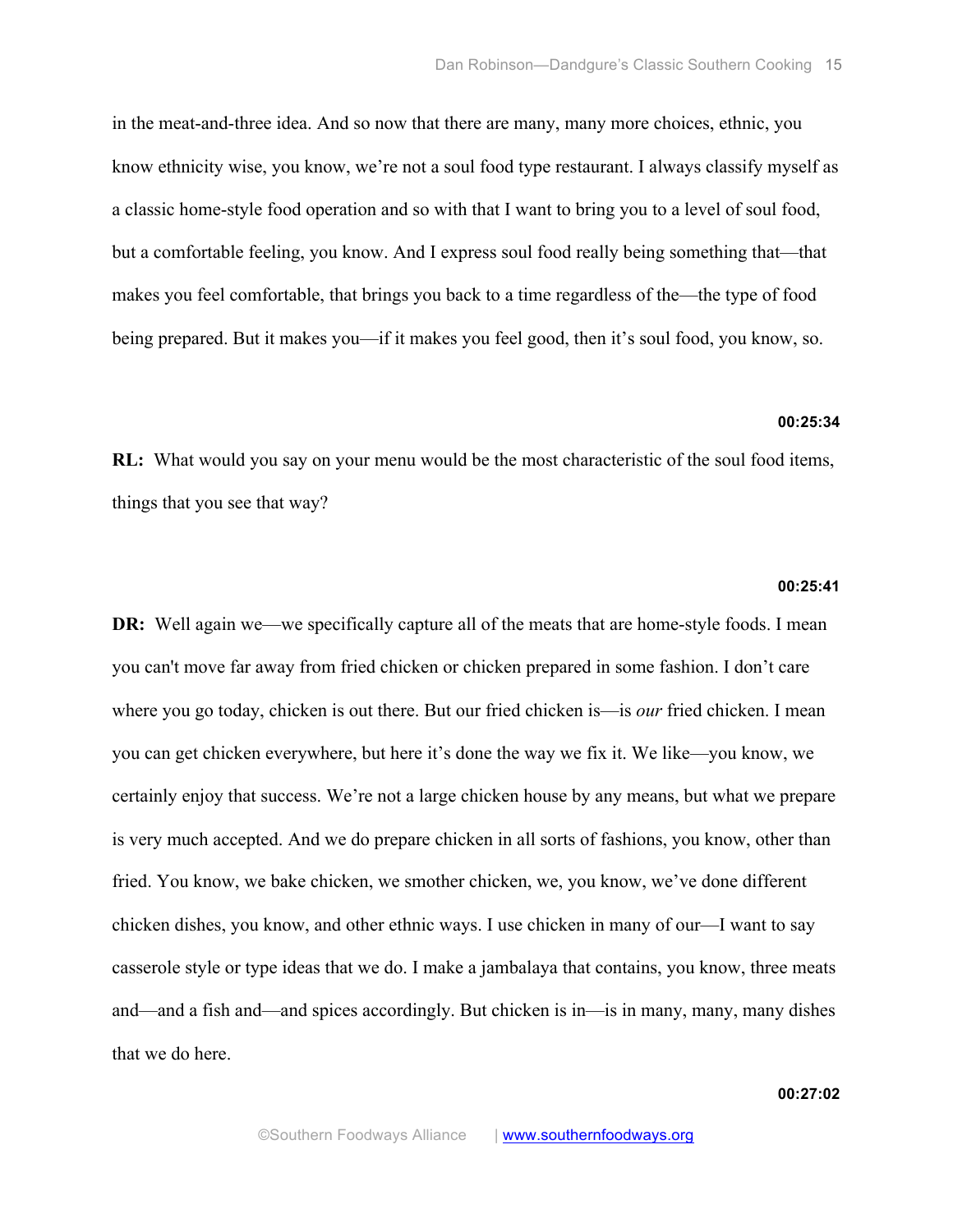So it's really hard to say, you know, what would be one of the most popular. I mean, every day our meats change on a Monday through Friday rotation so what you see on a Monday is normally there on a Monday. And, you know, but people come, they do come specifically for, you know, like on a Monday we do have on a seasonal basis the jambalaya, so they know it's there on Monday. And I say seasonal because when it gets in the dead of summer we normally take that off the menu. We do a baked tilapia, you know, with a seasoned rice base and during the season of jambalaya then the jambalaya is the base for the tilapia on Monday. Other than that, I will create, you know, what I might term as a country-style fried rice and in that fried rice might be something to, you know, captivate you at that specific time.

## **00:28:03**

Tuesdays is our beef tips day along with four—three to four other meats. That's a popular come-for item on Tuesday. And I'll just mention kind of the come-for items, but every day we've got no less than four meats.

# **00:28:17**

On Wednesday we do our fried catfish fillets and people come specifically for that and meatloaf as well on Wednesday. On Thursday for twenty-one years we've always served and never changed turkey and dressing, liver and onion. We do barbeque ribs and fried chicken. I had one other meat on Thursday, which I did take off and I moved it to another day but those four meats I spoke of on Thursday have been there for twenty-one years. And if I should make a change on Thursday, I think that's the day I'd have to take off because **[***Laughs***]** I'm going to upset somebody that day.

#### **00:28:57**

And then on Friday we do a fried whiting fish. It's—it's a fillet. And of course, if you like fried fish you can certainly—certainly know the difference between a catfish and a whiting.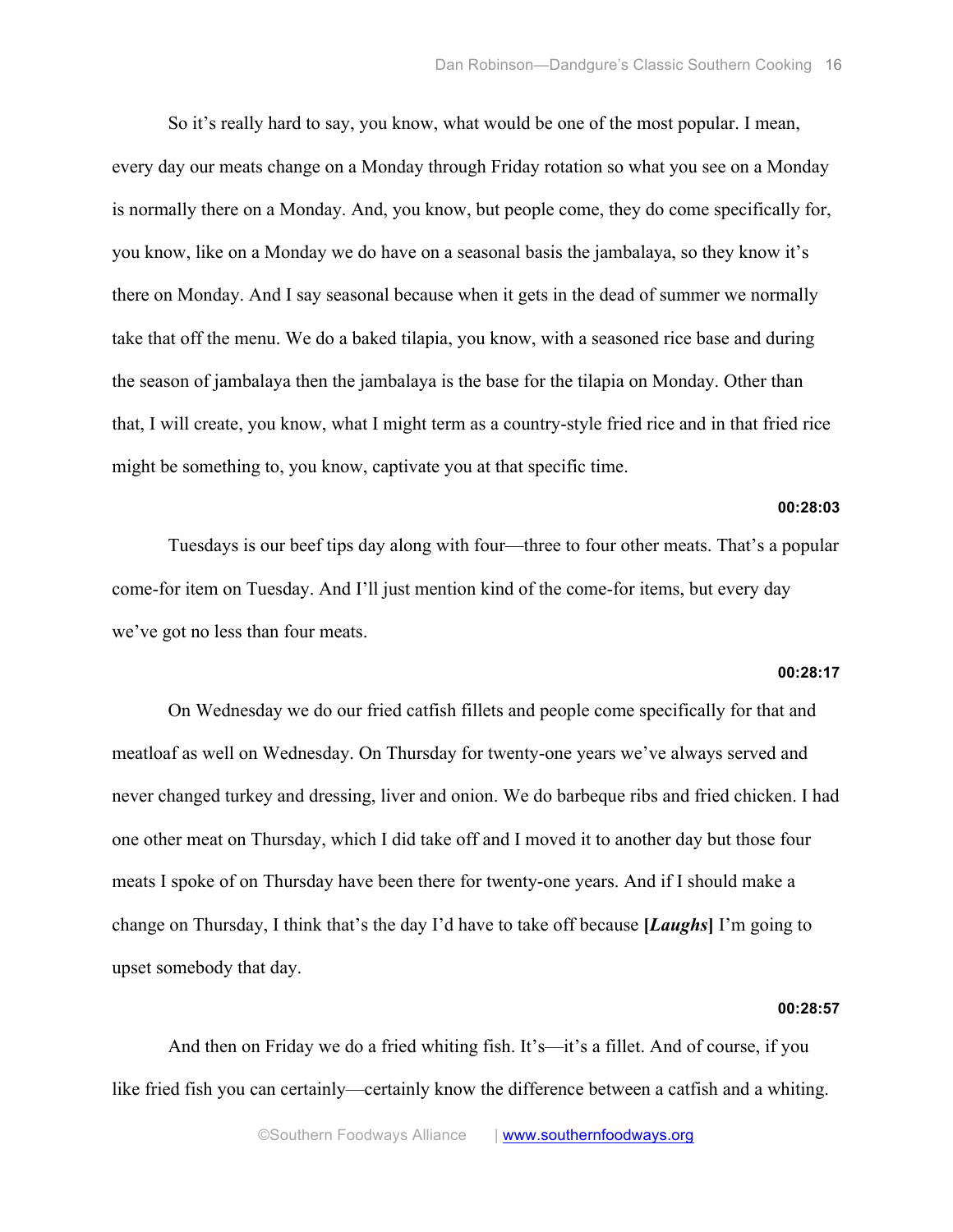But Friday would be our fried whiting fish day and then alongside of that we do have that being our chicken and dumpling day and we do a roast beef and—and fried pork chops. And I want to say fried pork chops is a very, very popular item here. I do serve them three days a week, Tuesday, Wednesday, and a Friday, and people definitely come for those days, so—.

## **00:29:39**

**RL:** Now when you were talking about the décor inside you were saying that it reflected you and your life. What about the food? What about this menu? Is this—are these recipes from your family? Are they recipes—what are they? Where does this come from?

## **00:29:56**

**DR:** The recipes are, for the most part, they've come from certainly a time when some of the foods served were items that I recall, you know, from my upbringing. My mother was a great cook. I thought my grandmother was a great cook as well. But I didn't know her as well, you know, in the kitchen as I did my mom. And even though mom cooked, she didn't really have to cook so much that it was, you know, great meals on the table every day. You know, we did come up during a time when we had our difficulties and there was always food on the table, but not just maybe what we wanted. So, you know, I came from a time when whatever was prepared was appreciated, and I always have that in the back of my mind today.

#### **00:30:55**

I don't like to see food wasted, and whether or not I'm feeding, you know, my family or friends or even in my own business, you know, if I'm feeding my employees or the dining public, you know, I'm conscious of the fact that wasting food is just not something that needs to—needs to take place.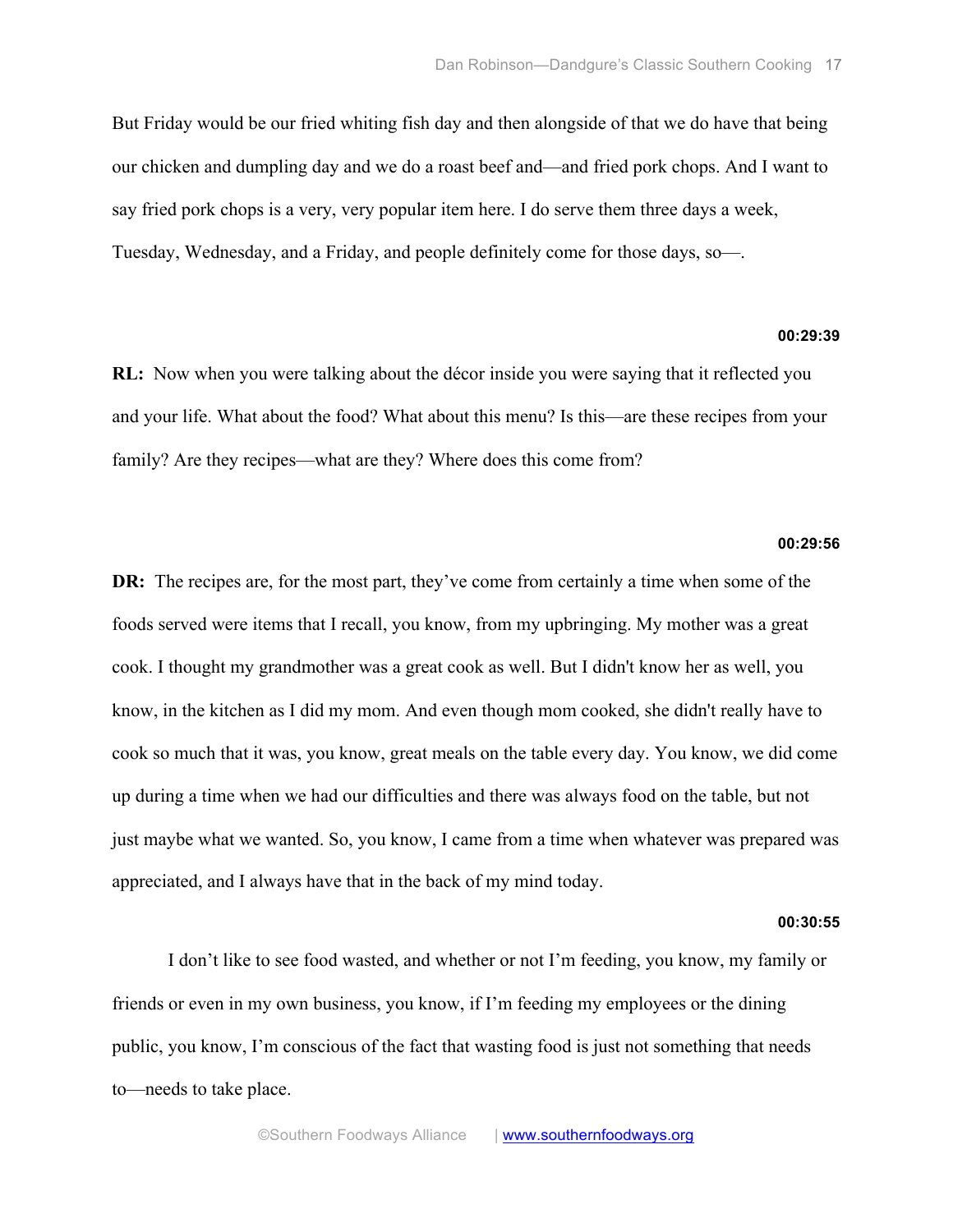#### **00:31:16**

I enjoy all types of foods and the recipes that I use here have obviously come from many times of—of creating and changing and tweaking some of the things that I did start early on. But I enjoy full flavored foods. It doesn't matter what type of food it is as long as it's seasoned well. And I'm not talking about over-salted or over-peppered, but I like to—I like to be able to taste. And I can pick apart—I like to be able to pick apart what I'm eating and tell you that, you know, there's a degree of herbs and seasonings in that I enjoy, you know. When they meld together and they just make the dish, you know, be where it's just delectable, it's enjoyable. You know, it's not just about eating, but it's about enjoying what you eat.

## **00:32:17**

And most of that comes from foods being properly seasoned and—

#### **00:32:24**

**RL:** Is there anything—I'm thinking about a couple of things I saw in your menu that intrigued me and one of them was the deviled eggs. And I'm wondering, how you do your deviled eggs in that context? Or if there's something that you perhaps season a little differently than we might expect because of that?

#### **00:32:42**

**DR:** Deviled eggs, of course, I remember—it takes me back to, you know, to my childhood. That was a specialty item. It wasn't something that was made routinely, but when it was prepared I always enjoyed it. And I can remember that distinct flavor. I don't recall ever seeing my mom make it, but having worked through, you know, my—on my journey, you know, coming through the—the hotel days and even before that, we would have prepared countless thousands of dozens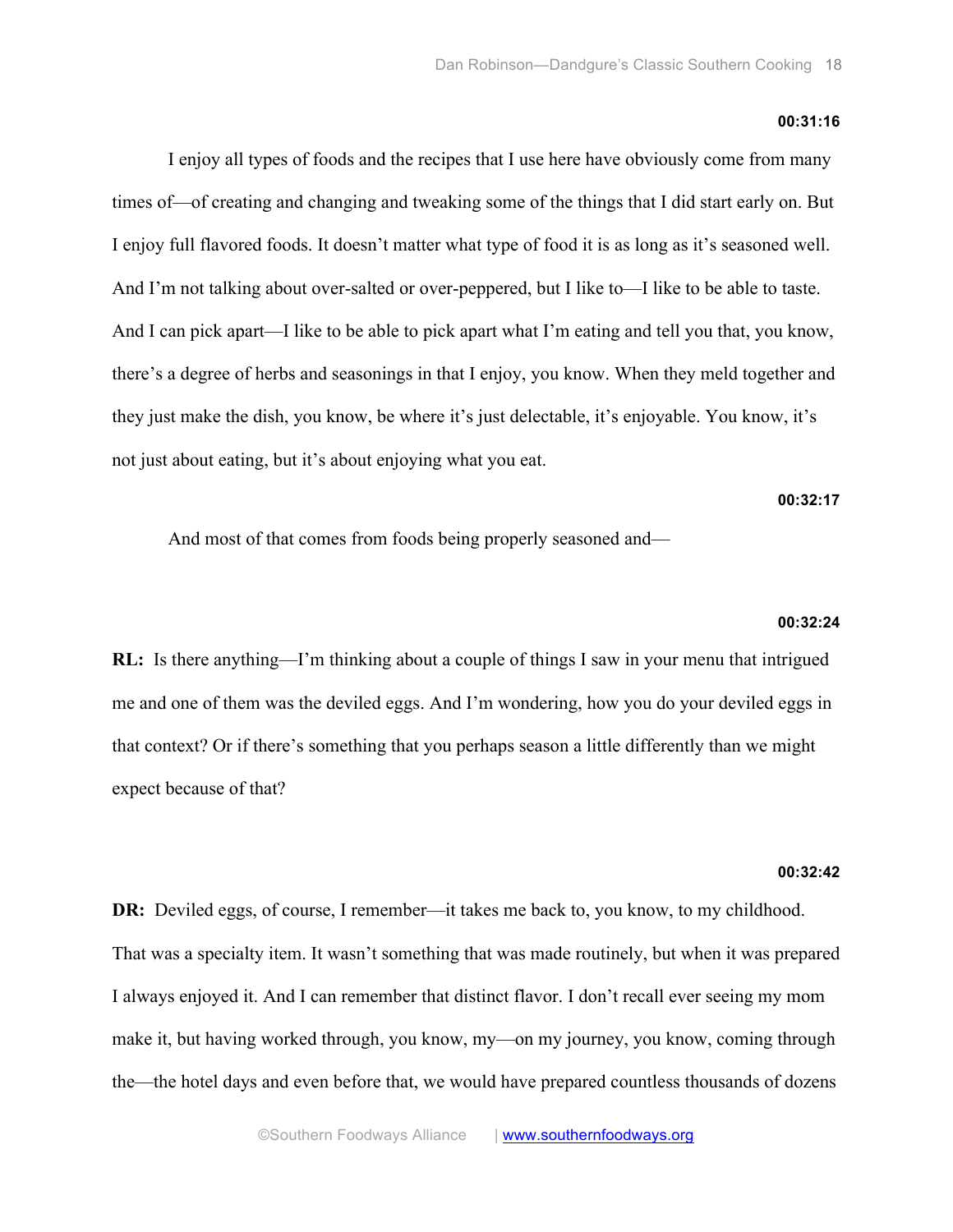of deviled eggs, you know, for hotel functions and such. And so I always wanted, depending on the type of party and what specific flavor they were looking for, because, I mean, that's one item or one dish that allows you so much flexibility to—to prepare it in whatever style or—or presentation you choose, and the taste to kind of be reflective of what you're looking for that day.

# **00:33:56**

I essentially just like a salt and pepper type seasoning, nothing, you know, really above and beyond that as far as the restaurant goes. And we do use a combination of some mustard and mayonnaise and—and just a little sweet relish. Our recipe is very basic. I mean, it just depends on what quantities we're—you know that we're preparing as to how much we—you know seasonings and—and dressing we use to really bring it, you know, to the point where it's really—it's very tender and, you know, it's not stiff and it's not runny, you know, but it, you know, it's carefully, you know, mixed.

#### **00:34:40**

**RL:** Okay, the other thing that you're very famous for is the best lemonade in town. What's the secret to your lemonade?

#### **00:34:48**

**DR:** Well I'll take the Fifth on that one. **[***Laughs***]** We—we are known for the lemonade and we enjoy making it. It—it's not something that we're selling near as much of today as we have in years past and that's just because the volume is down. But we certainly still enjoy making it and, you know, squeezing the lemons and—and mixing the—the right amount of sugar. We found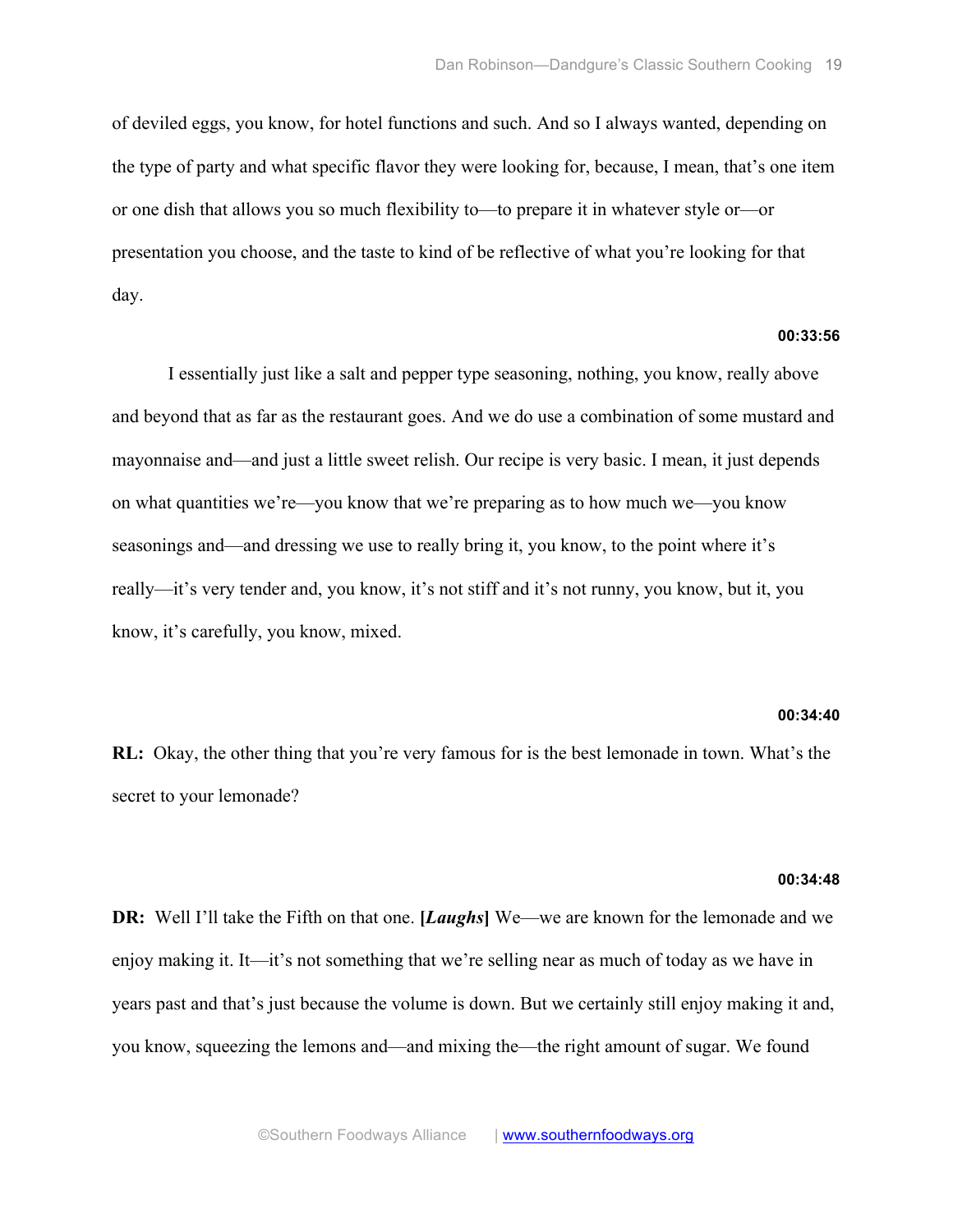over the years that we're not fortunate to always get the same lemon we had, you know, last week so we have to kind of tweak it a little bit to get the flavor there.

## **00:35:22**

Sometimes the lemons are very, very full and ripe; sometimes they're not quite, and so you have to tweak it, you know, to get it there. But lemonade is very touchy. I've been playing around with different flavors of lemonade more or less changing from the base that we make. And I've been making a strawberry lemonade, which is basically taking my strawberry batch that I mix for my strawberry shortcakes and take that and—and—and do some things with it in order to mix it, you know, with my—my lemonade batch. And it's—it's been interesting. You know, you learn as you go, you know.

## **00:36:03**

**RL:** That sounds great. How do your customers react when you do something new like that?

#### **00:36:08**

**DR:** Well, it's always great to do something different. I mean you—you go to the same place, you more or less know what you—you're perhaps going in for if you're a regular in a specific, you know, establishment. You can just about see what's available before you ever walk through the door because you've gone enough times. You know, you get to know the servers. You know the cook, the owner. You know how, for the most part, how foods are presented. So it's always great from an entrepreneurial standpoint and—and particularly—specifically, you know, in a restaurant to kind of keep it fresh. So you know, just tweak it and change it, you know, put out something a little different in color, you know, change your recipe a little bit. I mean, if you're always doing, you know, a—a roast, per se, done in a certain way, I mean, present it a little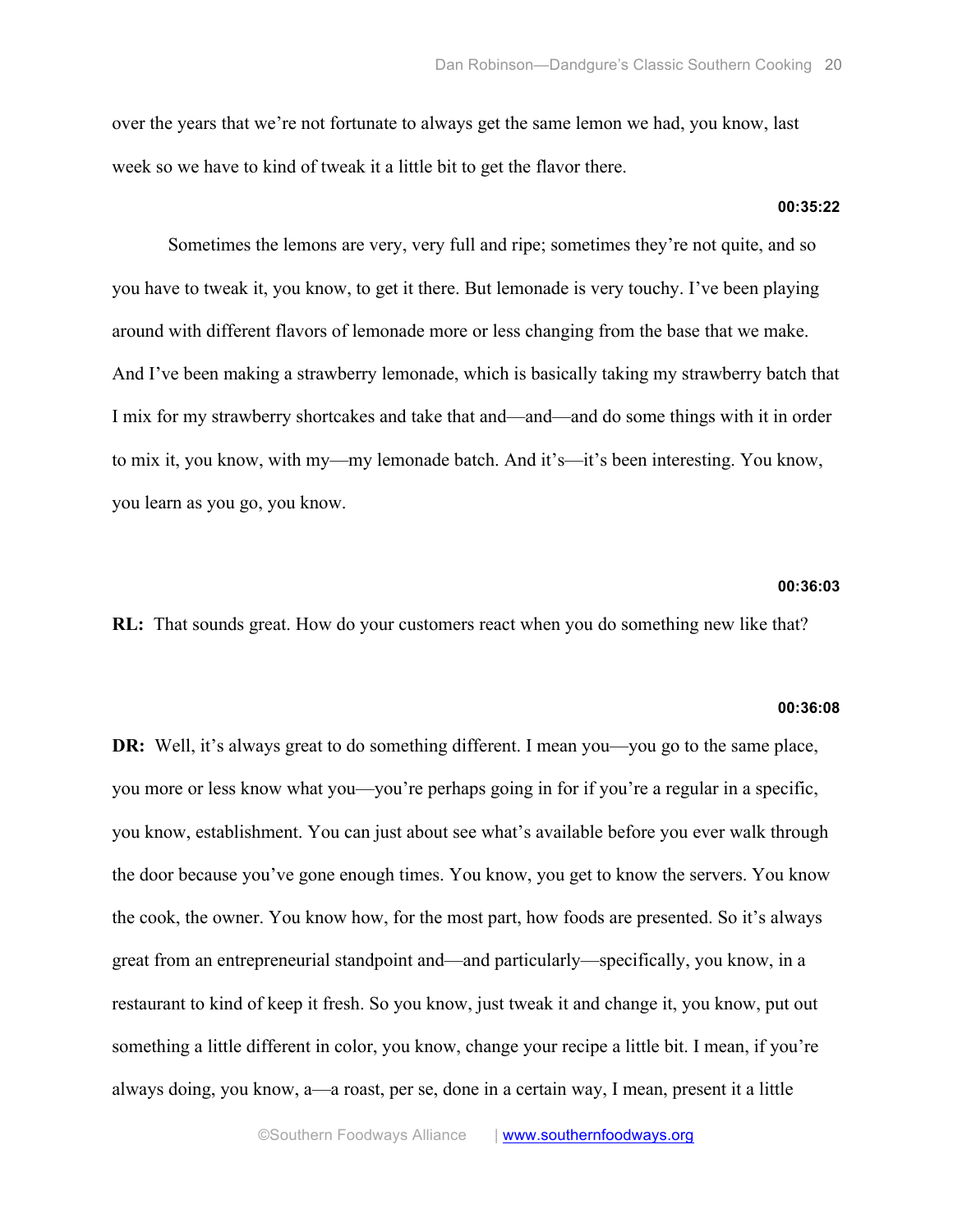different another time. Do a pot roast out of it or something and, I mean just the same meat item and just a different presentation.

And so, you know, a lot of color. You know, obviously we've learned, you know, in this business people not only eat because they're hungry. And you can draw their attention to food items by way of color, you know, and design, you know, so you...

**RL:** Give me an example.

#### **00:37:24**

**DR:** Well, I mean I can make you a Salisbury steak and put it in brown gravy and just, you know, stack them on the line or have them or present them in a—in a serving, you know—in a serving pan, but if I give that pan just a little more color, you know, i.e. sautéed onions or, you know, maybe some peppers or something to give that pan some color, your eyes are drawn to the color in the pan. And while you may not know exactly what it is by looking down on the line, just the color itself may, you know, generate a question. "Well what is that?" You know. "What are you doing over there?"

## **00:38:00**

And—and so I use—try to use color and create a little, you know, imagination sometimes in—in—as you're looking at, you know, the serving line, you know so—.

**00:38:11**

## **00:37:03**

# **00:37:20**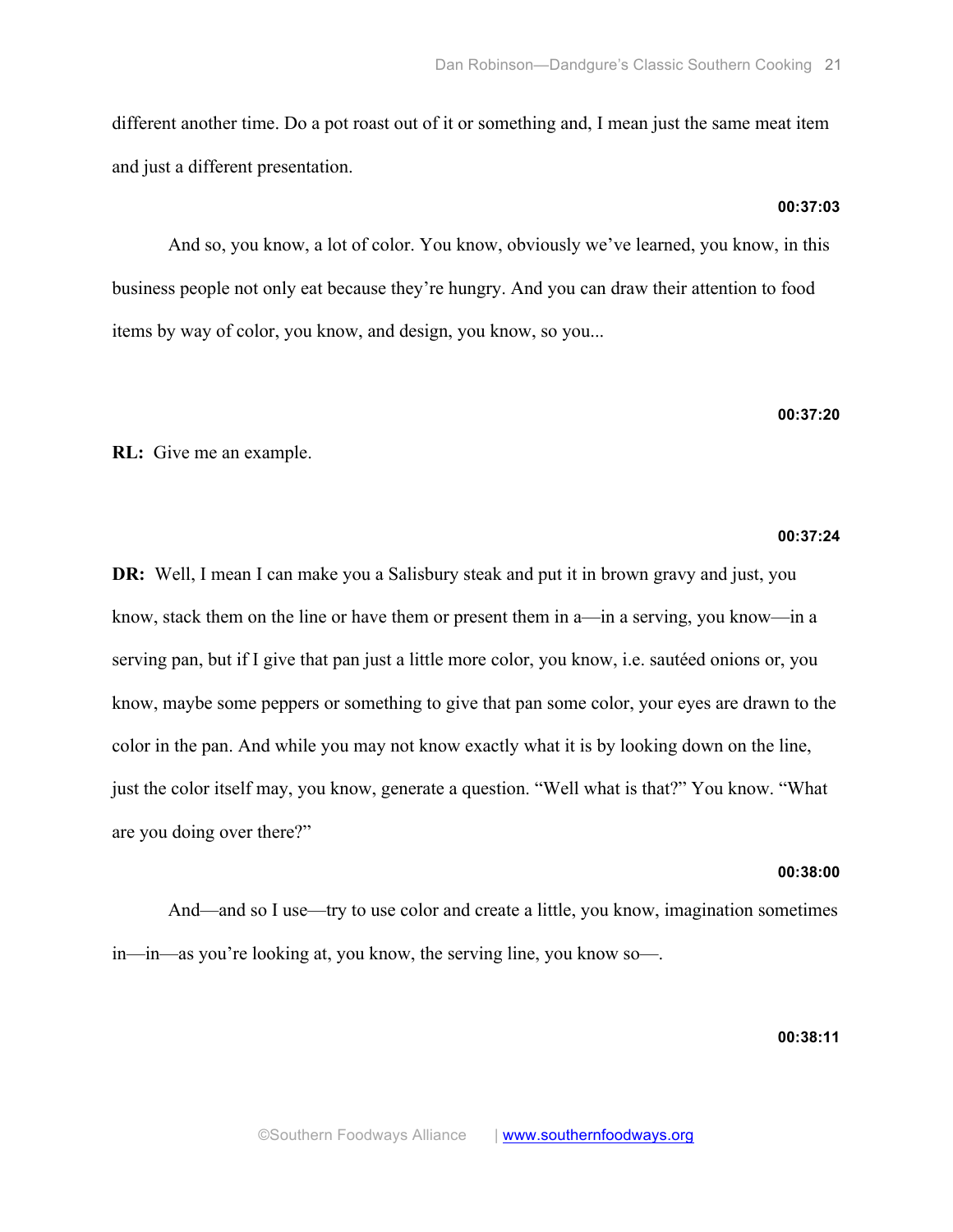**RL:** Now I'm going to ask you about something specifically. You were talking about people coming in and knowing the servers. You mentioned when we were talking about the mural that one of your long-time cooks is portrayed in the mural, as are you. You're over in the corner of it.

# **00:38:28**

**DR:** Right.

## **00:38:28**

**RL:** And then as I was walking around looking at the things on your walls I noticed that you have several awards for *Employer of the Year*. How long do you keep your people here? You know, restaurant businesses can be pretty quick turnover. Have you had your staff a pretty long time? And why do you get those *Employer of the Year* awards?

#### **00:38:49**

**DR:** I've—I've been very fortunate through the years to maintain a core of staff. The lady that you mentioned that was the cook in the mural, she's no longer here, but she was a very vital part of my business in the early years. Her personality was one that she was very well known and and loved and appreciated for her—for her cooking ability, but also her personality. She was very friendly. And I'll have to express something at this point. I had a very unique time here. In my early years I allowed for people to walk through my kitchen from the outside, and you could pass through the kitchen into the dining area as well as using the front door. But it created an environment that was not specifically well liked by the Health Department, but it was a very low—it was a very low point deduction. And I created an environment where I was always very proud of my kitchen and my staff.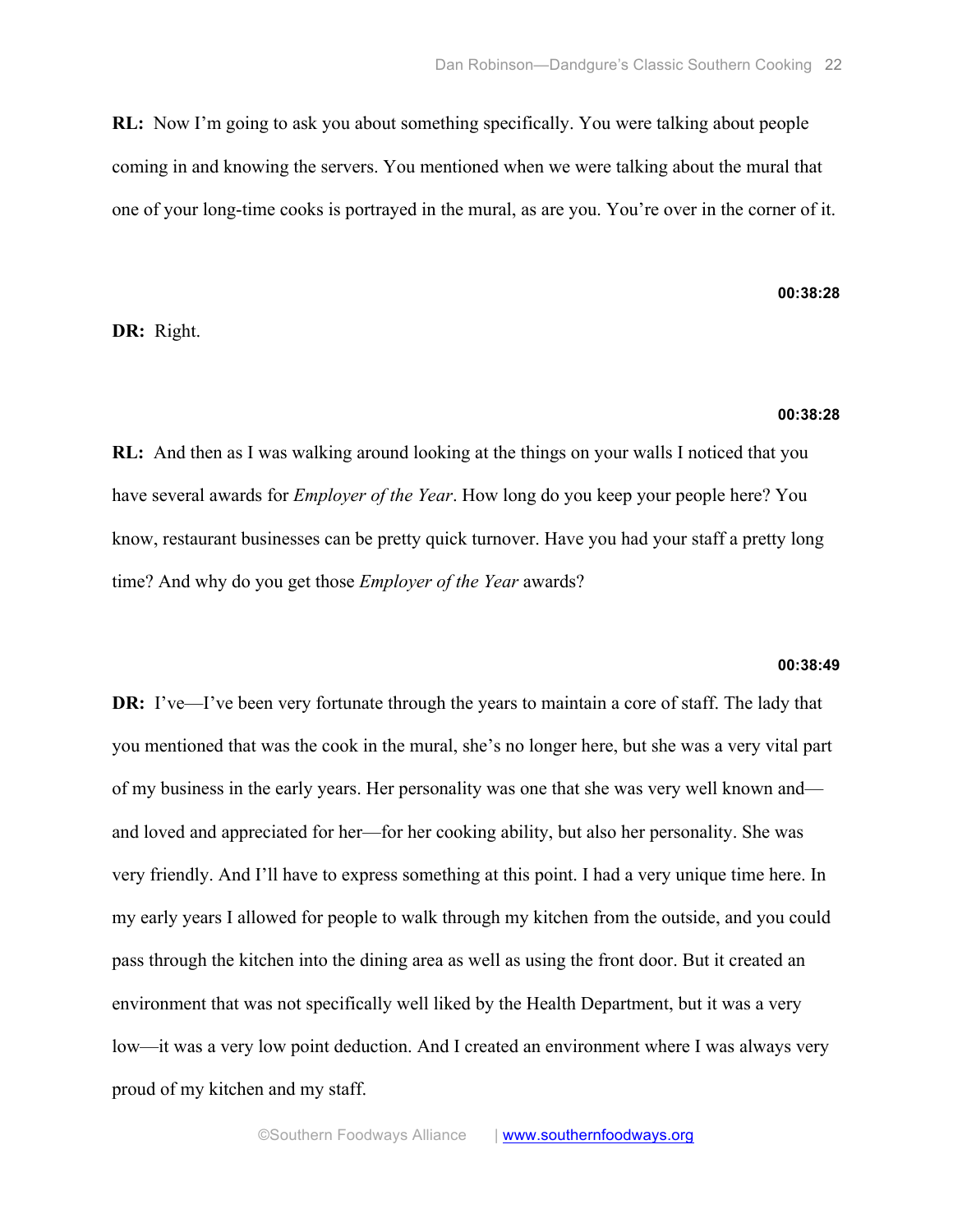#### **00:40:03**

So you could actually walk off of the parking area through the kitchen and into the dining area. And it offered an opportunity for many customers to meet all of my employees on a oneon-one, whether they were cooking or carrying dishes or carrying food or they were just transporting trays from the restaurant back to the kitchen, you know, to be washed. It—it created a very home-style environment. So it was unique and we all got to know one another more or less in those early years.

#### **00:40:44**

I did finally change that after many years because having done some repositioning of equipment and the volume had gotten to be so heavy in the kitchen and during those early years people were—the public was still allowed to smoke, you know, in—in most buildings. And so my—my—my customers would enter many times or exit many times with a cigarette in hand. So for various reasons, I finally shut that, you know, that part of what we offered down mostly due to liability. My back was always turned to the public as they passed me at the register. So I had a security concern. I had some liability concerns with repositioning of equipment. I didn't want anyone to get hit with any hot pans or pots or spills or anything like that. And like I said, having a heavy volume, we didn't want to—you know, have a slowdown, you know, where we're trying to wait for somebody to move. So that was a unique situation that many people got to know us on a very personal level.

**00:42:05**

**RL:** I would think so. How many years did you do that?

**00:42:07**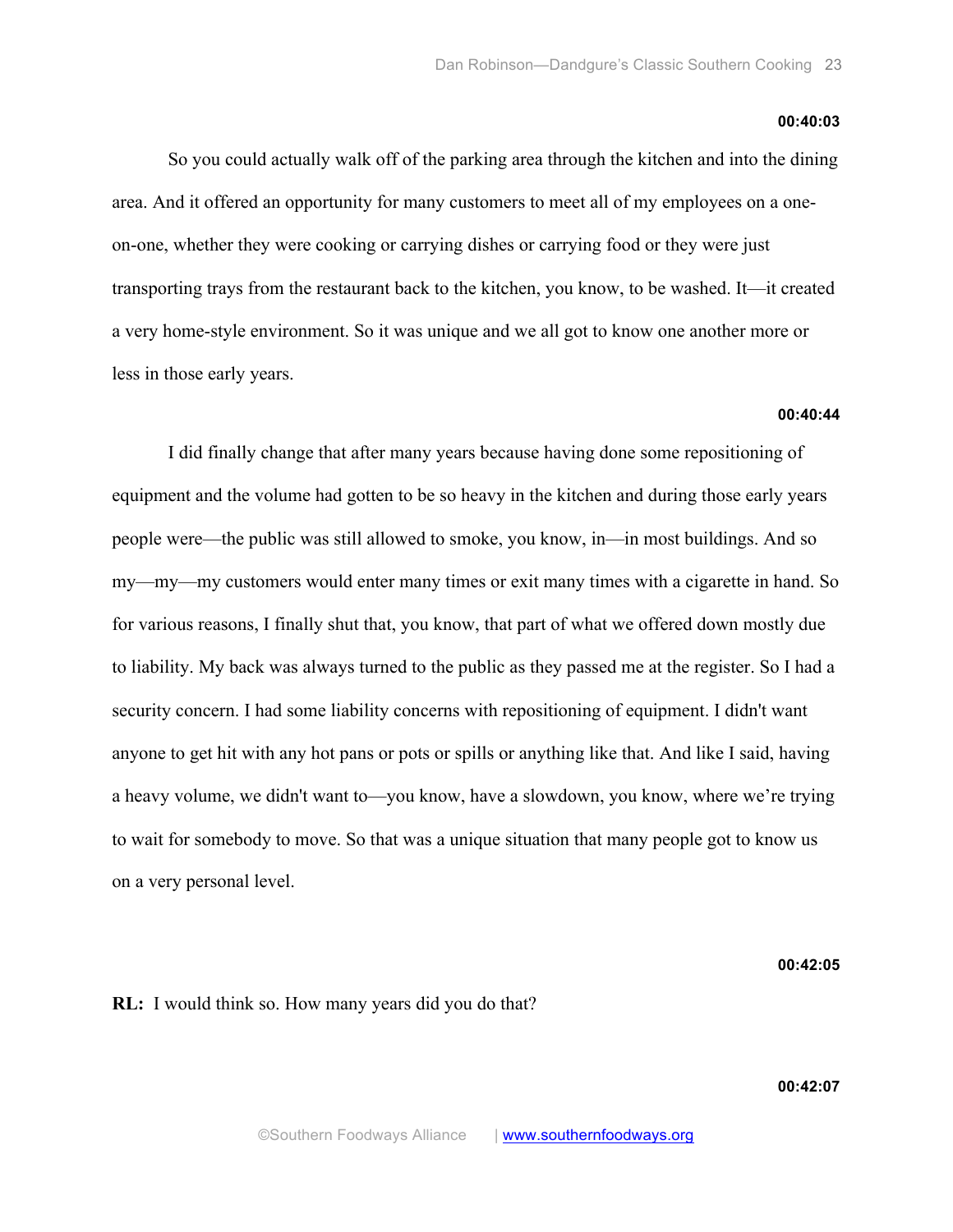**DR:** I did that—I did that for, I believe, right at ten years. And it—it was always an interesting situation. I did also serve breakfast during those years so, you know, a part of my security concern was as we opened in the mornings it would—it would often times be before light and as I didn't always know everyone that was entering, you know, the building at that hour I just, you know, obviously towards the end was more concerned for safety than, you know—at that hour of the day.

#### **00:42:49**

**RL:** Have you had much problem here? This is—you're—you're close to downtown. You're still in a kind of industrial area but there's a lot of businesses around and—.

#### **00:43:00**

**DR:** Never any major problems. I can't say we would be any different from any other business in this area. We've had, you know, some break-ins. We've had some broken windows. We've, you know, had to call the—the police authorities from time to time for someone that may have been a little unruly, but never anything to the extent of anything dangerous. I've never had—had anyone to walk in on us, you know, and—and attempt any—any robberies or anything like that. **00:43:33**

I think also I tried to treat everyone fair, you know, in the early years. I did know that from a business standpoint of view I could never feel good about feeding anyone because of all the transient traffic that I saw on the street or felt was on the—you know, there. I—I established a policy that I wouldn't feed anyone for free that would come to my door because just being in this area I felt as though I could be, you know, feeding many, many people and that's not what I was here for. Knowing that in this general area there was a—or is a—an entity that will work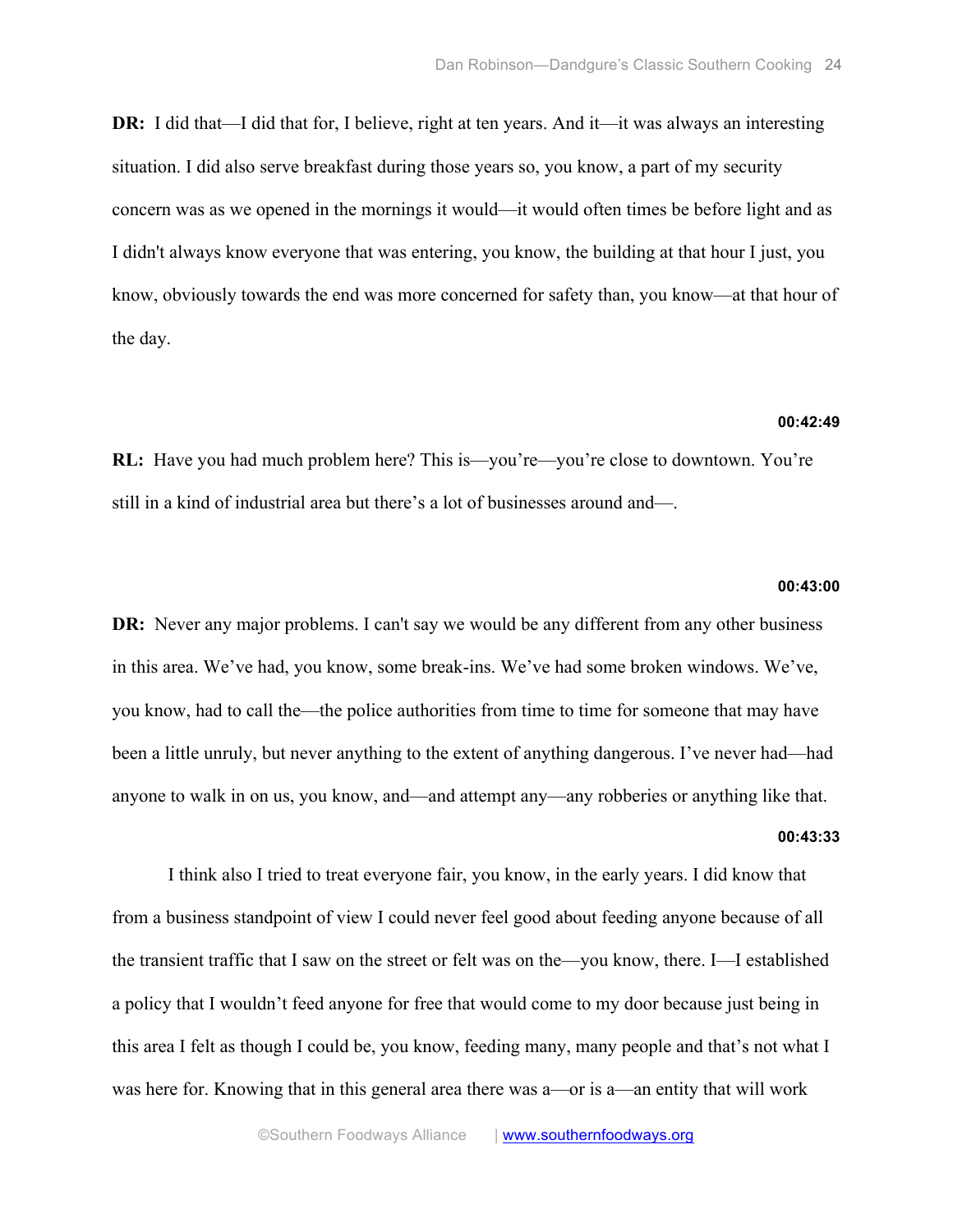with people that need help, so I would always direct people, you know, to where they could get the help instead of trying to come out of, you know, my pocket for that.

## **00:44:37**

So alongside of that I often times had to run panhandlers off and I believe we just got to be fairly well known for a business that would not allow for, you know, the customers to be hassled day in and day out. And while you may come to this building on any day and be approached, it is—it is an exception to the rule. And so I don't worry too much about having made those decisions, you know, so I feel pretty comfortable with where we are with security.

#### **00:45:17**

**RL:** So I'm going to go back to the *Employer* awards for a minute. Now you've worked—since you were fourteen you've been in restaurant and hospitality business a large part of your life. Is there anything that you feel that you do differently or bring differently to being an employer in a restaurant that is one of the reasons that you're recognized as a good one?

#### **00:45:40**

**DR:** As I look back on my career, I certainly was fortunate to, you know, I was a hard worker myself and—and certainly did recognize that as I moved along in my career, you know, with other employees and other businesses. But having been more in a corporate environment, you know, there were programs designed to recognize the employees and management.

## **00:46:12**

Being in business for myself, I decided that as we—as I moved along that it—it would take someone with a personality, you know, similar to at least a lifestyle and a desire, you know, that would be likened to how I operate, you know, for that employee to feel comfortable, you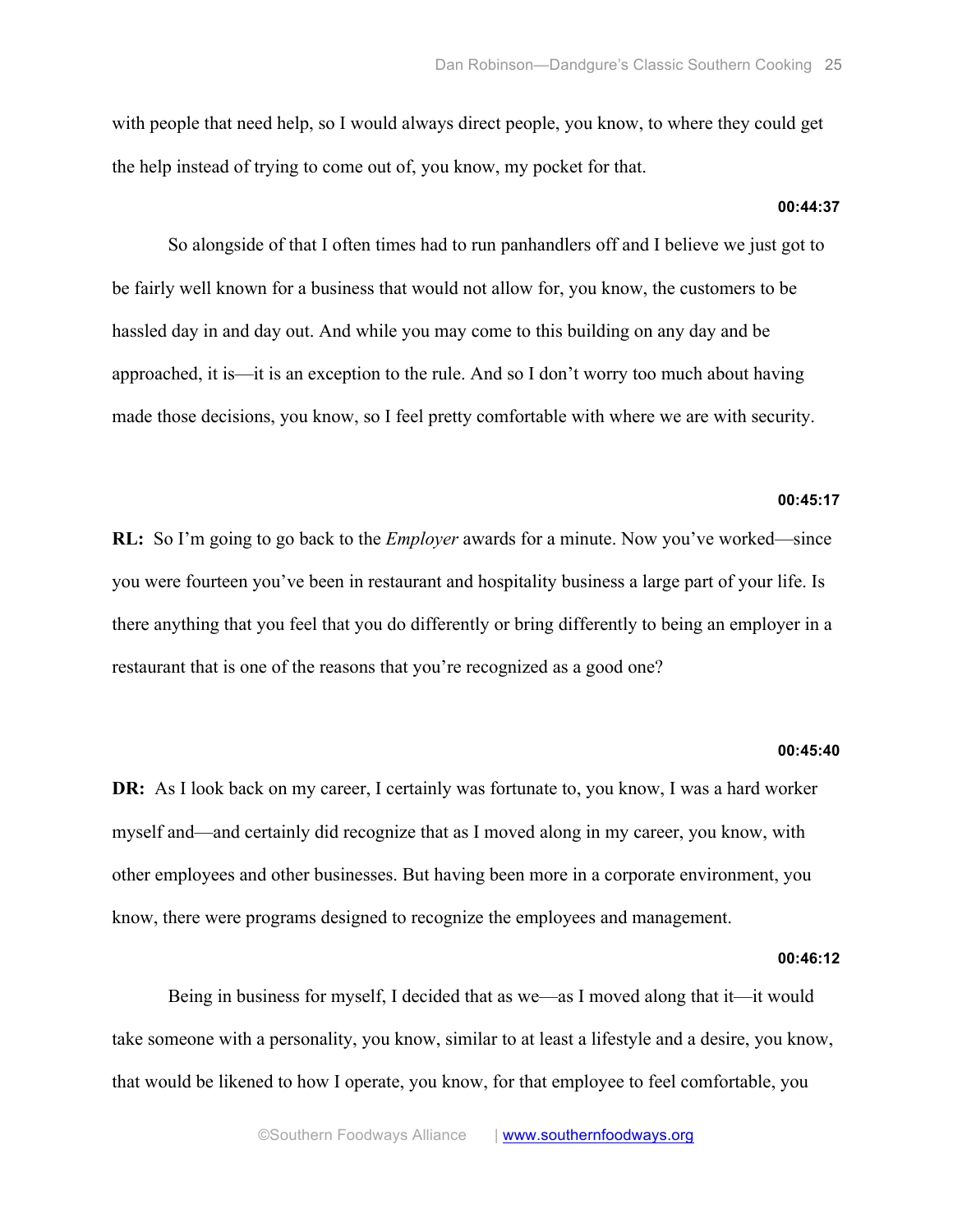know, working under my demands. And so I've tried to create an environment, you know, in my small business where I am in fact a worker, but I try to create an environment where I am setting, you know, the—the—the model, you know, for what is to happen. You know firstly, we come into work to work and, you know, I don't want to just show up, you know. So I work harder than anyone here and I—I make that known, you know, that I don't ask you to do anything that I can't and won't do myself. So I mean, it's not a point of, you know, just having you here. You know you need to do your part.

## **00:47:21**

So having been here as long as I have, I mean I do—and I am fortunate to have people that's been with me long-term that recognize the fact that I don't have to do everything anymore—but I've trained everyone and tried to—tried to really cross-train anyone and everyone that I hire regardless of the specific job duties, you know, that they may be brought in to do. After that I want everyone more or less cross-trained as deep as I can so that at a point in taking care of the volume of business for that day, you know, they all can work together.

## **00:48:01**

Now when it comes to some of the awards and—and some of the acknowledgements that's—that's hanging on these walls, they come from a time of where, like I said, I've been fortunate to maintain a regular staff for the most part. But I've also adopted the attitude that everyone really deserves a second chance. And with that, sometimes it might be a third chance or more. But the point I want to make with that is to have been able to maintain a long-term crew of—of dedicated employees I have to get to know over time each and every one and what their makeup is because we are all different. And I find—have found and will continue to find I'm sure that being a—an owner and operator, that I'm not only the—their manager, but I may very well, you know, someone to—you know, to listen to their problems today. So I may be daddy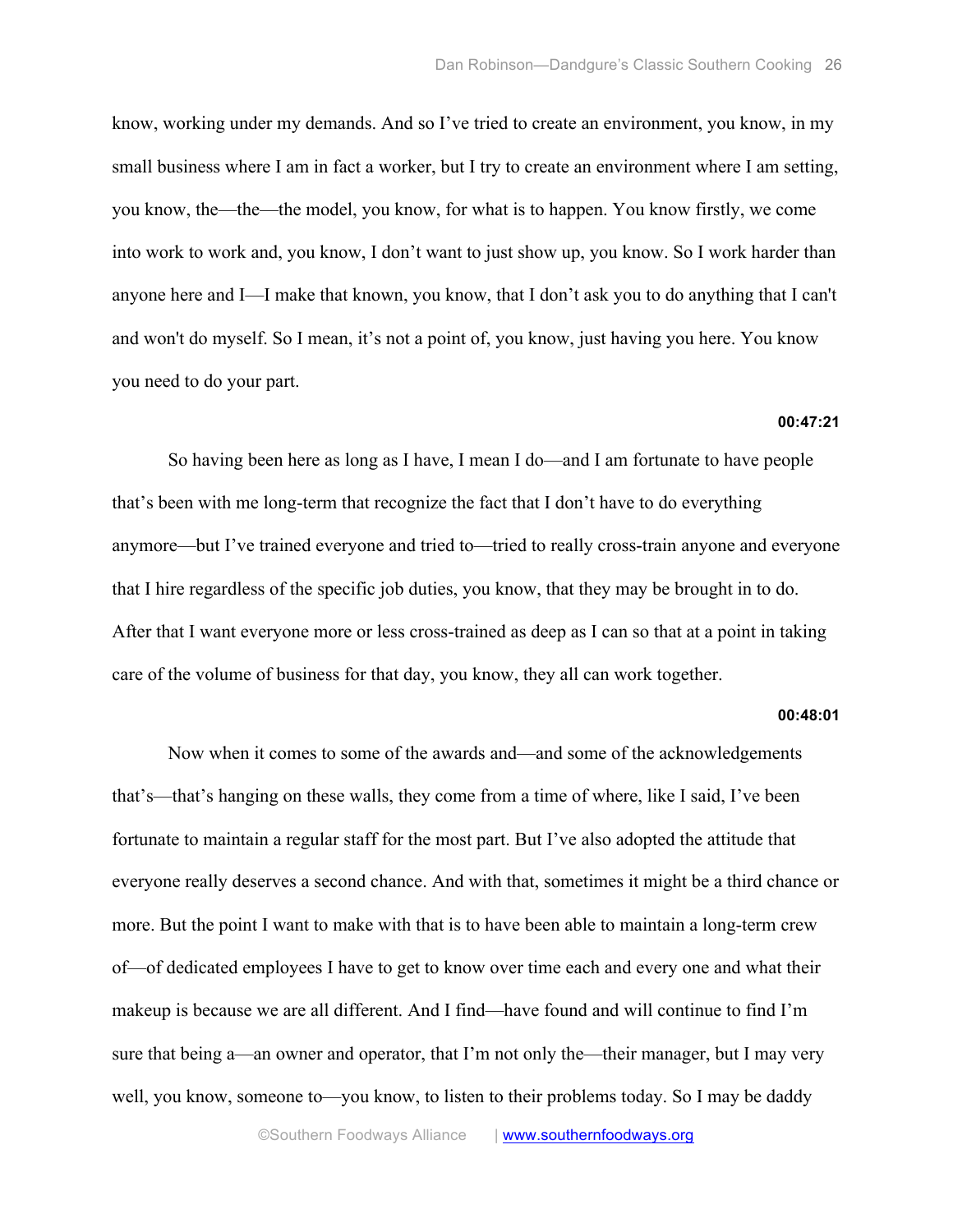today and—**[***Laughs***]** and boss tomorrow and—and uncle and friend and brother and—and doctor and lawyer and—and whatever else there may be, if I can offer assistance or at least give you guidance and at the same time achieve you know what I need to—to run the business.

#### **00:49:37**

So you get to know your people, and I have had many employees that have come from tough—tough walks of life, so some of the accolades here have come from organizations that recognized me for having worked with difficult people. And so some of the people that I've had success with have been felons, some have been challenged mentally, some have been challenged physically. And I always feel like this: I mean, aren't we all, you know? And we all deserve a second chance. And so everyone has challenges, you know, and it just depends on the attitude of management as to how you're going to deal with the people that have these challenges in their life, you know.

#### **00:50:24**

If you have children at home, as a mom or as a father, you've got a sick family—you've got problems. You know, if you—if you're an alcoholic and you—you're trying to deal with your problem, then it's your problem but you need to manage it, you know. And I've counseled many people through the years who have had drug problems, alcohol problems, family problems, you know, divorces, you know. I've had successful marriages, you know, within my staff and I've got some that haven't. I mean, but it's—it's the walk of life and, you know we're all—we're all in it. You know, we just have to find a way to make it work. And so I feel like I do accept some moderation and I know I do, but I also try to operate on the principle of no excuses and that has helped me many times. It's difficult to really pound down the "no exceptions," but I think the "no excuses" does help to, you know, kind of set the pace for everyone today. I mean, we can all find excuses for why, you know, we don't do something or didn't do something and when it gets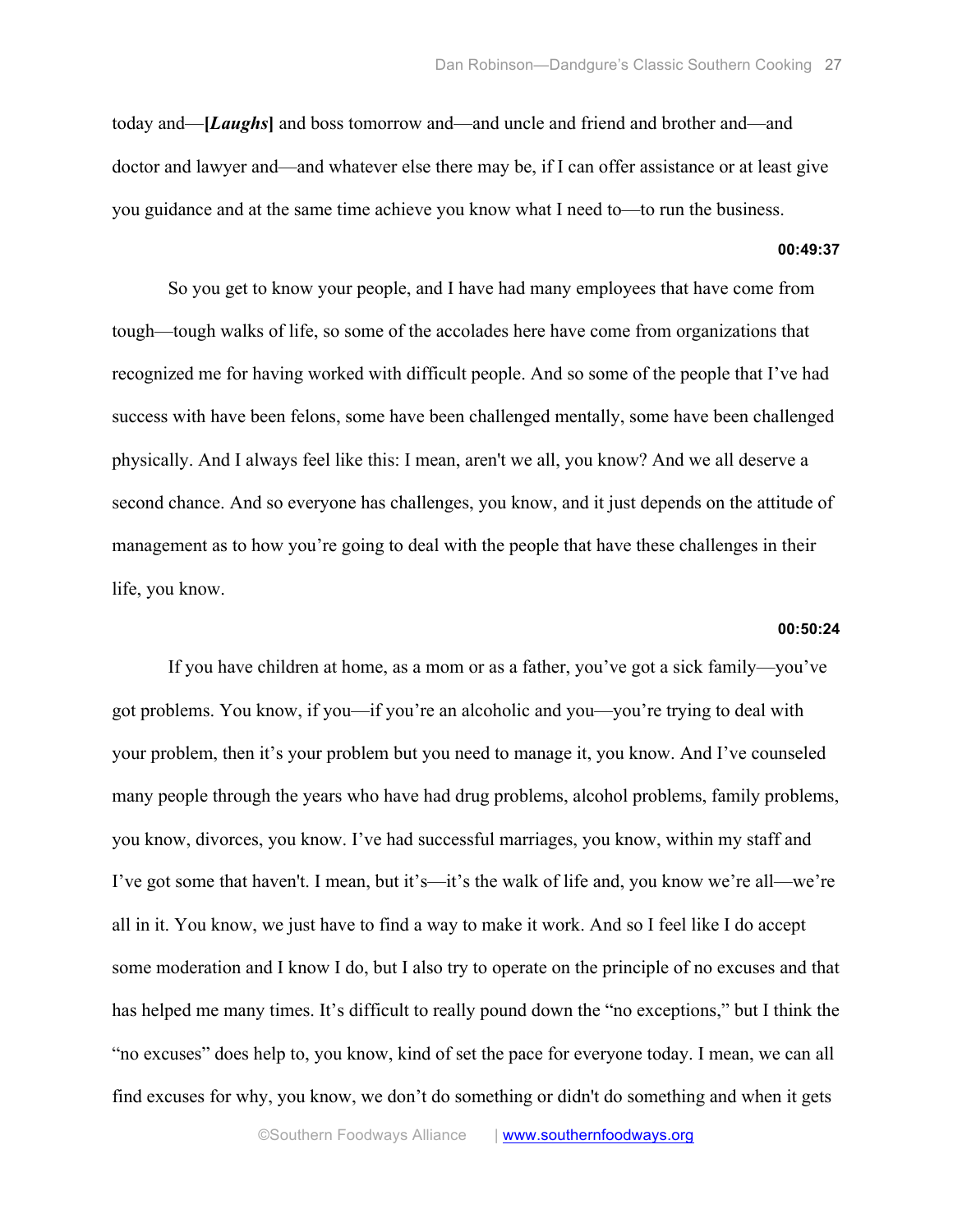into the blame game and gets down to the exceptions then it gets watered down and we all end up doing what we want to do instead of taking care of the vision of the business, you know.

# **00:51:47**

So—and I think we should, you know every—everyone should try to have that and that's where I've, you know, tried to be strong in the fact that I try to treat everyone fairly. So again, I guess the awards and acknowledgements have come from a time of—of organizations having seen me work with young men and women to help them be gainfully employed. And so, it's been successful.

## **00:52:19**

**RL:** How many people do you employ here?

#### **00:52:22**

**DR:** On any given day I guess I've got a regular staff of six. And so I've had more in the past, I've had less in the past. So—anticipating a better future than we've had over the past couple of years, I—I see where we'll—we can move forward with a good strong six and look forward to the day when I need more.

#### **00:52:45**

**RL:** You know I want you to hold that thought. Really quickly, before I forget, I want to ask you who painted the mural on the side? That's been in the front of my head.

# **00:52:54**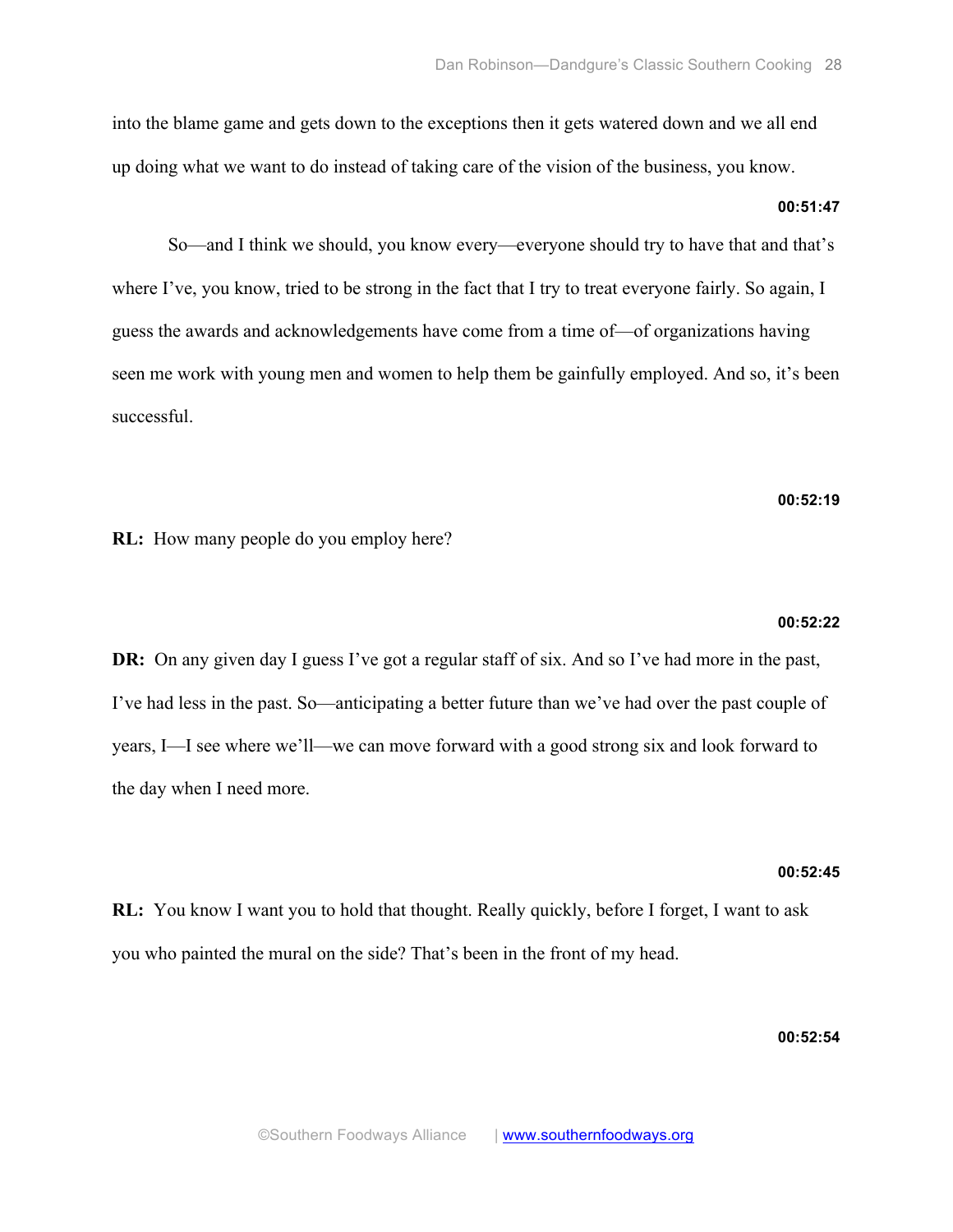**DR:** I met in my early years—one of my customers was a gentleman that was a professor at two of the universities. He taught classes at Vanderbilt and—and Fisk and he—unbeknownst to me at that time, as I learned more about him, he also owned an art gallery. And so I didn't know much about his—his teaching ability. I kind of learned more of that as I went on learning more about his—his gallery.

## **00:53:35**

And so his success, I believe, wasn't so much in—in art forms of painting but he, having a gallery, he had all forms of art, you know, sculptures and paintings and drawings and photography. And I think that was his field. I believe he was a very successful photographer. But we got to know one another fairly well and certainly I appreciated him as a customer and he enjoyed my, you know, environment here. And you heard me tell part of this story earlier about some of my thoughts about how I would create some—some background or—I can't quite draw the word but I wanted you to be able to feel as though you were dimensional. You know, like I was talking to you about the window hanging on the inside and looking out. And it got to be to where I created this thought about maybe driving by and looking at a dining scene, looking in. And this gentleman, having expounded some of those thoughts along the way with him, he said, "Well, you know, what do you think about that?" You know, and we got into many conversations. And I think from the point of ever that being discussed the first time to when it actually—ever actually took place had to be several years.

#### **00:54:58**

But he talked to me more and more about who he was, and he represented different artists. And so somewhere in the course of that timeframe in those years, he recommended that I pursue this idea that I had, and he had an artist that he would like to see get involved in that project. And I thought about it and thought about it and got too busy to deal with it, and he never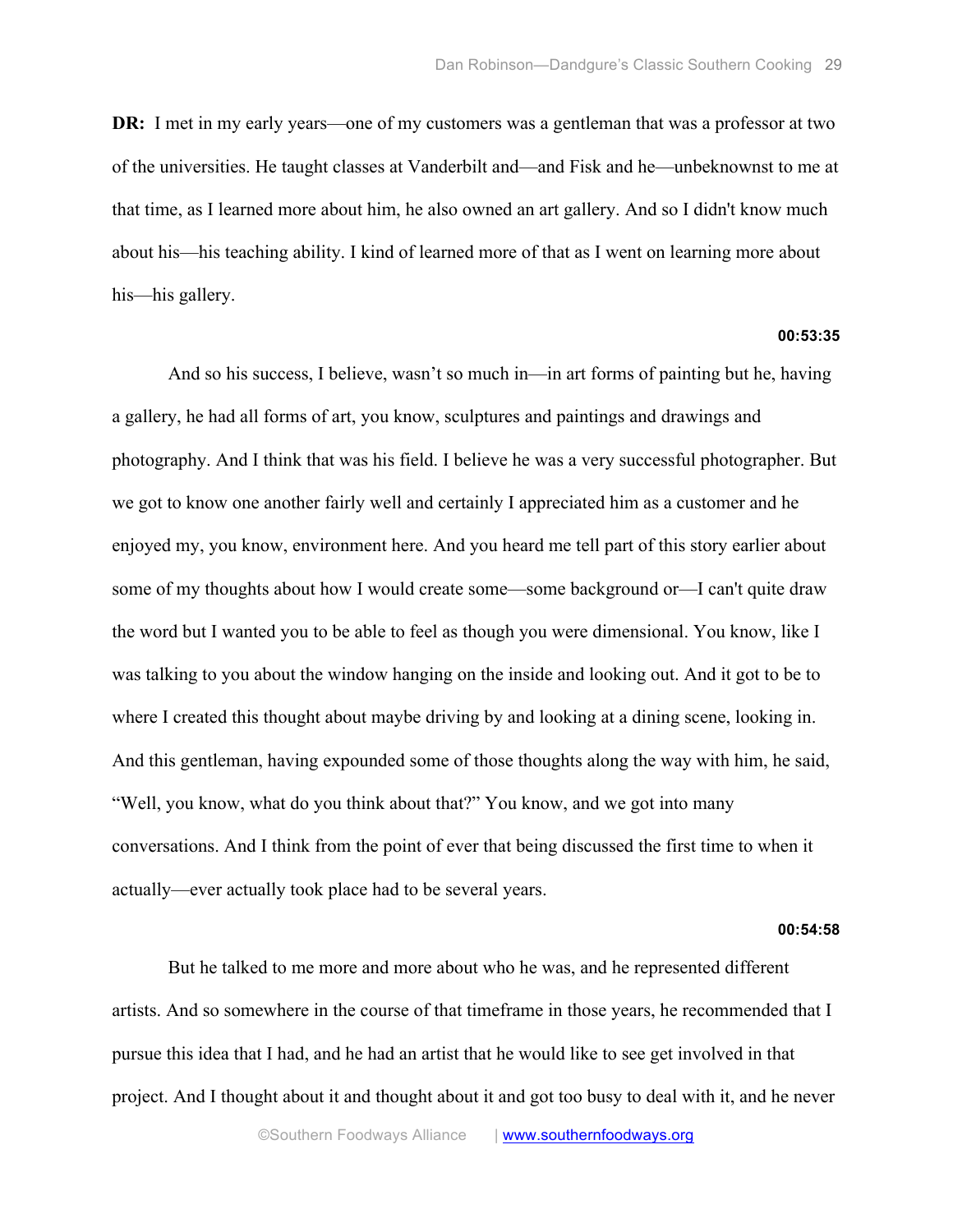dropped it. He kept after me with it. So I had actually—even by that time I had created something on paper that I felt, you know, might look like a dining scene. And so, you know, having not being, you know, someone that could really draw per se but I could put some ideas on paper, I, you know, kind of gave him some—at one point of the conversation, gave him an idea of where I'd like to go.

# **00:55:48**

So he recommended this one guy and he said, "Well, why don't you give this guy a chance?" His name was Samuel Dunson as the artist. [Interviewer note: Artist Samuel L. Dunson is also assistant professor of art at Tennessee State University.]

#### **00:55:59**

# **RL:** Is that Gunnison—G-u-n-n-i-s-o-n?

#### **00:56:02**

**DR:** No. Dunson—D-u-n-s-o-n. I believe it's D-u-n-s-o-n—Dunson and Samuel being his first name. He was and I believe still is a teacher of art and I don't know his specific, you know, area but he was at Tennessee State University with his work.

#### **00:56:26**

But I was able to finally come to some agreement with him. Carlton Wilkerson was the owner of the gallery, and he wanted to promote this artist, so we came to an agreement where, with his artistic style, which was different from what I really wanted because he was a little bit more abstract and he's a little bit off on—on his design like his—his figures would be disfigured. And I wanted real, you know, I wanted realism and not, you know, that—that other kind of art. And I can't really say what it's called. But we came to an agreement. So as you may look at the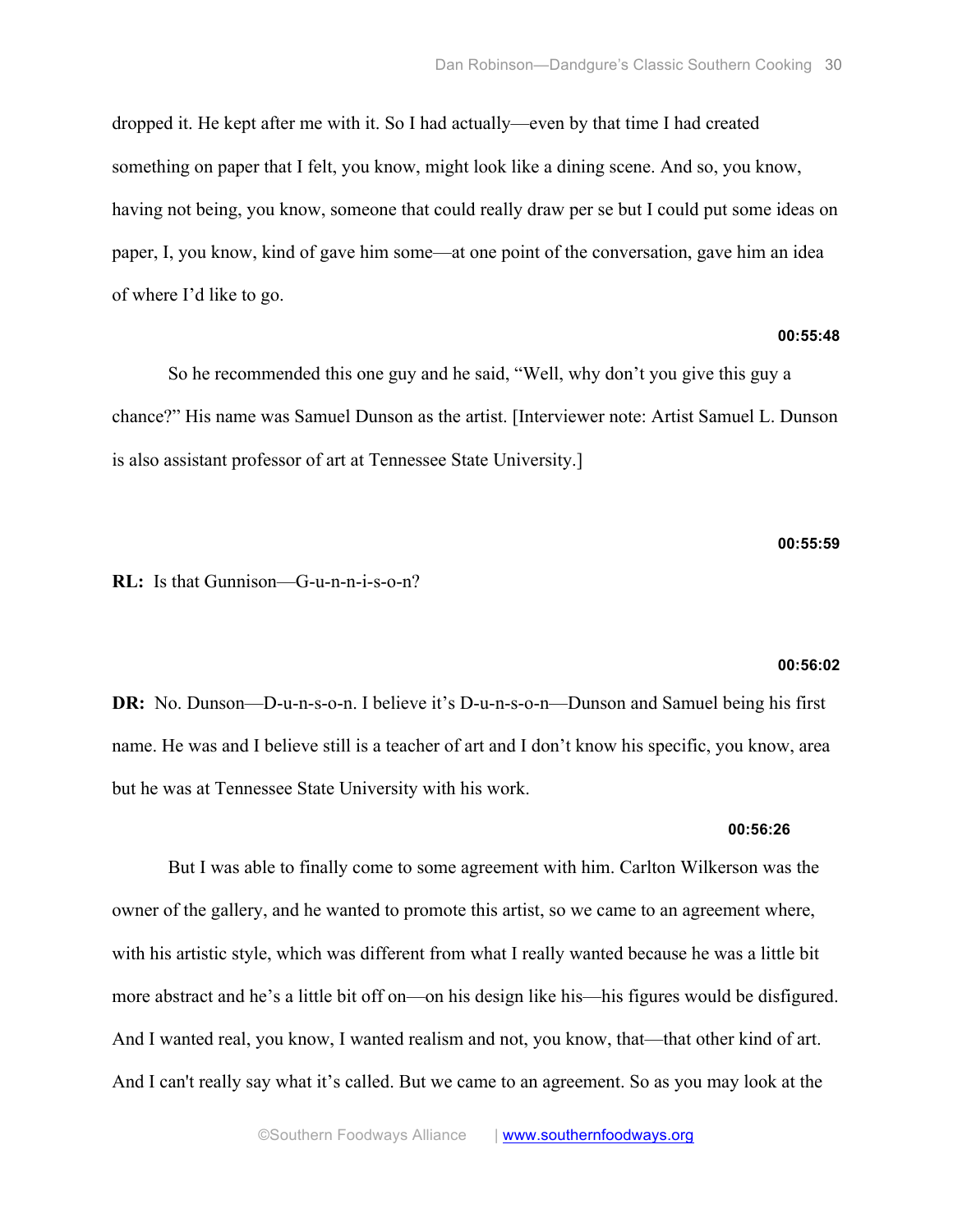mural you'll still a little bit of his take on how things are done. You can see some extremities maybe enlarged or, you know, just different parts of it that's not as close to reality, you know, as it could be, but that's his style. And I had to, you know, make sure that I got what I needed but allowed this artist an opportunity to do his thing, too.

## **00:57:39**

But the deal was, I would be able to get my mural at a very discounted fare compared to what I would have paid if I had hired an artist, because the—the—the owner of the gallery representing this specific artist, you know, was acting as his agent. And so he wanted to promote the artist. So this would give him a broad wall to be promoted from and to get his—get his art style out there. So that's how that happened.

## **00:58:11**

I got a very wonderful piece for a very reasonable price in comparison to what it would have taken to really do this, you know, from—from, you know, from a standpoint of just hiring someone. So it took a year to actually do it. It was to take three months, but because the artist had some scheduling problems that really plagued him, you know, and from the beginning on it took a year. So what made it interesting was the fact that it took a whole year for this thing to go from beginning to end. He never stopped working on it, but it might be spells where he wasn't here you know for a few weeks or something like that. But on—on any given time **[***Phone Rings***]**—.

**00:59:01**

## **RL:** We're going to pause.

**00:59:03**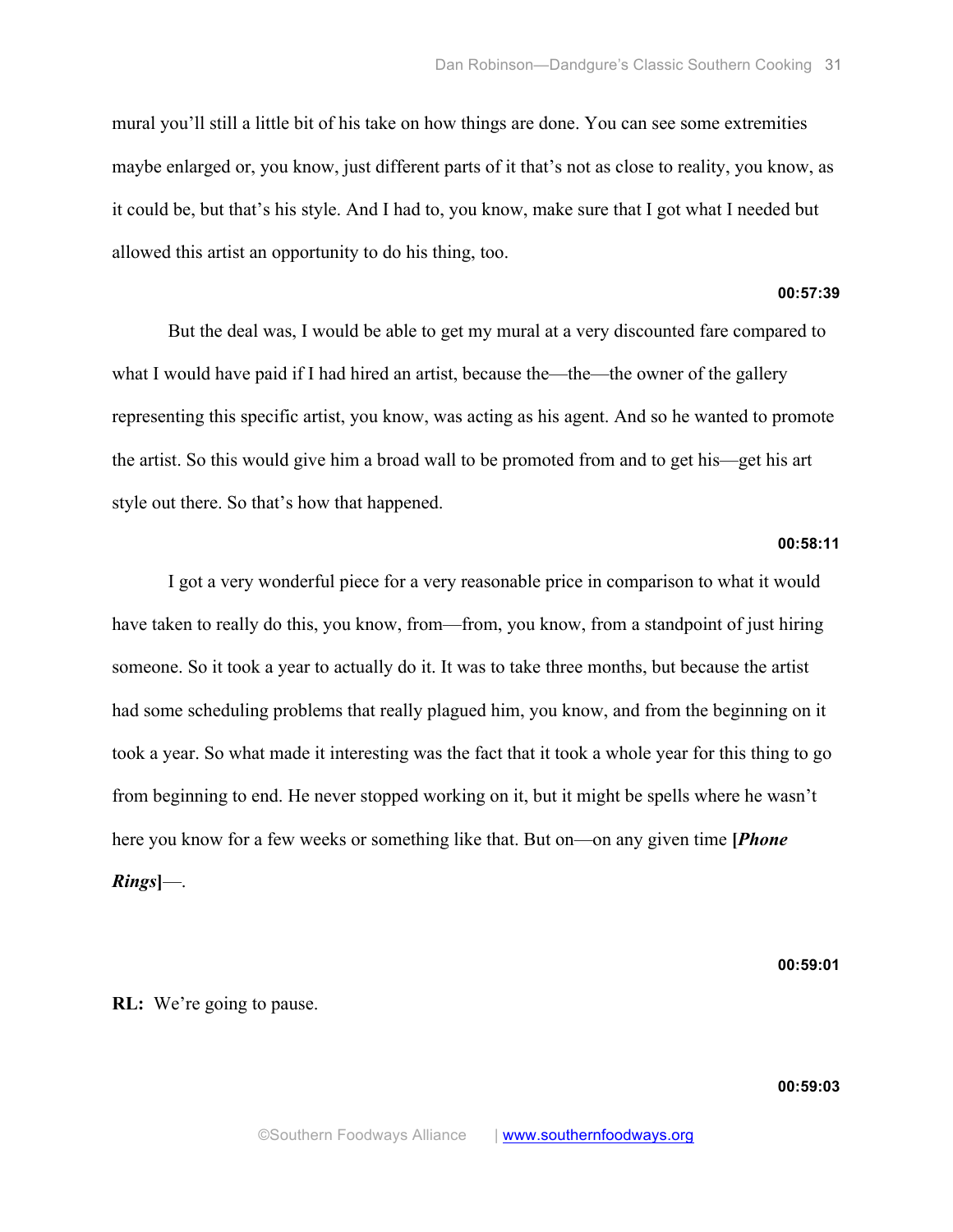# **[End Dandgure's-1 Interview]**

## **[Begin Dandgure's-2 Interview]**

## **00:00:01**

**Dandgure Robinson:** Probably one call from the towing company and if I see a call from my wife or something I'll answer it.

## **00:00:10**

**Ronni Lundy:** All right. What year was this?

#### **00:00:15**

**DR:** Forgive me for not being precise, but I've got the dates actually on the mural. In one corner of the mural you'll find the beginning date and in the corner on the other end of the wall you'll find the ending date and I think it was 2003 and 2004, I think. It may have been a year or so varied. So it was either 2002—2003 or 2003 and 2004, but somewhere in that span.

#### **00:00:46**

**RL:** Okay. Now I'm struck by how this place is such an expression of who you are. Do you have that sense of it? It's almost a piece of art that you've created.

#### **00:01:02**

**DR:** I've never thought about it from that standpoint, but it is me, every—every part of it in that way. I would have to, you know, really think about that now. I've not done any major, major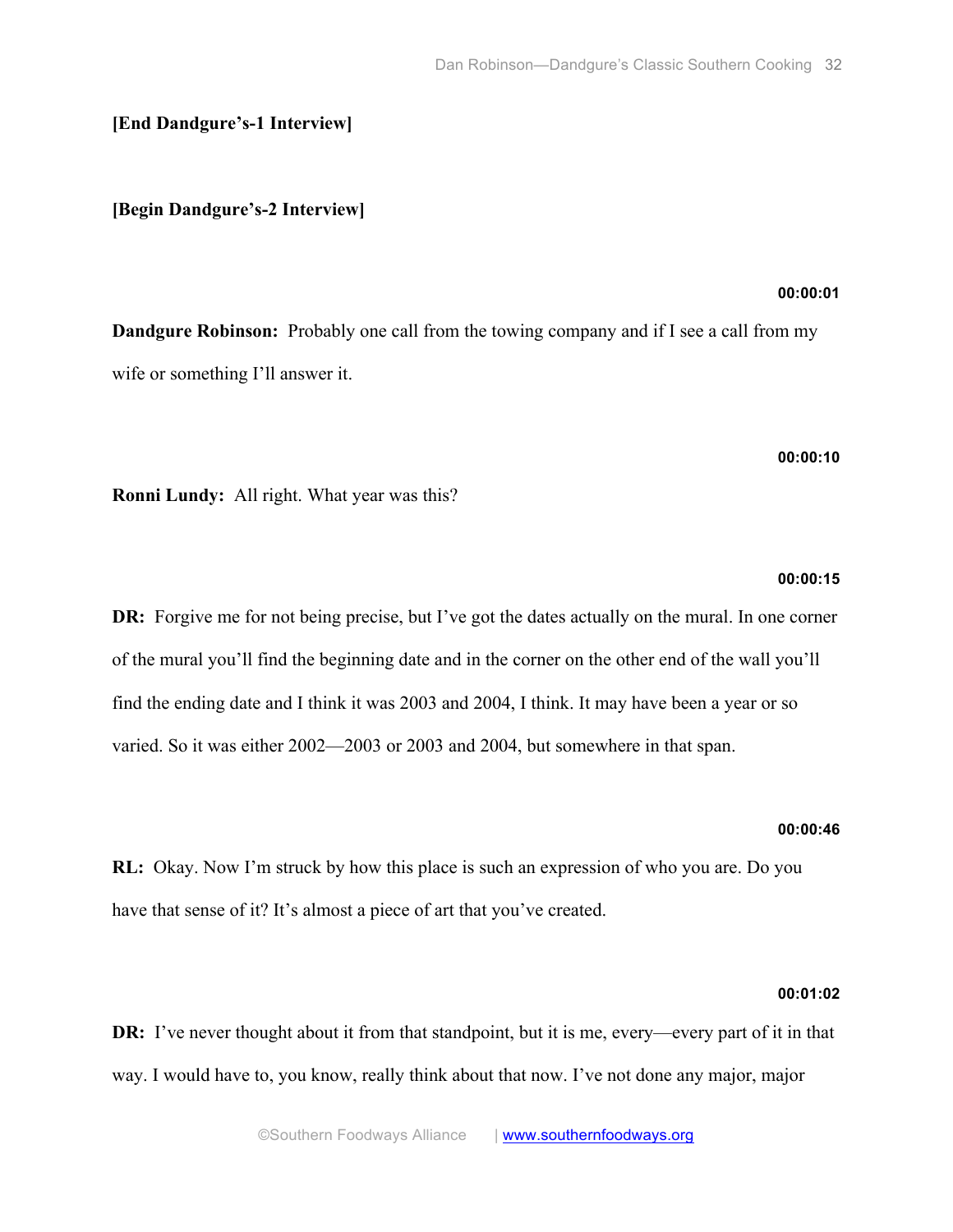renovations to this building. I always called it a bunker. The square footage on this property is somewhere around 3,000 and the dining area, I'm not sure exactly what that is in here. But it does look different today compared to 1991 when I came in here.

#### **00:01:44**

It looks extremely different. The square footage is the same, the open space is the same, but the previous occupant tried to operate a restaurant here and it never worked. They weren't restaurant people and they failed. They wanted to, so badly, to get out of this building, I think they would have done anything to just leave. But they did want to leave gracefully, so I was able to help them leave gracefully, but I needed them to be out in order for me to be me.

#### **00:02:16**

And so it took me several years to pull it together. I mean, I was operational in a very short period after you know taking ownership. But it took me several years to really pull it together from the standpoint of beginning to make it feel like me. And that's where some of the earlier ideas of, you know, looking for pieces that would come in here and changing the tone and the colors and just making it feel more like home.

#### **00:02:56**

And compared to the—the beginning, even when I started I—it was a little hard. You often times walk into cafeterias and you find tabletops that are just hard. You know, there's no cloth and everything slides on the table, you know. And I decided to put, you know, a vinyl cloth on all my tables and match, you know, the—the color scheme for the most part that's in the room. I've changed my cloths over the years, enough times to change the tone of the color in the building. But just to put, you know, a wood on the wall and to, you know, change the paint colors and add artifacts, you know, it keeps your eyes moving. So I try to keep it, I guess you would want to say more of an ambient environment, you know. The screens that are up and they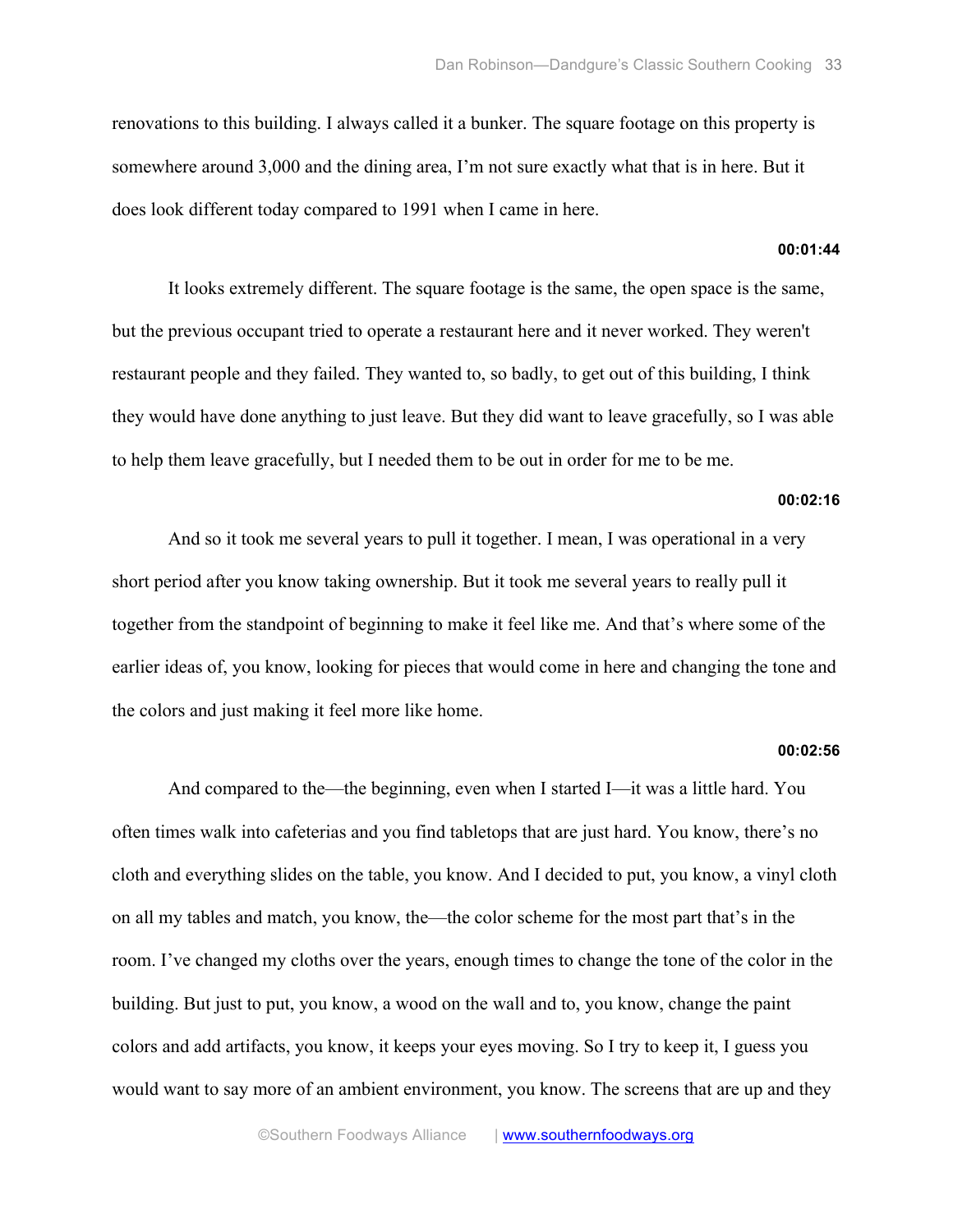more or less draw your attention to just advertisements that are continuously rolling. I did have TVs in the earlier years. I took them out, but I'm in the process of putting TVs back.

## **00:04:04**

I found that the TVs weren't something that was really needed, but we do and are more or less, you know, in an era now where, you know, you can find something to view even if it's in the palm of your hand so, you know, just an ambient background and maybe just have news scrolling or whatever have you. I'm going to put those back in.

#### **00:04:26**

But I found my employees too often times drawn to the screens and not paying attention to their work, so that's why I took them out.

#### **00:04:34**

**RL:** Good plan. You have this twelve-top right in the middle of the room here. And I'm curious about that? Do you get large groups a lot or is that a—people just sit with each other and what happens when they do?

#### **00:04:47**

**DR:** Right; I want to reflect back to when I served breakfast. I had developed a—a regular crew that I called them, and in some of the pictures that you find hanging on the walls you'll find some of the actual clientele that attended, sometimes daily, but certainly weekly for some of these group gatherings. I had one group that would come, I believe, every Thursday. Some of them might come, you know, every day. And to expound on that everyday thing, I had one gentleman that—that came to this restaurant day in and day out. He would always come for breakfast, eat the same thing. He would sit at the same table, same chair, eat the same thing every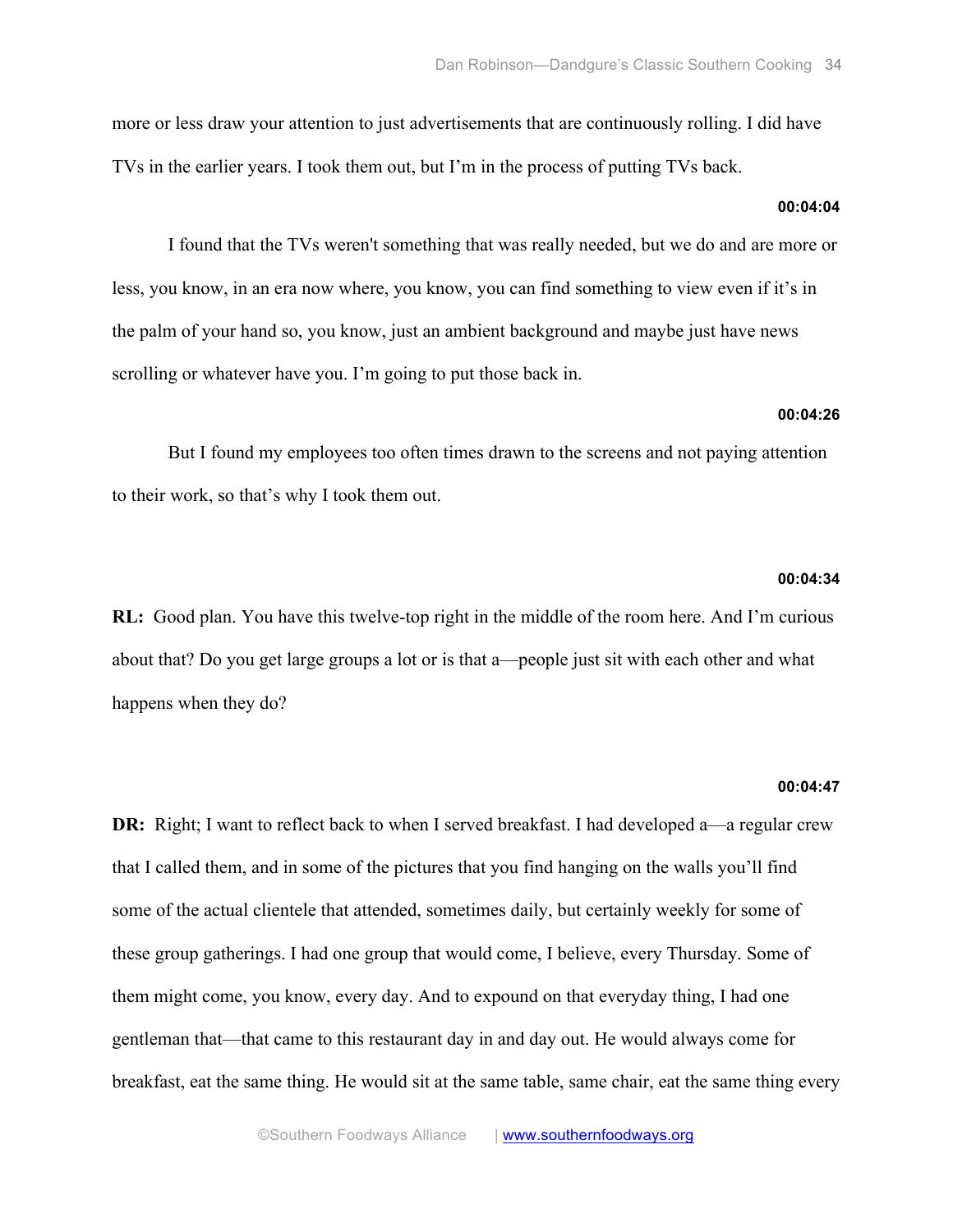day for breakfast until he got sick. When he got sick and came, he would sit in the same chair, same table, and eat the same thing even when he was sick. We just changed his food.

## **00:05:57**

After he got to a point where he couldn't come anymore, then you know we began to lose a little track of him, but that was some of the clientele that would sit at this long table. Along with him at that long table, sometimes on a daily basis, it might be one or two others that would sit around him at breakfast.

#### **00:06:20**

Now, once a week at this long table there would be a long table of these groups and I always called it The Liars Table because they were fishermen, hunters, they were outdoorsmen. And these were guys they were all—if it was—if it was twelve guys at the table, it might be two of them that wasn't retired. So the rest of these fellows would be retired, having either retired from a career or maybe some of them were previous business owners that might still have some contact you know with their—their business. But for the most part, all retired. They had plenty of time to just sit around and they would tell the biggest lies, and a lot of them, like I said, being outdoorsmen, hunting, fishing tales, you know, it's all kinds of stories. They would sit in here with duck horns and make cattle calls and just—they'd play tricks on one another. And that's some of the group that I expressed some thoughts earlier about the fact that I would have some gifts given to me along the way.

#### **00:07:28**

Some of the guys, their wives would, you know, maybe bring me in an old painted teapot. I've had an old gourd that was converted to a birdhouse. Just, you know, gifts—I had one of the guys give me a picture of his birddogs. And I've had one of the fellows brought me a saw blade, a cross-cut saw blade. And eventually I took that old cross-cut saw blade and made handles—out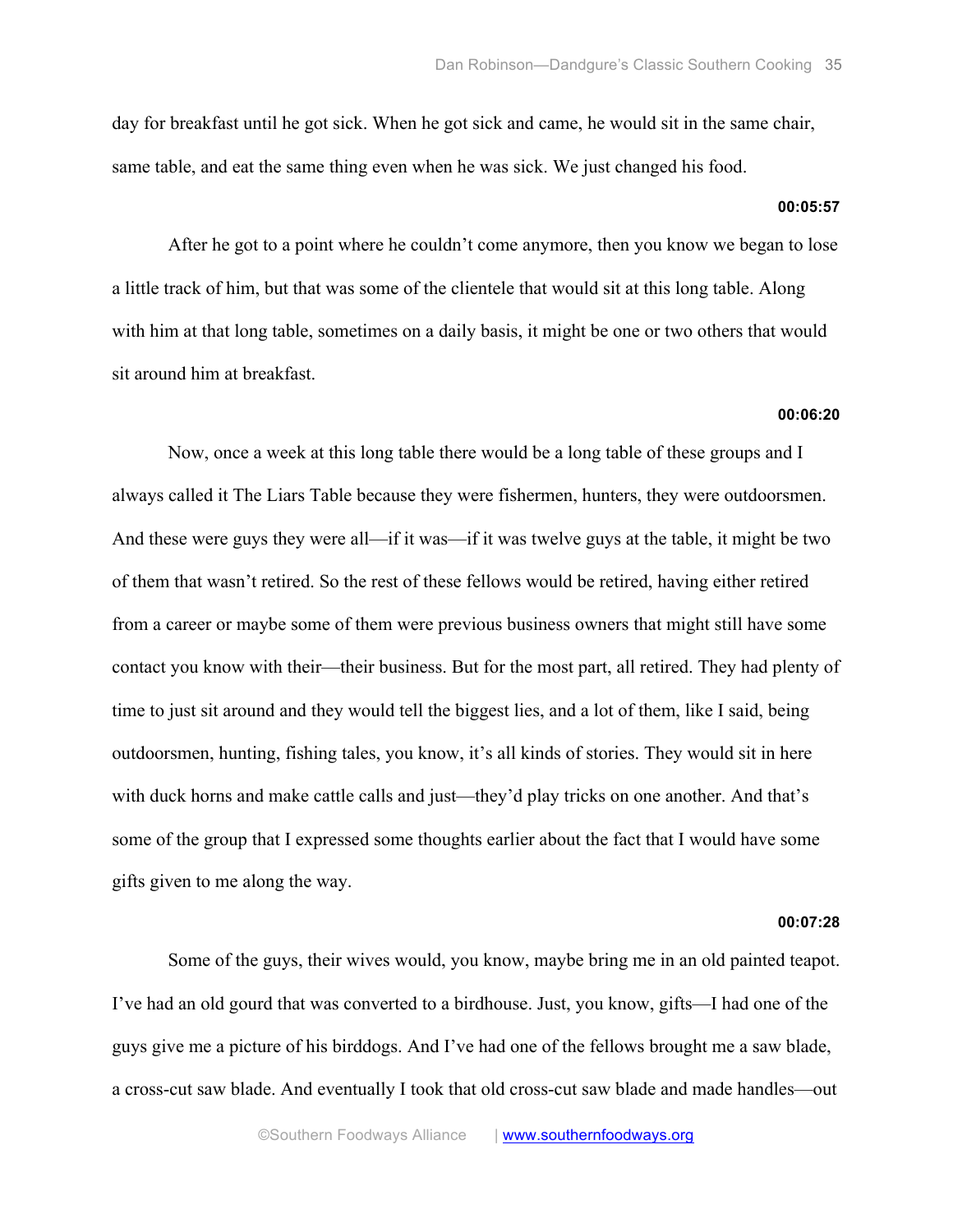of wheelbarrow handle—myself and hung it on the wall. It's a lot of mementos in here. Gifts, you know, from people and I was able to fashion them and hang them here in a way that I would not only appreciate the gift but, you know, for memory's sake it will always be in here. So that's a lot of what you might see, you know, in here now.

## **00:08:23**

The long table generated a lot of reunion kind of feeling for a lot of those guys. Because if they didn't come every week, eventually, you know, all those guys knew that their group would be here, you know, on—on that specific day, so you know if they got to come once every two or three months on that day, they'd know that the group was here.

#### **00:08:50**

And during that era there was another group that began to build and they had their own table, which is the round table just beyond the long table. The round table—the long table seated anywhere really from eight to twelve and the round table would seat anywhere from six to ten. So the round table though—were all working people, even though they would come almost every day. That number would fluctuate depending on what people's work schedules were. And so we had some very colorful people at that table as well. But I have to say that—that round table got to be a group that I would open for business at six o'clock in the morning—and I already told the story that I would allow for people to come through my kitchen—so on most mornings at 5:40, no later than 5:45 I had the roundtable crew already here that would come through the kitchen. They would come in, sit down, drink coffee if it was ready, and if it wasn't ready, they would push me out of the way and make their own coffee. But those were people that I had gotten to know. They were like family and they felt like this was their home.

**00:10:08**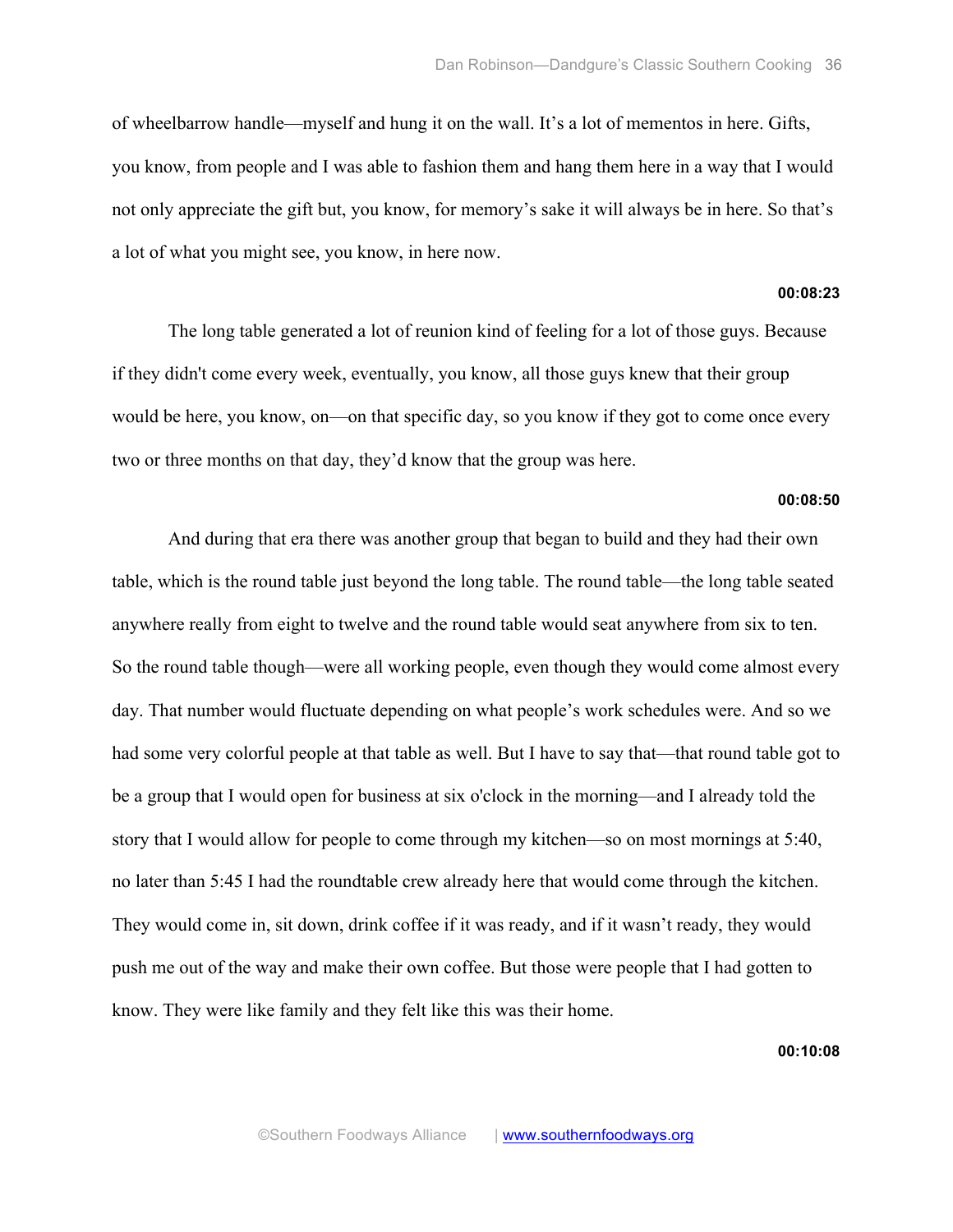So my environment was not only me, it was them. It was my house. And they felt comfortable and I—you know, and I felt comfortable with it being my house and they could come into my house and just put their feet up and that's, you know, the kind of environment that I enjoyed having. So they're all lovely people and I think for the most part the fellows that were at this long table, many of them are deceased now. And I know that I've lost several from the round table, but you know they live on, you know, and they'll never be gone.

## **00:10:46**

**RL:** Okay; you've got over twenty years in this building and you've described beginning with local customers from the factories and the industrial area here, and then you've added in the clientele has changed and more women have come. It's obviously a mixed race clientele, black and white together. I'm guessing you probably get people from downtown, business people. Who are—who is your clientele now? How does—particularly compared to the beginning and where does this—does Dan's go in the future?

#### **00:11:26**

**DR:** Well the clientele base is similar. Of course, our industrial environment for the most part has changed, you know, with the growth of the city moving south. It's—it's in that footprint from Broadway to Lafayette, in that footprint to—to make it a rectangle from Broadway to Lafayette and from—from Eighth Avenue to First Avenue, going back toward the river. And that—and that rectangle, the industrial environment, has changed tremendously. But what has grown in that footprint would be the—on the other side of the river, the Titans, the football, the NFL football stadium. We've got a—which is now the AT&T building downtown. We—we watched that grow. We watched what is now the Bridgestone Arena, you know, take part of that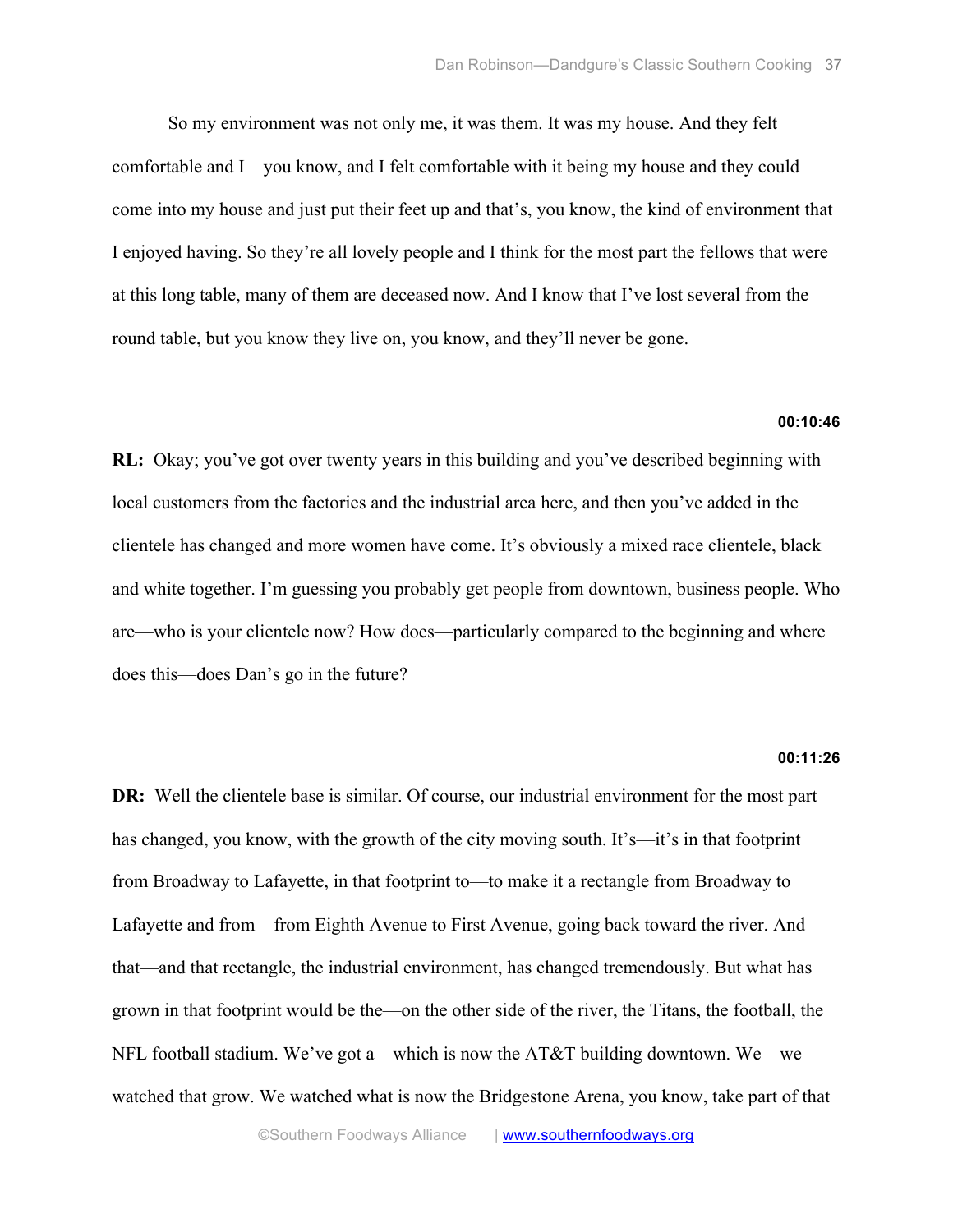footprint downtown. We've certainly witnessed over the last two years the growth of the new Convention Center, which is taking a huge part of the footprint behind us. So the—the growth of the area has changed our customer base. From that footprint we lost many, many small businesses over the years, but you know we're certainly looking forward to a time when, as this Convention Center, you know, opens, it will also open the streets up fully. As this Convention Center is being built right now there's also an 800-room hotel going right next to it. So that construction is in, you know, it's in that phase right now.

## **00:13:21**

There will be other hotels to—to rise around this Convention Center and I'm sure there will be a retail base or an entertainment base in this—in that same general vicinity that's going to grow, you know, out of that—out of that foot—or in that footprint.

## **00:13:42**

We—I see the fact that this kind of food is very popular with conventioneers and travelers. They want local flavor, not just the franchise name, you know, when they are out and about. They—they, you know, certainly will see the various type restaurants, same names in big cities, you know all around Convention Centers and such. So I've always felt even though we've gone through some tough times, you know, volume-wise now, that as the center opens and the business district continues to push south, if I'm fortunate to still be here then, we should benefit from, you know, just a—an improved number of people that's actually looking for something different.

#### **00:14:30**

We've certainly proven ourselves, you know, locally as far as the dining public, you know, and now we look forward to capturing, you know, visitors, you know, as they arrive. So I can't say that my future is really—is—is doubtful, but not being the property owner, you know, I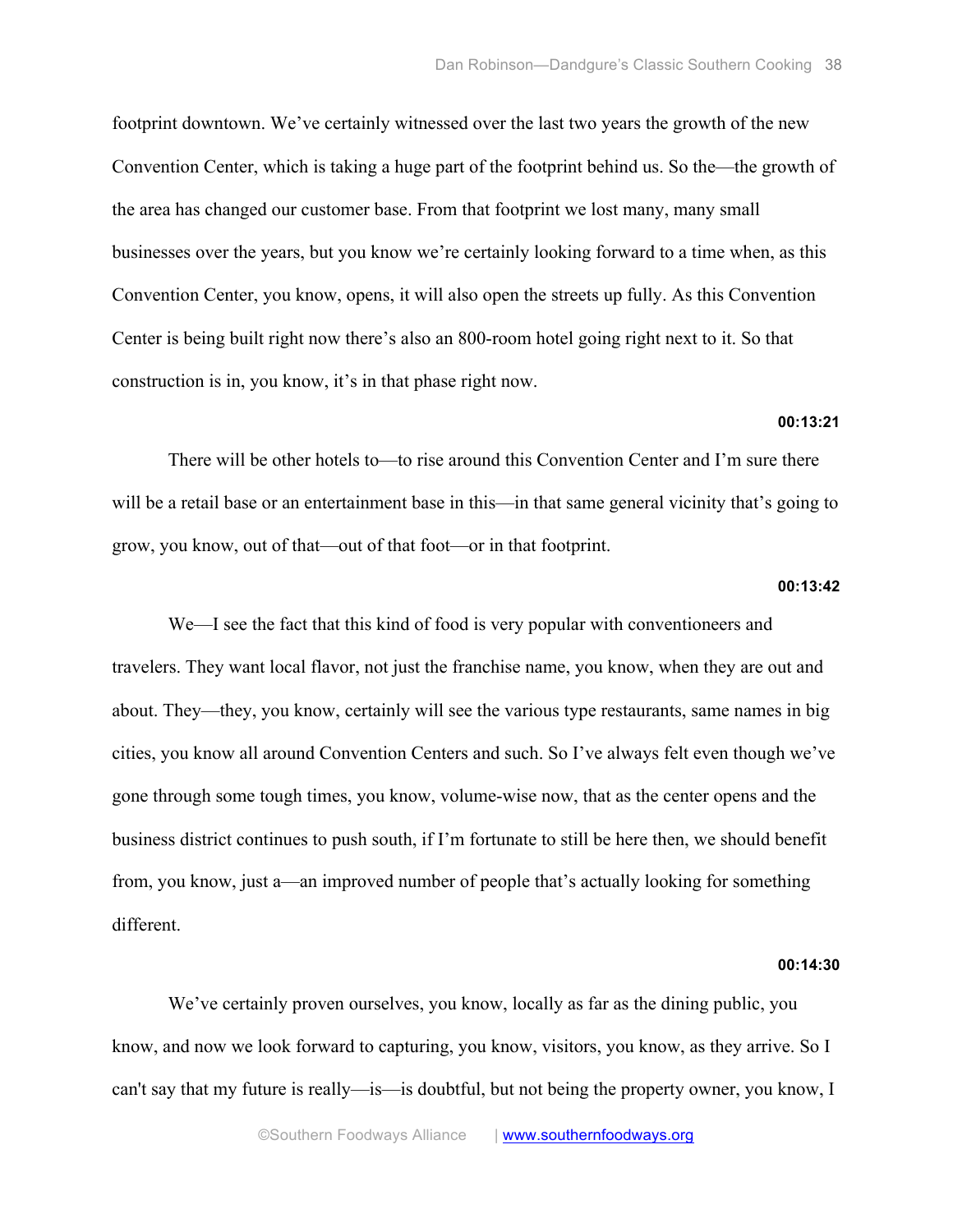can't speak for, you know, my existence beyond, you know, whatever timeframe. And I just say, "Well it's not in—really in my hands fully and if it works out it works out." I'd still love to be here. You know, it wouldn't change—being here wouldn't too much change how I'm able to think about what I'm doing on any given day. I'm much older today compared to when I started so my energy level is down. I always see myself working at something, but I would like to start thinking more seriously about being on my feet less hours.

## **00:15:28**

And so, you know, that's—that's the—the—the brightness for the future I see as one, I would love to be around for, and I'm looking at it, you know—I'm going to go down that road and not the other. You know, so **[***Laughs***]**—

**RL:** Good plan. **[***Laughs***]**

**DR:** Yeah, it is.

**00:15:51**

**00:15:50**

## **00:15:51**

**RL:** You've been so gracious and you've given me such a huge amount of time in—in a really busy day and I thank you for it. Is there anything that we haven't talked about that you feel like we need to talk about? Is there something—?

**00:16:03**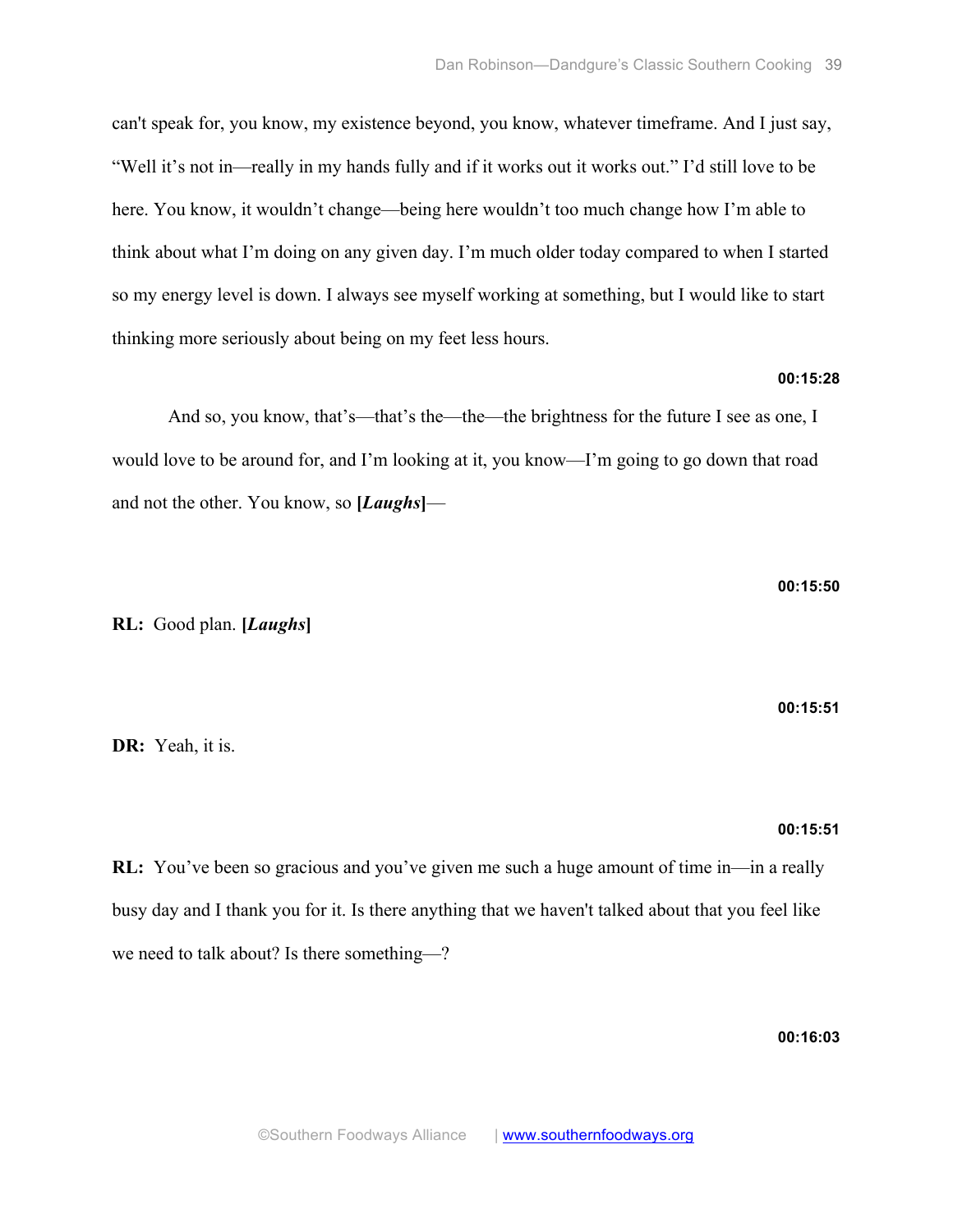**DR:** I think for the most part we've covered it all. You know there were—there was—there was one item. **[***Phone Rings***]** There's one item on my menu.

**RL:** We're going to pause again.

**[End Dandgures-2 Interview]**

**[Begin Dandgure's-3 Interview]**

**00:00:02**

**Ronni Lundy:** All right, you're going to tell me now about your fried cabbage.

## **00:00:06**

**Dandgure Robinson:** Interesting—interesting item. I—I have always loved to create, and vegetables per se, fresh vegetables, have always been foods that I enjoy working with because you can get so much flavor out of them. And I love to stir-fry. And so while I've stir-fried here many years it's difficult to really maintain food items to the line if you're just stir-frying because first of all, it's hard to determine, you know, what amount and whether or not it's going to run and they don't hold well under the heat.

## **00:00:51**

And so somewhere in my travels I can remember tasting something that had a very strong cabbage base to it and I thought to myself in my travels that it would be nice—it would be a nice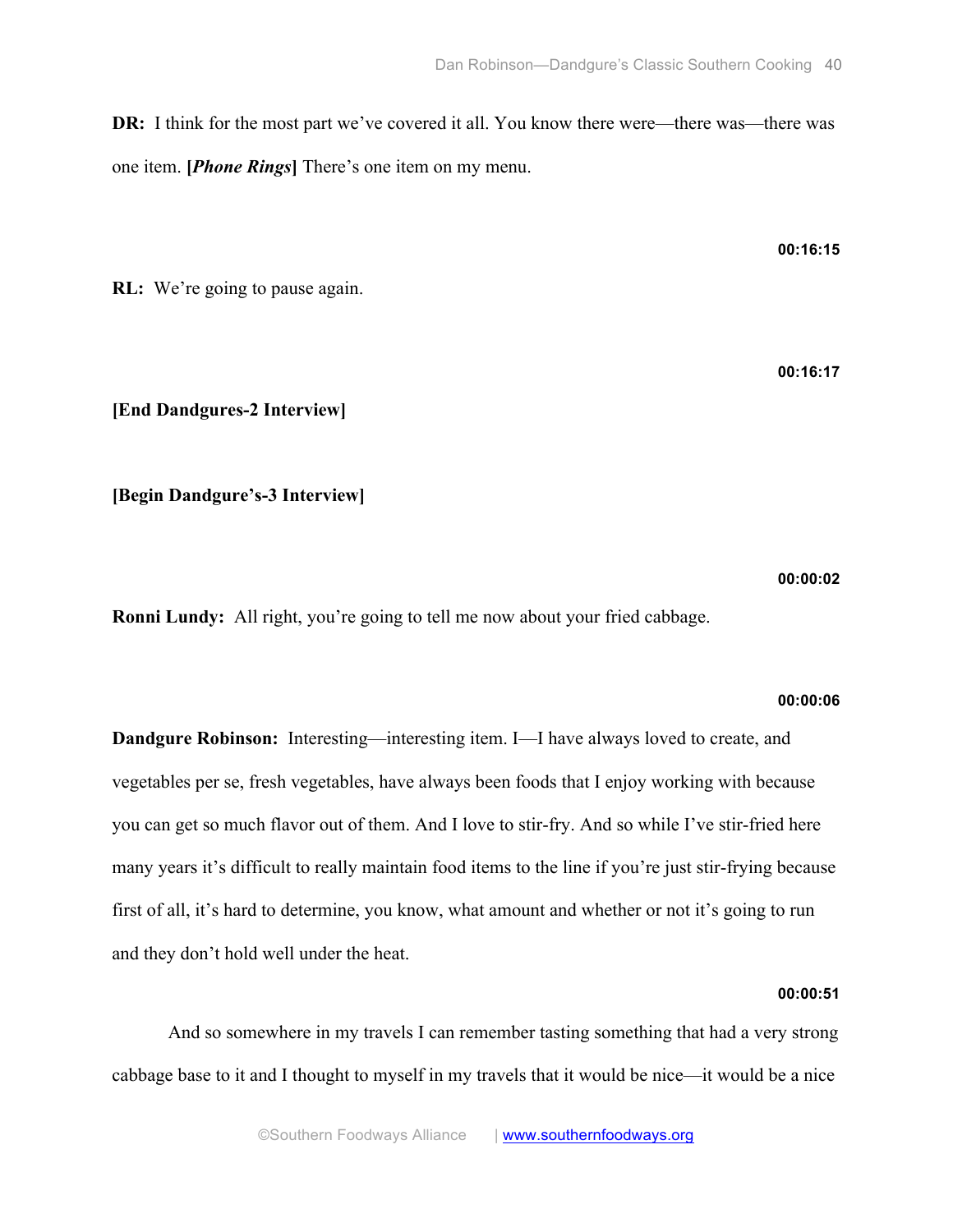item to work with in my business. And so I decided somewhere after those travels years ago that I would create a dish out of cabbage and—and I would call it a—a fried cabbage. And so it is not *the* healthiest vegetable dish by any means on the line, but it's served every Wednesday and just the name fried cabbage draws, you know—you know, many—you know, people to ask, "Well, what is it?" You know. "I've never heard of fried cabbage." So without seeing it, you know, what do you think of when you think of fried—? You think of something as being breaded and or coated in some kind of way.

## **00:01:49**

And so this particular dish of course is not—doesn't have any—any bread content in it but it is for the most part stir-fried. And so I did it all the early years myself until gradually I taught, you know, at least two people. The first lady is gone already. That was the first cook, and then I've trained my second cook and she's been doing it for, you know, quite a few years now herself. And so the flavor hasn't changed. The ingredients, you know, portions might change a little bit in it depending on, you know, the day that it's being done. But I can still taste it and get the flavor that I'm looking for with it.

#### **00:02:32**

So basically I shred the cabbage and within that dish I'm using, you know, peppers and onions. And I use a—a raw bacon. I use—and it's all diced down real small because I don't want the meats to be very, very prominent in it. It's the flavor I'm looking for. I—I use meat, being raw bacon. I use a smoked sausage and ham. You know, just any kind of ham. And they're all diced down real small so when they're stir-fried and you'll see the cabbage, but you can taste the meats and, you know, with the onions and, of course, the seasonings that I use. It's got to have enough garlic in it, you know, to really get the flavor there.

**00:03:19**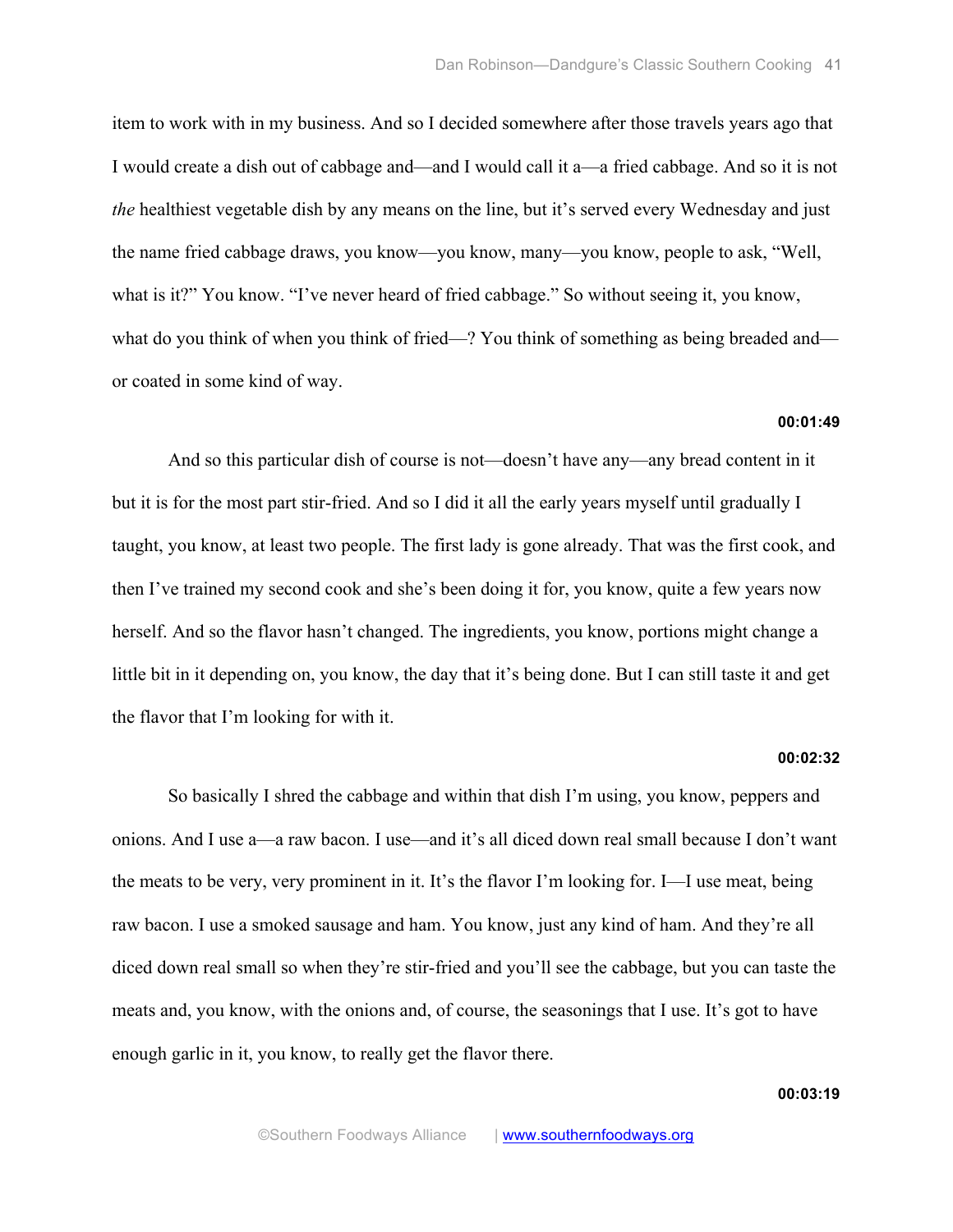But I didn't have to tweak it much from day one to now. I use a little crushed red pepper in it to give it some kick. So I've had to tame my cook's hand from time to time to make sure that it's not too hot. You know, but I've got people that love very, very hot food and then some that can't take much heat at all. So I'm conscious of that and try to prepare—and try to prepare any dishes that I serve that we use any hot peppers in it, you know, to where it's tolerable, you know, if you like spice. If you want it hotter, then you can add either more sauce to it, you know, like a Tabasco or Louisiana or you—if you realize that you can, you know, ask for, you know, hot peppers from the kitchen. We always have jalapenos here, but they are, you know, the prepared jalapenos. They're not fresh. But I always have crushed red pepper or cayenne. I mean, it's just part of our spice rack.

# **00:04:18**

But the fried cabbage was—it's been interesting from day one. You know it's—it's kind of on the same line of—of a specialty item like lemonade, you know, so I've had great success with it and many calls for it. If I served it every day I'd probably, you know, **[***Phone Rings***]** be successful with it still. But knowing that it's a one-day a week item, you know, that's served on—that's served on Wednesday, people know it's there.

**RL:** I'm coming back on a Wednesday. Okay. Do you serve cornbread with that?

**00:04:49**

**00:04:44**

**DR:** Cornbread is served every day.

**00:04:51**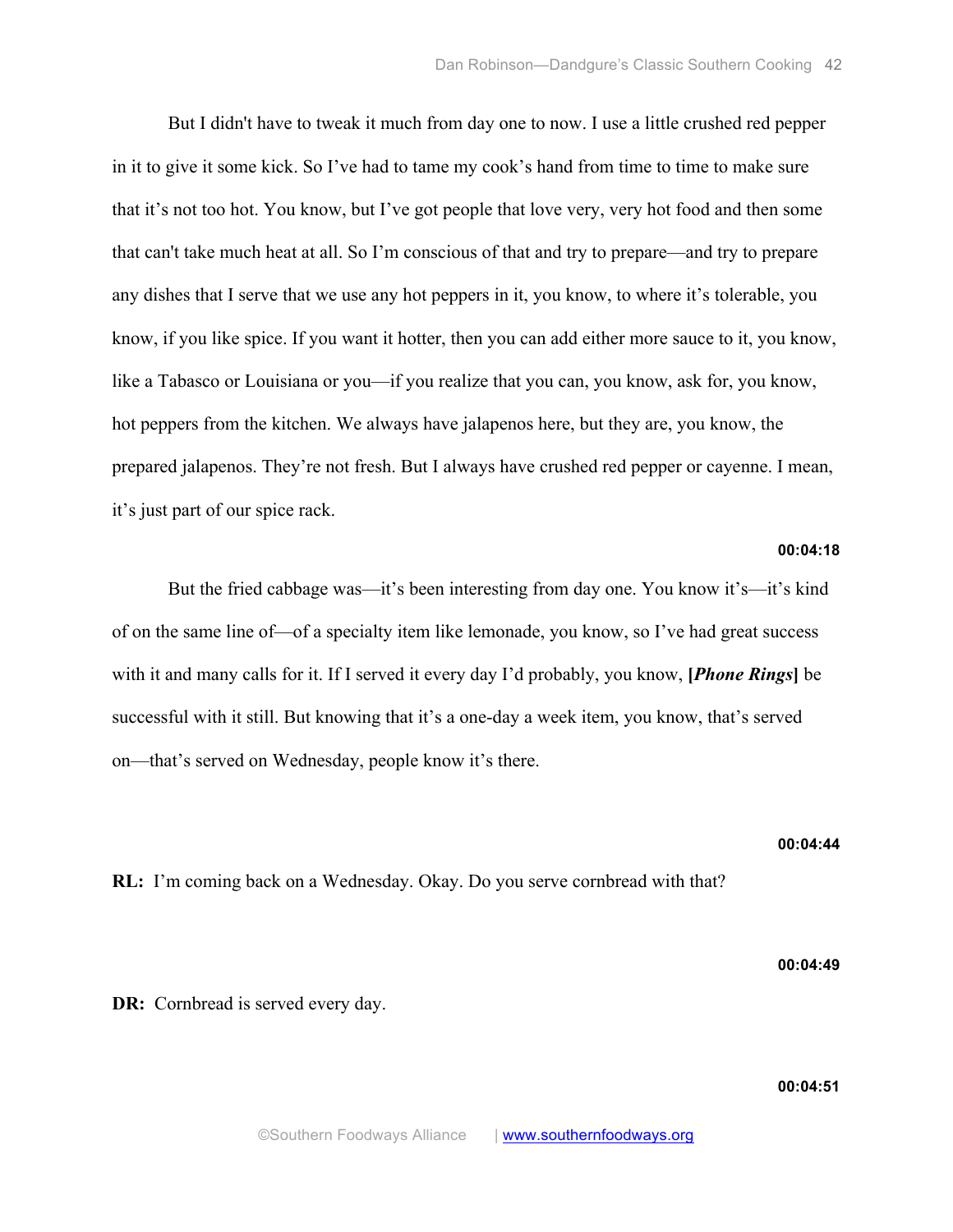# **RL:** Now how do you make your cornbread?

## **00:04:54**

**DR:** We are—I make two versions of cornbread. I have my regular cornbread batter. I use selfrising meal, buttermilk, eggs, and—and oil. And I mix it accordingly. You know, I'm looking for a texture where it will not only bake but fry. So I bake—I bake muffins and I fry the bread. I do fry bread, too. Now in this town people have a—a type of cornbread in a lot of these meat-andthrees that's called hot water cornbread. I don't serve the hot water cornbread, but I do serve a fried bread. So you know mine is—is—is skillet-top-fried. It looks more like a pancake and it cooks like a pancake, but it uses less grease. And so that's the—on any given day you get a—you can get a round muffin or a flatbread or whatever your choice is with that.

#### **00:05:52**

Twice a week I make a jalapeno cornbread and I believe, if I'm not mistaken, I believe I was the first meat-and-three to really serve a jalapeno cornbread in—in this town. I'm not going to say that with, you know, with all—all knowing of that, but I believe that I was the first one to do it and do it successfully anyway. And our batter has not changed from then to now with the way we make it. I make basically the same batter, but with the other ingredients I'm putting into it, you know, makes it to be that.

#### **00:06:26**

I do make my own corn mix which is a mix of corn and jalapenos that have been processed down and that's a batch that I make to go into the batter and then I add, you know, some other items, like cheese and such, to, you know, to give it the moisture that I'm looking for and the bite, so—.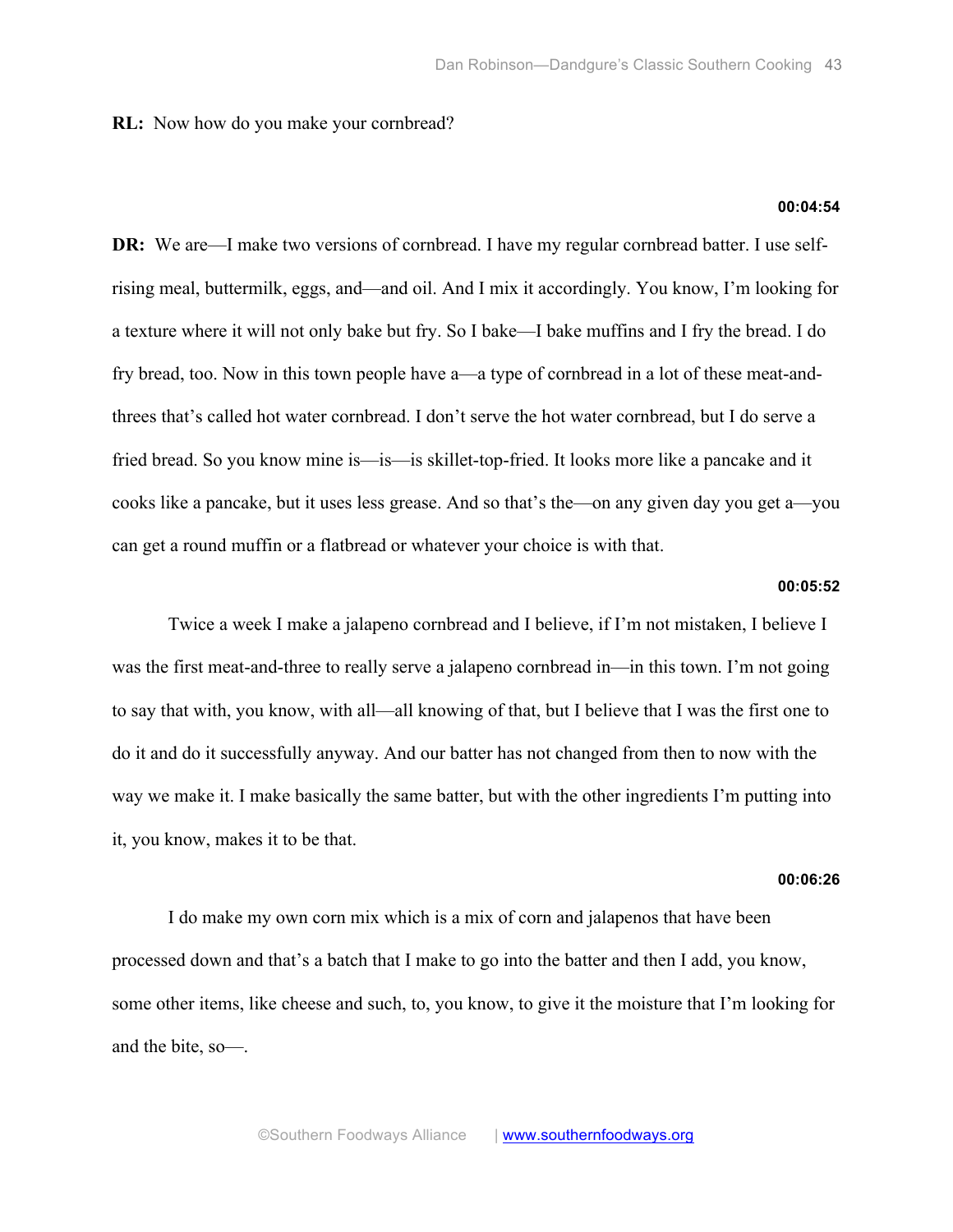#### **00:06:47**

**RL:** Now when you were talking about the self-rising I didn't hear you mention sugar. Where do you fall on that line?

## **00:06:54**

**DR:** I don't use sugar in my cornbread. I—I grew up loving cornbread as a kid and I believe mama always put sugar in it—at least I can remember tasting cornbread that tasted kind of sweet. And then I can—having worked in the South for many years, I want to say North Carolina, South Carolina, Florida, I can remember cornbread being baked, you know, by, you know, ladies that that used more sugar. And when—and since we're talking about sugar, I also want to mention that many home-style operations, depending on the background and seasoned cooks, they use sugar in their vegetables and I don't use any sugar.

## **00:07:40**

I don't like to taste green beans or turnip greens or various types of greens or cabbage or whatever have you that's got sugar in it. So I figure if you want sugar you can get sugar and add it to it. I even see people get dried beans like pinto beans or whatever and then they add sugar to it. I've watched many cooks in years past put sugar in those dishes when they're cooking them, but I prefer not to and never have. So my cornbread is sugarless. **[***Laughs***]**

**00:08:10**

**RL:** Good. All right. Do you use a lot of fresh vegetables here?

**00:08:14**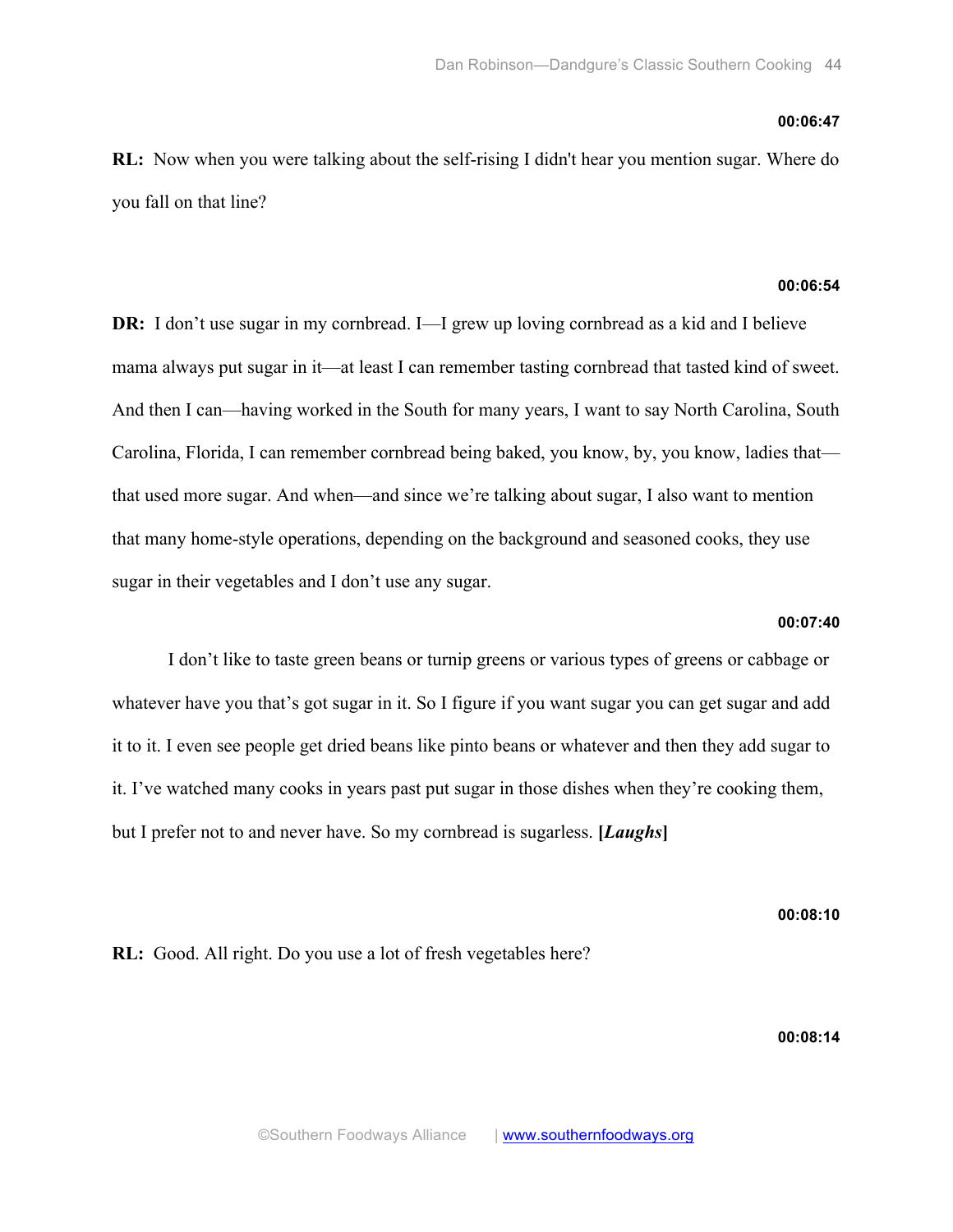**DR:** I use a fair amount. Of course I mean it—it really depends on my staffing as to, you know, like during the season of squashes and, you know, the zucchinis and—and yellows, I make a regular squash casserole, you know, weekly. But as I move through the seasons, oftentimes my staff might not be to where I can bring those, you know, those bushels in and actually stand there and wash and slice and—and do that when I can buy the exact product that's already been processed, you know, but it's already been cleaned and sliced. And so I'm just basically taking that product and then I'm turning it into a squash dish or, you know, whether it's a buttered squash or whether it's a casserole.

#### **00:09:02**

I use a lot of green peppers, a lot of onions, a fair amount of tomatoes. All the cabbage is fresh, fresh celery, carrots. The—the—the vegetables that are—that are very popular here, like green beans and—and it seems like that's it for the most part. Corn, we don't use fresh corn. But the corn that we serve every day is what I call a country style corn which is similar to what a maybe some of the more successful home-style meat-and-three type operations use—may term as a fried corn. And I don't serve a fried corn because it's not a fresh corn that creates it. It has the starch in it and all that. I use a whole kernel corn but I do bring it in—in twenty-pound bulks; from that I pull, you know, what I need to prepare what I'm looking for. And that corn is just as fresh as fresh can be. It's just lacking—it's lacking the—it's lacking the cutting it from the cob. That's, you know—so it's a labor, you know, decision.

#### **00:10:25**

We serve a fair amount of mashed potatoes every day and those are all fresh potatoes. My potatoes, of course, it's an iffy thing. I don't like to run out of potatoes, but I can't do anything with the potatoes when they're left, so I end up, you know, losing, you know, a—a fair amount of potatoes every day.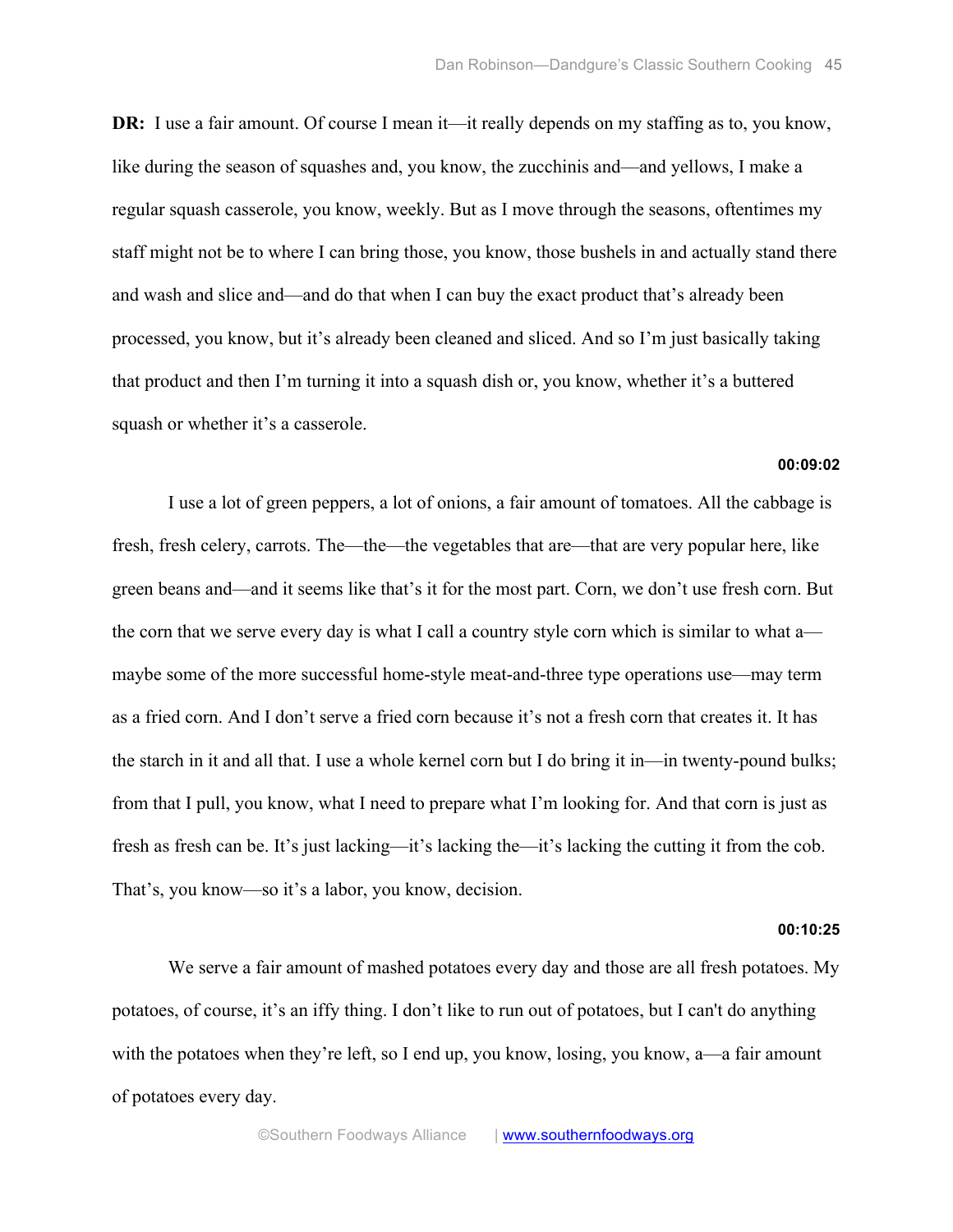#### **00:10:45**

**RL:** So you have to come early for mashed potatoes?

# **00:10:47**

**DR:** Well I think for the most part we've gotten beyond running out. But like I just mentioned, we end up throwing away, so I don't like to—you know, I mentioned much earlier in the conversation I don't like to waste food, but it does come down to being able to keep your food fresh. So it's not a whole lot I can do with leftover mashed potatoes, so—.

## **00:11:08**

# **RL: [***Laughs***]**

#### **00:11:09**

**DR:** And I'm very creative. In my early years I could take mashed potatoes and—and do great things with them for breakfast, you know. I mean, and that's what a lot of home-style operations do. You learn how to turn your food and produce items, you know, like I say, you'll find some of the very intelligent twenty-four-hour operations, like truck stops, they can take food that, you know—they can put food in categories that you got your fresh food and then you got your remake. And you can take mashed potatoes and make all kinds of casseroles or fried potatoes out of them and do things on the grill.

#### **00:11:44**

I've even done it in here for my employees. I'll take the mashed potatoes and chill them and get them cold and bring them back the next morning and I can take those potatoes out and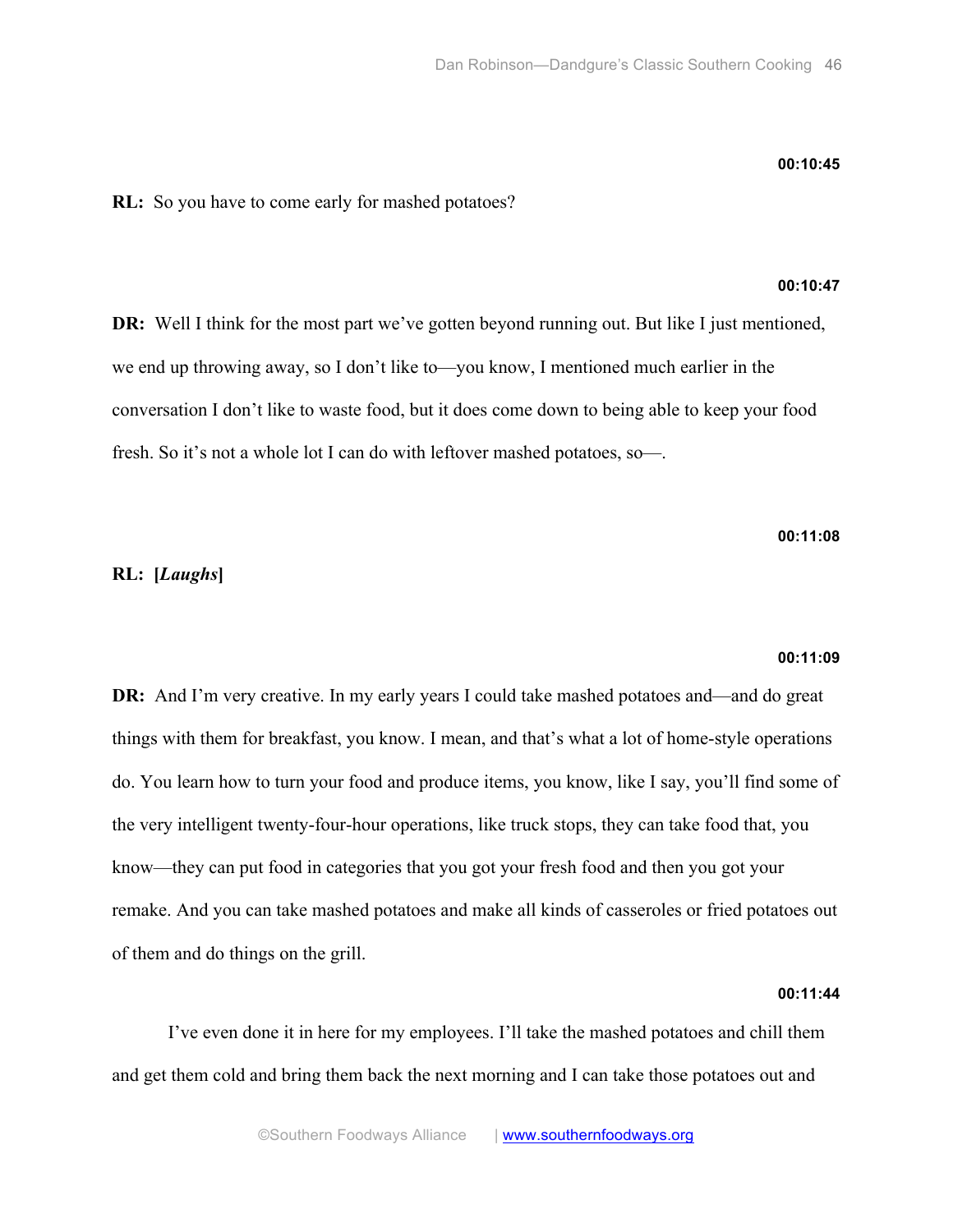throw some lard on the grill or something with, you know, with some onions and—and cheese and—and create like a—you know, like a fried potato casserole or something. But I've—I've never served it. I've just, you know, treated with the staff. But the potato peelings, we'll—I even take the potato peelings and fry the potato peelings on the grill with onions just like potatoes, like fried potatoes, but I'll just take the peelings that we peeled the potatoes. And I'll—I'll fry the potato peelings and with onions and I'll throw the peelings into the leftover mashed potatoes and create a—a dish that the employees love, so—.

# **00:12:31**

**RL:** That sounds great. I want to come—I want to come for employee breakfast. **[***Laughs***]**

#### **00:12:35**

## **DR: [***Laughs***]**

#### **00:12:37**

**RL:** Again, I want to thank you again so much. You have been so generous with your time. I really appreciate it. Anything else or are we done?

#### **00:12:45**

**DR:** I think we're done. I enjoyed it too and I am certainly thankful that I've been considered, you know, for this particular interview and would love to, at some point in time, you know, hear the end-result.

# **00:12:58**